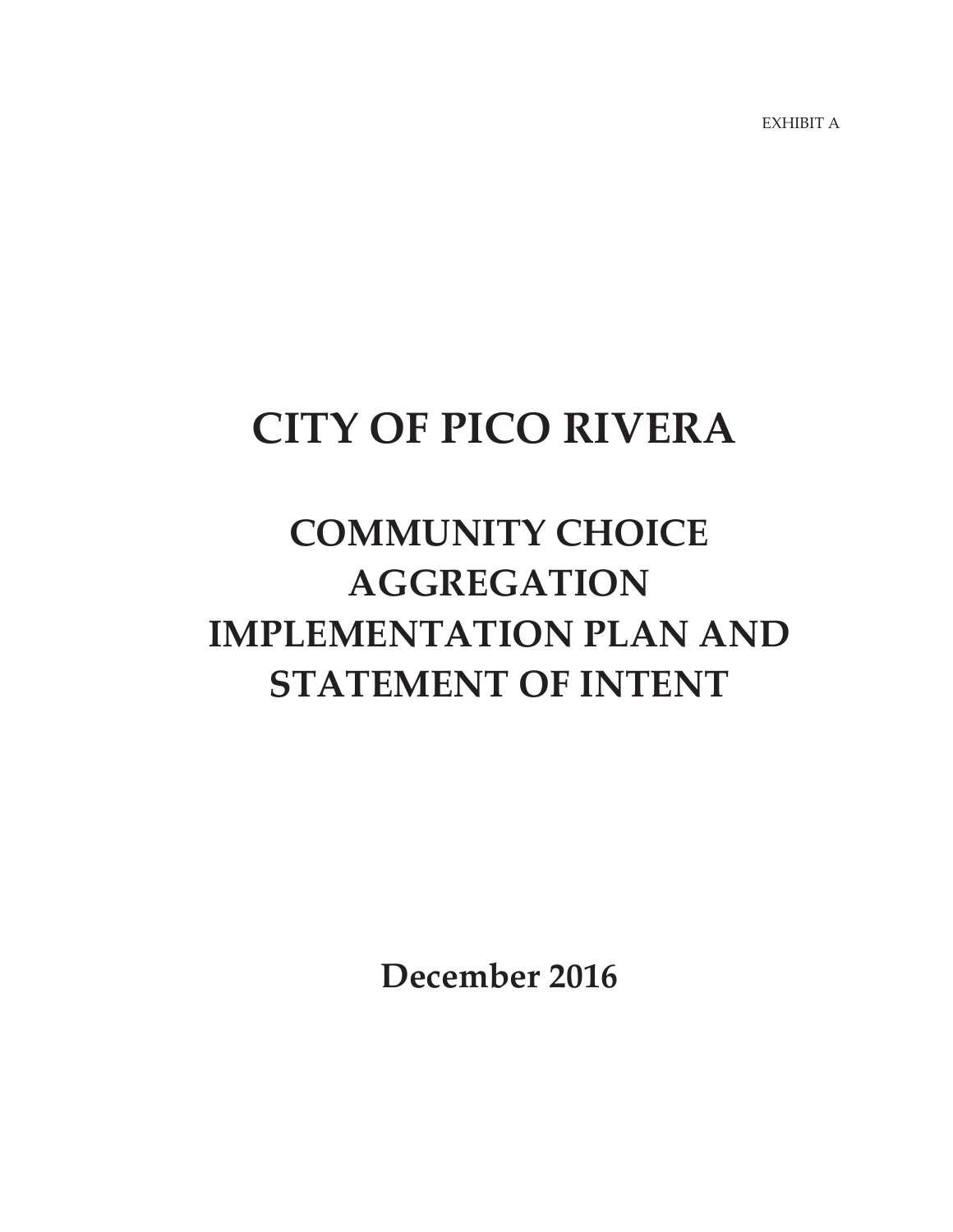# **Table of Contents**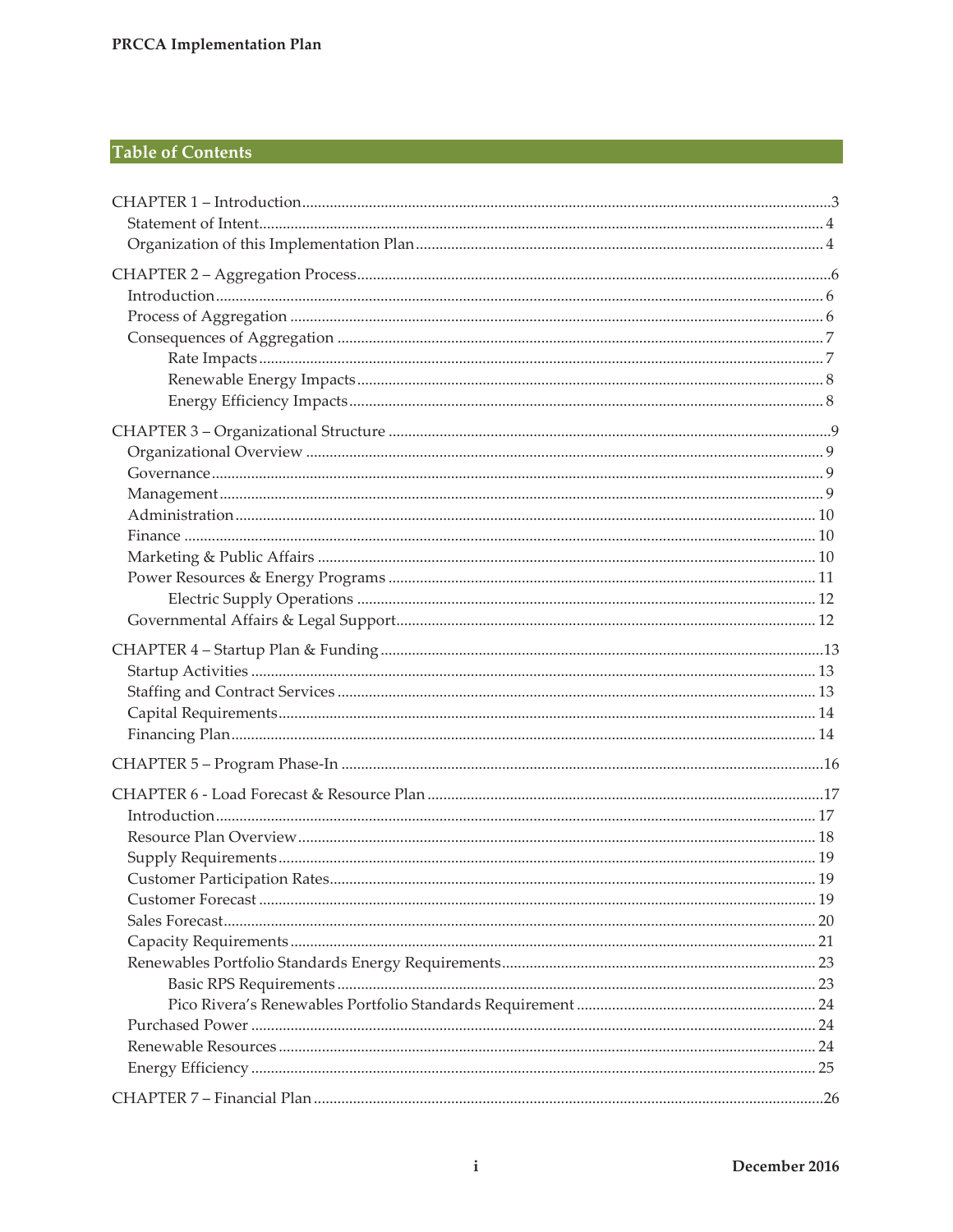| Disclosure and Due Process in Setting Rates and Allocating Costs among Participants  32 |  |
|-----------------------------------------------------------------------------------------|--|
|                                                                                         |  |
|                                                                                         |  |
|                                                                                         |  |
|                                                                                         |  |
|                                                                                         |  |
|                                                                                         |  |
|                                                                                         |  |
|                                                                                         |  |
|                                                                                         |  |
|                                                                                         |  |
|                                                                                         |  |
|                                                                                         |  |
|                                                                                         |  |
|                                                                                         |  |
|                                                                                         |  |
|                                                                                         |  |
| Appendix A: City of Pico Rivera Ordinance No. 1105 (Adopting Implementation Plan) 41    |  |
|                                                                                         |  |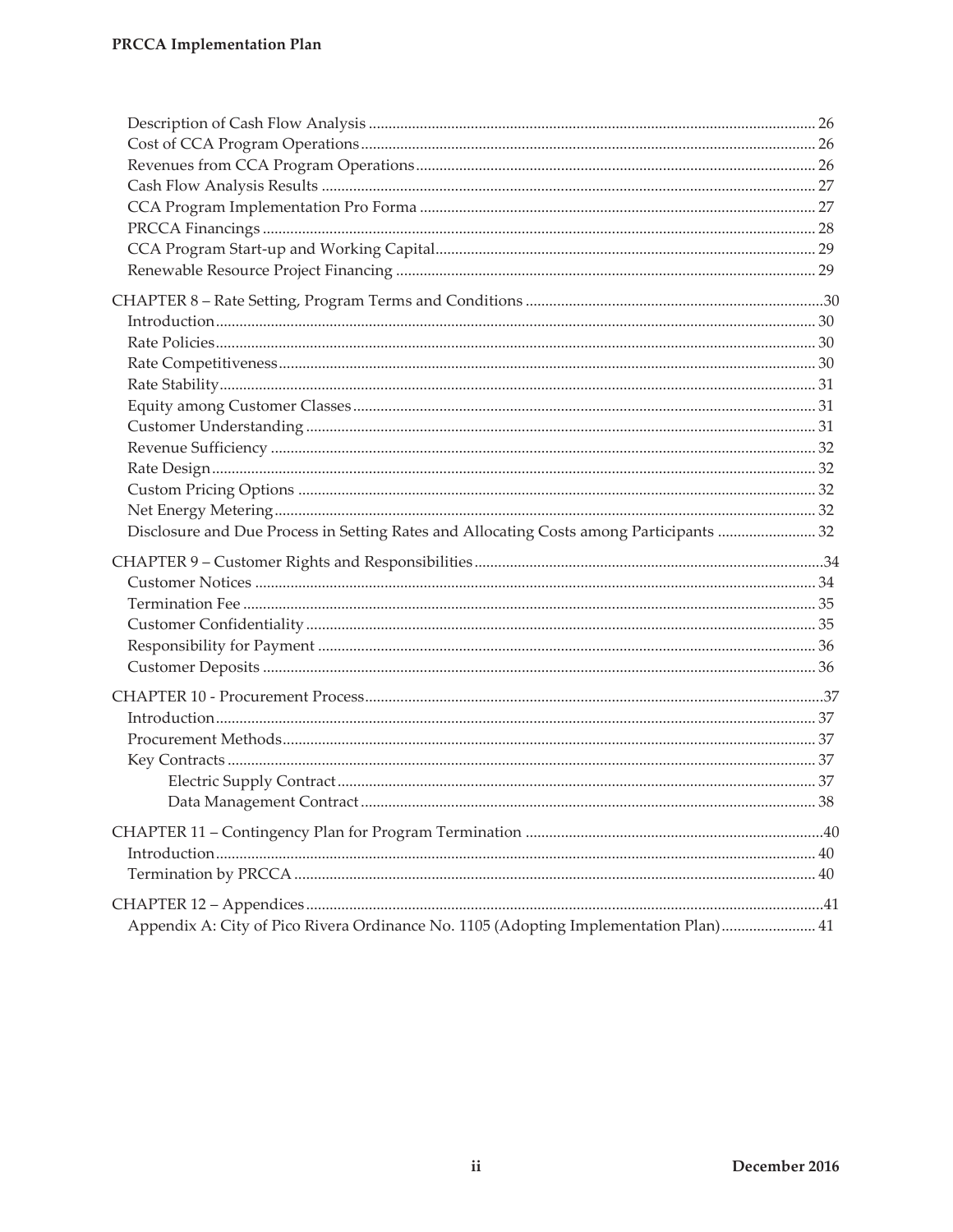#### **CHAPTER 1 –** Introduction

The City of Pico Rivera ("City" or "Pico Rivera"), located within Los Angeles County, is pursuing the implementation of a community choice aggregation program ("CCA"), which has been named Pico Rivera CCA (the "Program" or "PRCCA"). PRCCA is structured to offer service to all eligible customers within the City's geographic boundaries.

This Implementation Plan and Statement of Intent ("Implementation Plan") describes the City's plans to implement a voluntary CCA program for electric customers within the jurisdictional boundaries of Pico Rivera that currently take bundled electric service from Southern California Edison ("SCE"). The Program will provide electricity customers the opportunity to join together to procure electricity from competitive suppliers, with such electricity being delivered over SCE's transmission and distribution system. The planned start date for the Program is July 3, 2017; the first business day in July, 2017. All current SCE customers within the City's service area will receive information describing the PRCCA Program and will have multiple opportunities to opt out and choose to remain full requirement ("bundled") customers of SCE, in which case they will not be enrolled. Thus, participation in the PRCCA Program is completely voluntary; however, customers, as provided by law, will be automatically enrolled according to the anticipated schedule later described in Chapter 5 unless they affirmatively elect to opt-out.

Implementation of PRCCA will enable customers within Pico Rivera's service area to take advantage of the opportunities granted by Assembly Bill 117 ("AB 117"), the Community Choice Aggregation Law. Pico Rivera's primary objectives in implementing this Program are to provide cost competitive electric services; spur local economic development; and sustain longterm rate stability for residents and businesses through local control. The prospective benefits to consumers include increased renewable energy options, stable and competitive electric rates, and the opportunity for public participation in determining which technologies are utilized to meet local electricity needs.

To ensure successful operation of the Program, the City will solicit energy suppliers and marketers through a competitive process and will negotiate with one or more qualified suppliers throughout early 2017. Final selection of PRCCA's initial energy supplier(s) will be made by Pico Rivera following administration of the aforementioned solicitation process and related contract negotiations. Information regarding the anticipated solicitation process for PRCCA's initial energy services provider(s) is contained in Chapter 10.

The California Public Utilities Code provides the relevant legal authority for the City to become a Community Choice Aggregator and invests the California Public Utilities Commission ("CPUC" or "Commission") with the responsibility for establishing the cost recovery mechanism that must be in place before customers can begin receiving electrical service through the PRCCA Program. The CPUC also has responsibility for registering the City as a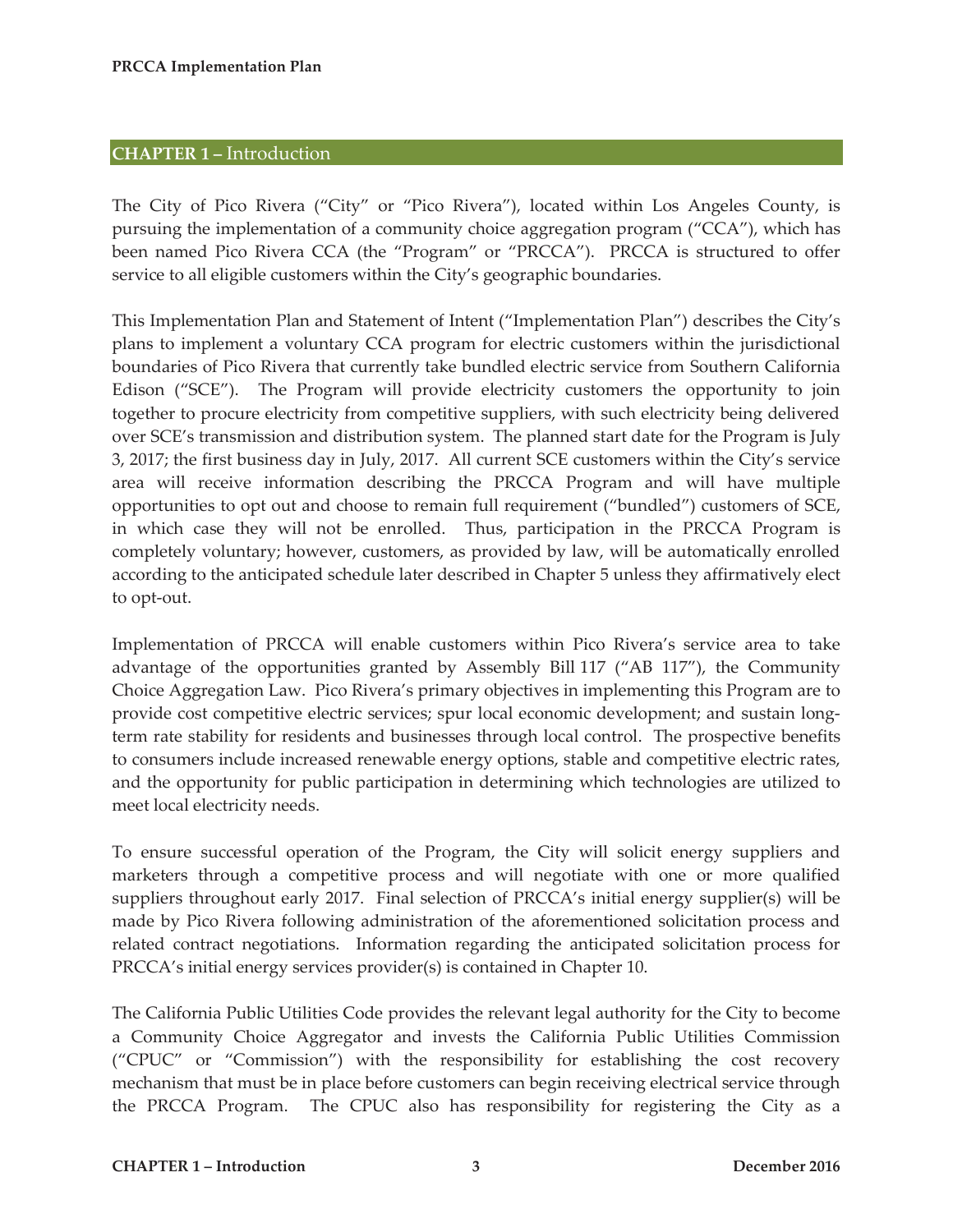Community Choice Aggregator and ensuring compliance with basic consumer protection rules. The Public Utilities Code requires that an Implementation Plan be adopted at a duly noticed public hearing and that it be filed with the Commission in order for the Commission to determine the cost recovery mechanism to be paid by customers of the Program in order to prevent shifting of costs to bundled customers of the incumbent utility.

On December 13, 2016, the City, at a duly noticed public hearing, introduced this Implementation Plan, through Ordinance No. 1105 (a copy of which is included as part of Appendix A). Then on January 10, 2017, the City, at a duly noticed City Council meeting, approved this Implementation Plan and the implementation of a CCA Program through the adoption of Ordinance No. 1105.

The Commission has established the methodology that will be used to determine the cost recovery mechanism, and SCE has approved tariffs for imposition of the cost recovery mechanism. With this milestone having been accomplished, the City submits this Implementation Plan to the CPUC. Following the CPUC's certification of its receipt of this Implementation Plan and resolution of any outstanding issues, the City will take the final steps needed to register as a CCA prior to initiating the customer notification and enrollment process.

# *Statement of Intent*

The content of this Implementation Plan complies with the statutory requirements of AB 117. As required by Public Utilities Code Section 366.2(c)(3), this Implementation Plan details the process and consequences of aggregation and provides the City's statement of intent for implementing a CCA program that includes all of the following:

- ¾ Universal access;
- ¾ Reliability;
- $\triangleright$  Equitable treatment of all customer classes; and
- $\triangleright$  Any requirements established by state law or by the CPUC concerning aggregated service.

# *Organization of this Implementation Plan*

The remainder of this Implementation Plan is organized as follows:

Chapter 2: Aggregation Process Chapter 3: Organizational Structure Chapter 4: Startup Plan & Funding Chapter 5: Program Phase-In Chapter 6: Load Forecast & Resource Plan Chapter 7: Financial Plan Chapter 8: Rate setting Chapter 9: Customer Rights and Responsibilities Chapter 10: Procurement Process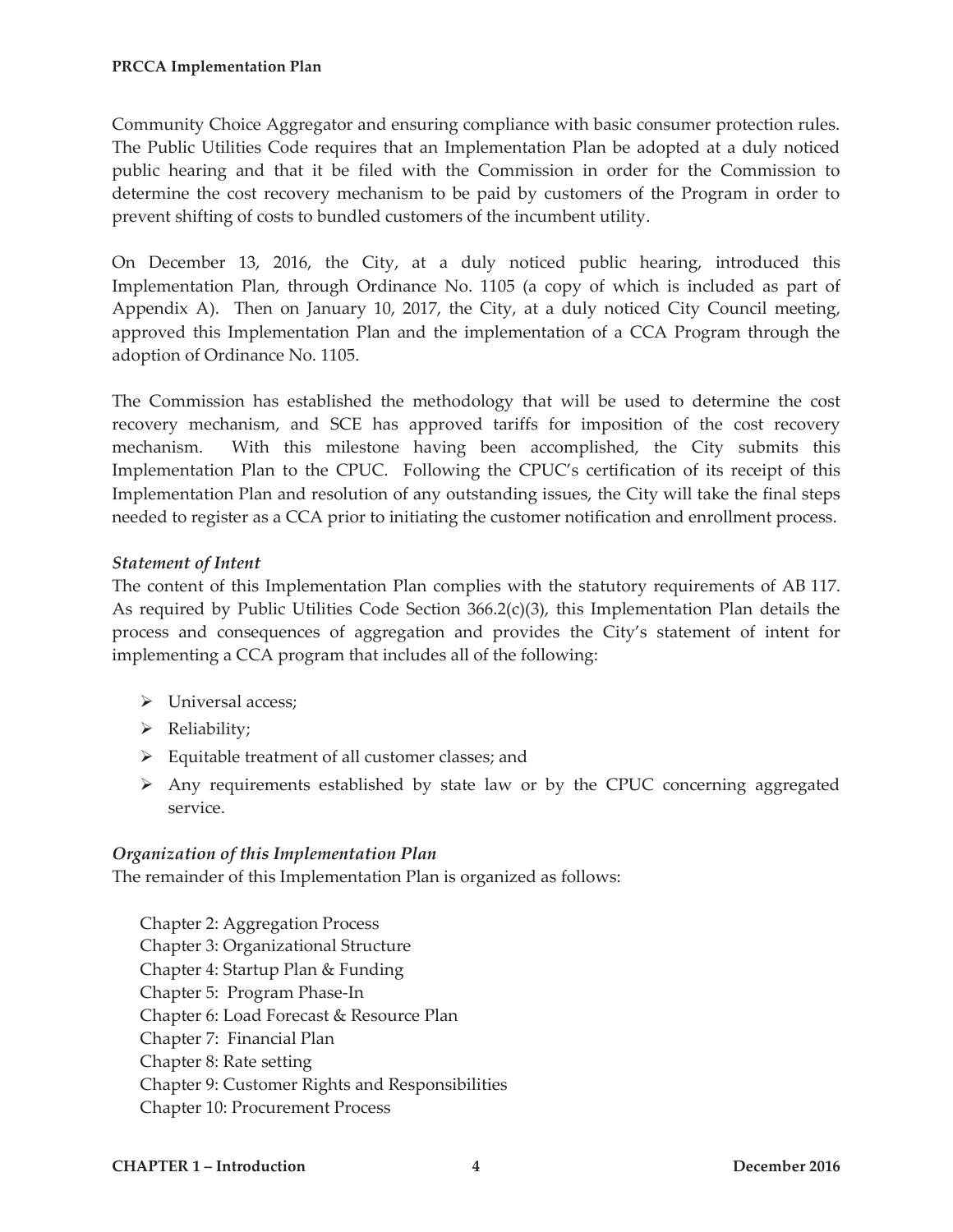Chapter 11: Contingency Plan for Program Termination Appendix A: City of Pico Rivera Ordinance No. 1105(Adopting Implementation Plan)

The requirements of AB 117 are cross-referenced to Chapters of this Implementation Plan in the following table.

| <b>AB 117 REQUIREMENT</b>                    | <b>IMPLEMENTATION PLAN CHAPTER</b>       |
|----------------------------------------------|------------------------------------------|
| <b>Statement of Intent</b>                   | Chapter 1: Introduction                  |
| Process and consequences of aggregation      | <b>Chapter 2: Aggregation Process</b>    |
| Organizational structure of the program,     | Chapter 3: Organizational Structure      |
| its operations and funding                   | Chapter 4: Startup Plan & Funding        |
|                                              | Chapter 7: Financial Plan                |
| Disclosure and due process in setting rates  | Chapter 8: Rate setting                  |
| and allocating costs among participants      |                                          |
| Rate setting and other costs to participants | Chapter 8: Rate setting                  |
|                                              | Chapter 9: Customer Rights and           |
|                                              | Responsibilities                         |
| Participant rights and responsibilities      | Chapter 9: Customer Rights and           |
|                                              | Responsibilities                         |
| Methods for entering and terminating         | <b>Chapter 10: Procurement Process</b>   |
| agreements with other entities               |                                          |
| Description of third parties that will be    | Chapter 10: Procurement Process          |
| supplying electricity under the program,     |                                          |
| including information about financial,       |                                          |
| technical and operational capabilities       |                                          |
| Termination of the program                   | Chapter 11: Contingency Plan for Program |
|                                              | Termination                              |

# **AB 117 Cross References**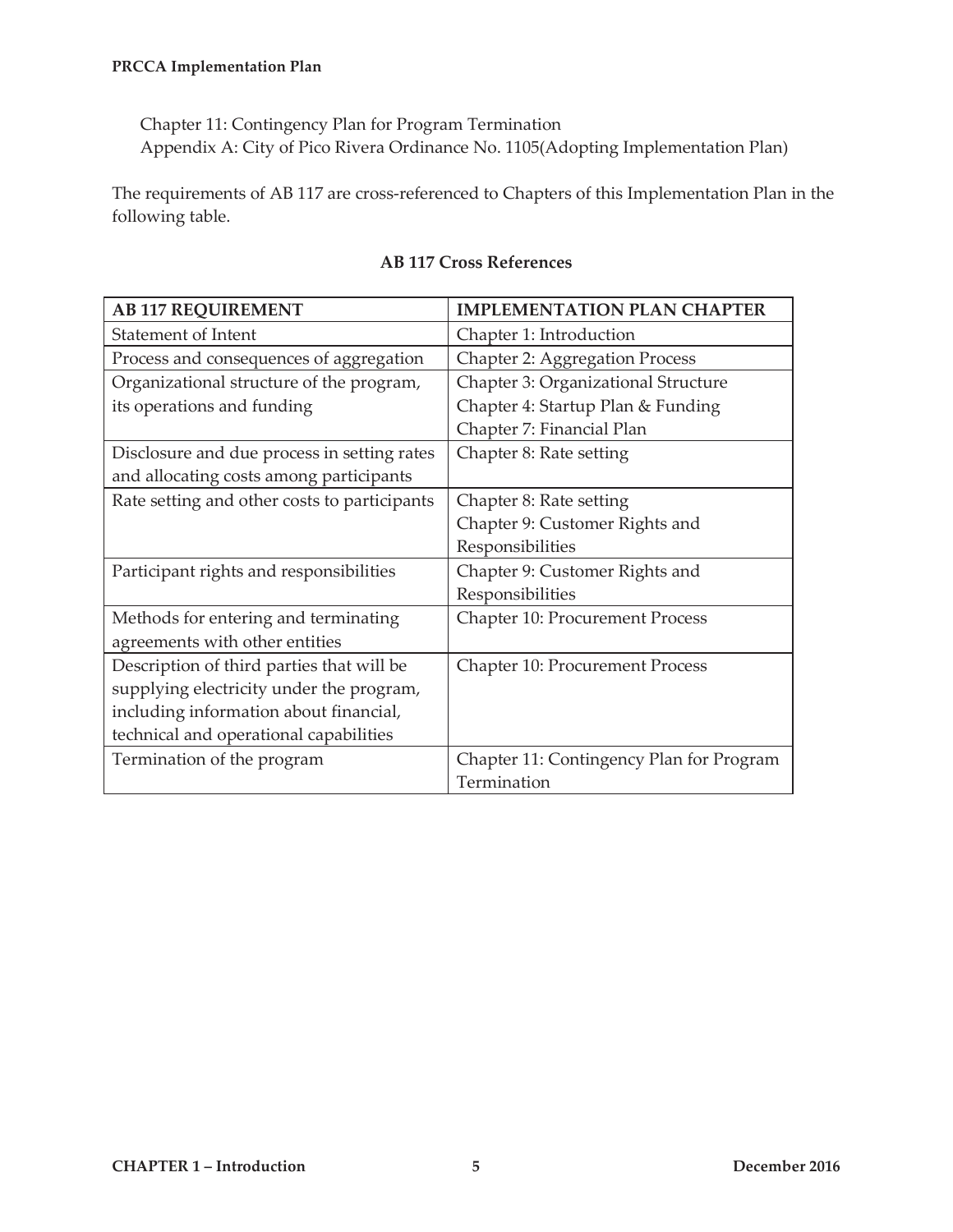#### **CHAPTER 2 – Aggregation Process**

#### *Introduction*

This Chapter describes the background leading to the development of this Implementation Plan and describes the process and consequences of aggregation, consistent with the requirements of AB 117.

In mid 2016 Pico Rivera engaged the assistance of the City of Lancaster to evaluate the feasibility of Pico Rivera operating a standalone CCA program. The initial study revealed that a CCA program was viable, offering customers rates competitive with SCE, by partnering with Lancaster on operations such as procurement, regulatory compliance and monitoring, and data management.

The City created PRCCA with the following objectives: 1) provide cost-competitive electric services to the residents of Pico Rivera; 2) incentivize economic development within Pico Rivera; 3) and gain local control of the City's energy procurement needs.

The City released a draft Implementation Plan in December 2016, which described the planned organization, governance and operation of the CCA Program. Following consideration of comments related to the draft document, a final Implementation Plan was prepared and duly adopted by the Pico Rivera City Council.

The PRCCA Program represents a culmination of planning efforts that are responsive to the expressed needs and priorities of the residents and business community within Pico Rivera. The City plans to expand the energy choices available to eligible customers through creation of innovative new programs for voluntary purchases of renewable energy, net energy metering to promote customer-owned renewable generation, and customized pricing options for large energy users.

#### *Process of Aggregation*

Before they are enrolled in the Program, prospective PRCCA customers will receive two written notices in the mail, from Pico Rivera, that will provide information needed to understand the Program's terms and conditions of service and explain how customers can opt-out of the Program, if desired. All customers that do not follow the opt-out process specified in the customer notices will be automatically enrolled, and service will begin at their next regularly scheduled meter read date following the date of automatic enrollment, subject to the service phase-in plan described in Chapter 5. The initial enrollment notices will be provided to customers in April 2017, with a second notice being provided in May 2017.

Customers enrolled in the PRCCA Program will continue to have their electric meters read and to be billed for electric service by the distribution utility (SCE). The electric bill for Program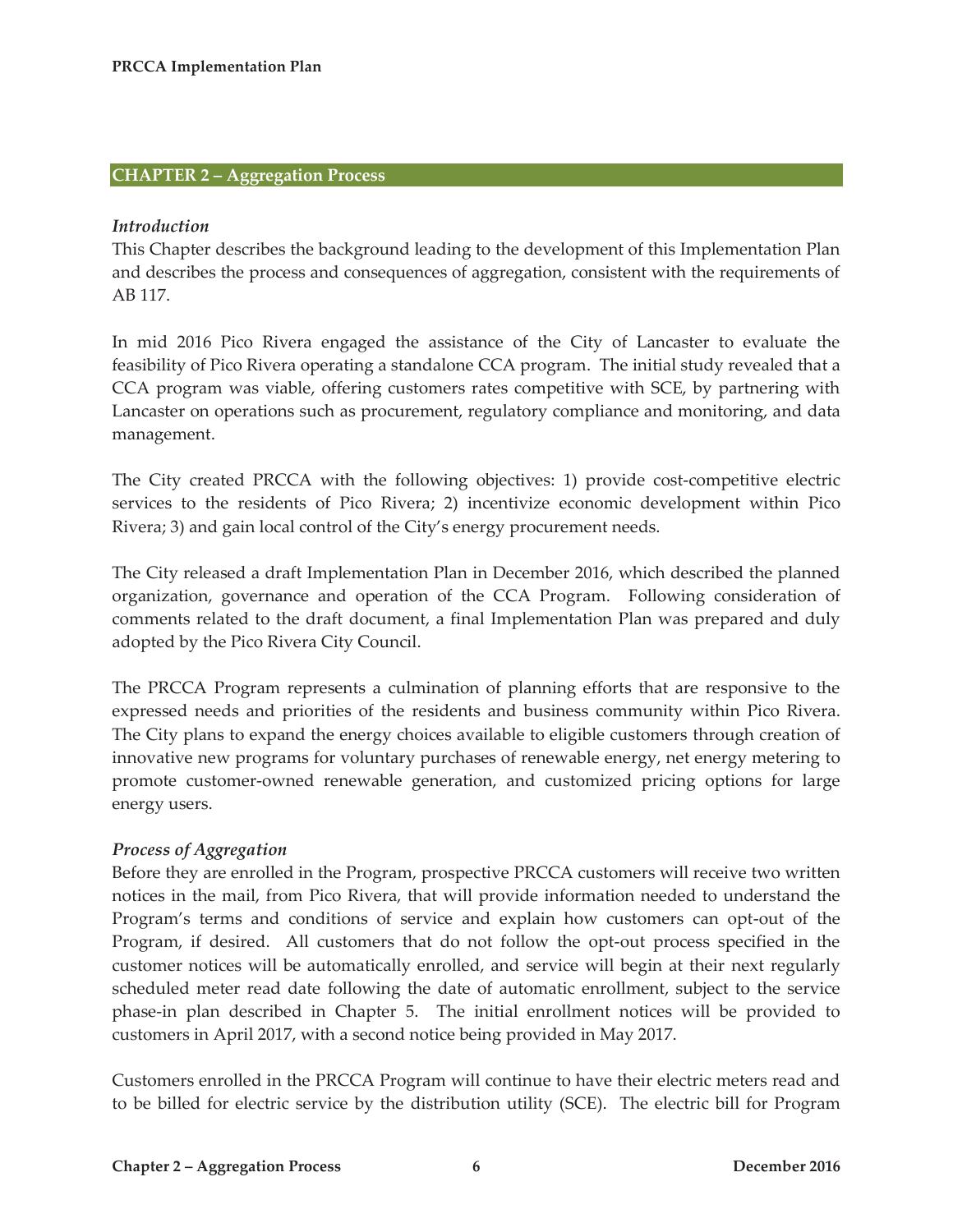customers will show separate charges for generation procured by the City as well as other charges related to electricity delivery and other utility charges assessed by SCE.

After service cutover, customers will have approximately 60 days (two billing cycles) to opt-out of the PRCCA Program without penalty and return to the distribution utility (SCE). PRCCA customers will be advised of these opportunities via the distribution of two additional enrollment notices provided within the first two months of service. Customers that opt-out between the initial cutover date and the close of the post enrollment opt-out period will be responsible for program charges for the time they were served by PRCCA but will not otherwise be subject to any penalty for leaving the program. Customers that have not optedout within thirty days of the fourth enrollment notice will be deemed to have elected to become a participant in the PRCCA Program and to have agreed to the PRCCA Program's terms and conditions, including those pertaining to requests for termination of service, as further described in Chapter 8.

# *Consequences of Aggregation*

# **Rate Impacts**

PRCCA Customers will pay the generation charges set by the City and no longer pay the costs of SCE generation. Customers enrolled in the Program will be subject to the Program's terms and conditions, including responsibility for payment of all Program charges as described in Chapter 9.

The City's rate setting policies described in Chapter 7 establish a goal of providing rates that are competitive with the projected generation rates offered by the incumbent distribution utility (SCE). The City will establish rates sufficient to recover all costs related to operation of the Program, and actual rates will be adopted by the Pico Rivera City Council.

Initial PRCCA Program rates will be established following approval of the City's inaugural program budget, reflecting final costs from the PRCCA Program's energy supplier(s). The City's rate policies and procedures are detailed in Chapter 7. Information regarding final PRCCA Program rates will be disclosed along with other terms and conditions of service in the pre-enrollment and post-enrollment notices sent to potential customers.

Once Pico Rivera gives definitive notice to SCE that it will commence service, PRCCA customers will generally not be responsible for costs associated with SCE's future electricity procurement contracts or power plant investments. Certain pre-existing generation costs and new generation costs that are deemed to provide system-wide benefits will continue to be charged by SCE to CCA customers through separate rate components, called the Cost Responsibility Surcharge and the New System Generation Charge. These charges are shown in SCE's electric service tariffs, which can be accessed from the utility's website, and the costs are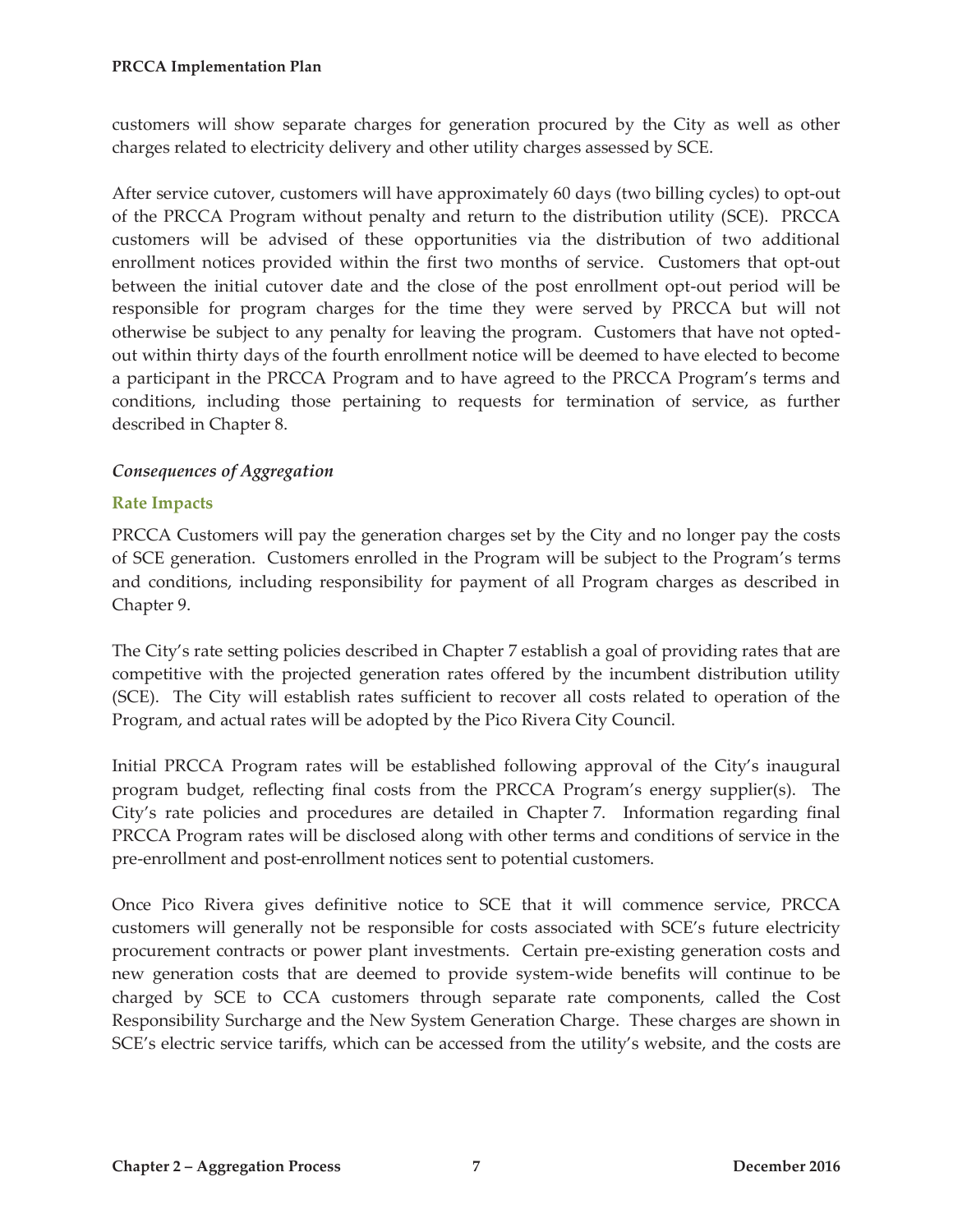included in charges paid by both SCE bundled customers as well as CCA and Direct Access customers.1

#### **Renewable Energy Impacts**

A second consequence of the Program will be a potential increase in the proportion of energy generated and supplied by renewable resources. The resource plan includes procurement of renewable energy sufficient to meet California's prevailing renewable energy procurement mandate for all enrolled customers. PRCCA customers may also voluntarily participate in a renewable supply option that is above the minimum Required Portfolio Standard, potentially up to 100%. To the extent that customers choose PRCCA's voluntary renewable energy option, the renewable content of PRCCA's aggregate supply portfolio will further increase. Initially, requisite renewable energy supply will be sourced through one or more power purchase agreements. Over time, however, the City may consider independent development of new renewable generation resources.

#### **Energy Efficiency Impacts**

A third consequence of the Program will be an anticipated increase in energy efficiency program investments and activities. The existing energy efficiency programs administered by the distribution utility are not expected to change as a result of PRCCA Program implementation. PRCCA customers will continue to pay the public benefits surcharges to the distribution utility, which will fund energy efficiency programs for all customers, regardless of generation supplier. The energy efficiency investments ultimately planned for the PRCCA Program, as described in Chapter 6, will follow Pico Rivera's successful application for and administration of requisite program funding (from the CPUC) to independently administer energy efficiency programs within its jurisdiction. Such programs will be in addition to the level of investment that would continue in the absence of City-administered energy efficiency programs. Thus, the PRCCA Program has the potential for increased energy savings and a further reduction in emissions due to expanded energy efficiency programs.

 $\overline{a}$ 

<sup>&</sup>lt;sup>1</sup> For SCE bundled service customers, the Power Charge Indifference Adjustment element of the Cost Responsibility Surcharge is contained within the CCA-CRS rate tariff.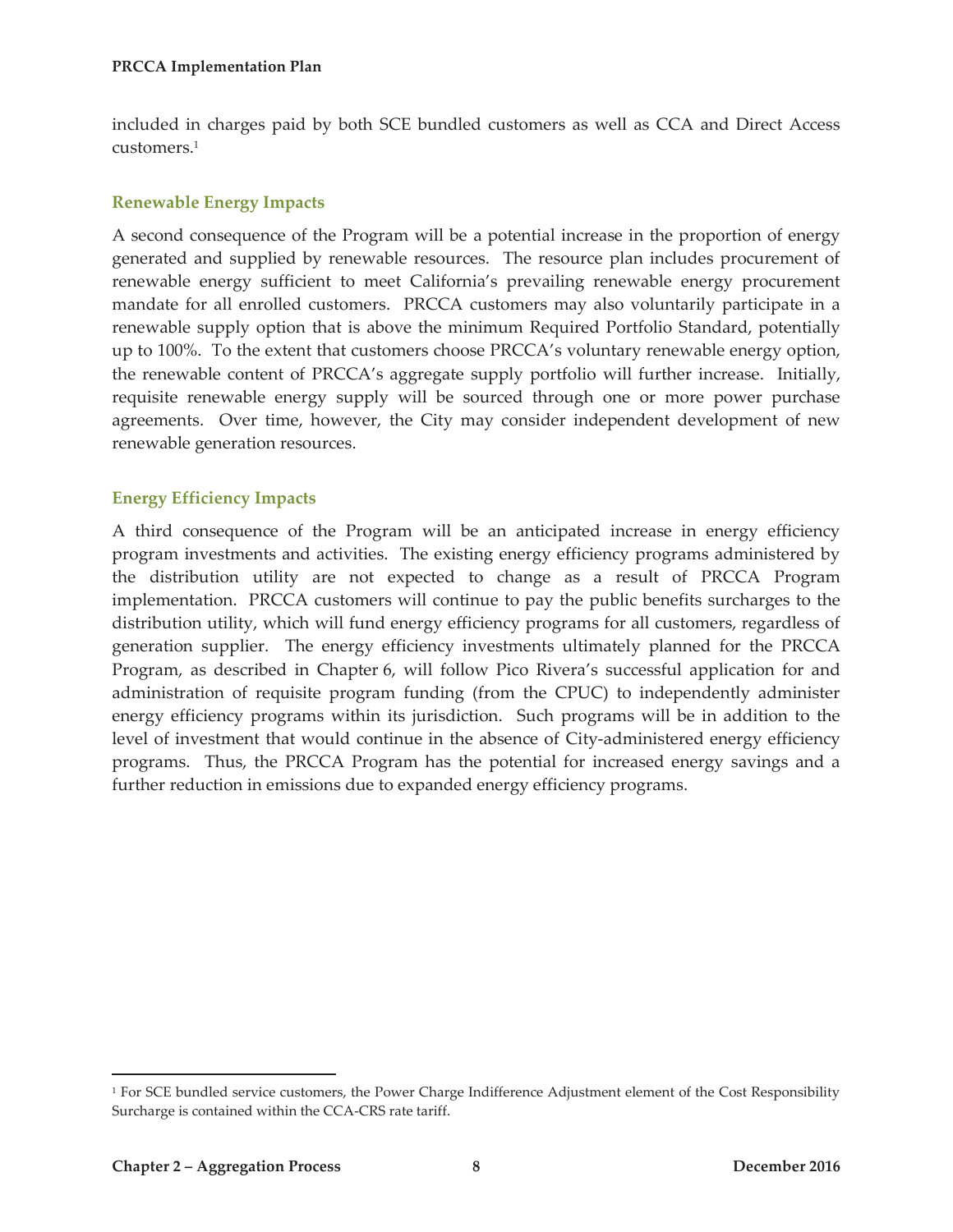#### **CHAPTER 3 –** Organizational Structure

This section provides an overview of the organizational structure of the City and its proposed implementation of the CCA program. Specifically, the key agreements, governance, management, and organizational functions of the City are outlined and discussed below.

#### *Organizational Overview*

The Pico Rivera City Council is responsible for establishing PRCCA Program policies and objectives and overseeing PRCCA's operation. The Pico Rivera City Manager will serve as the PRCCA Executive Director to manage the operations of PRCCA in accordance with policies adopted by the City Council.

#### *Governance*

The PRCCA Program will be governed by the Pico Rivera City Council. PRCCA is the CCA entity that will register with the CPUC, and it is responsible for implementing and managing the program pursuant to the City Council's direction. The City Council is comprised of five councilmembers, one of which, the Mayor, serves as the presiding officer at all meetings. The PRCCA Program will be operated under the direction of an Executive Director (City Manager) appointed by the City Council.

The City Council's primary duties are to establish program policies, approve rates and provide policy direction to the Executive Director, who has general responsibility for program operations, consistent with the policies established by the City Council. The City may form various standing and ad hoc committees, as appropriate, which would have responsibility for evaluating various issues that may affect the City and its customers, including rate-related and power contracting issues, and would provide analytical support and recommendations to the City Council in these regards.

#### *Management*

The PRCCA Executive Director has management responsibilities over the functional areas of Administration & Finance, Marketing & Public Affairs, Power Resources & Energy Programs, and Government Affairs. In performing the defined obligations to PRCCA, the Executive Director may utilize a combination of internal staff, partnerships with other CCA agencies, and/or contractors. Certain specialized functions needed for program operations, namely the electric supply and customer account management functions described below, will be performed by experienced third-party contractors.

Major functions of PRCCA that will be managed by the Executive Director are summarized below.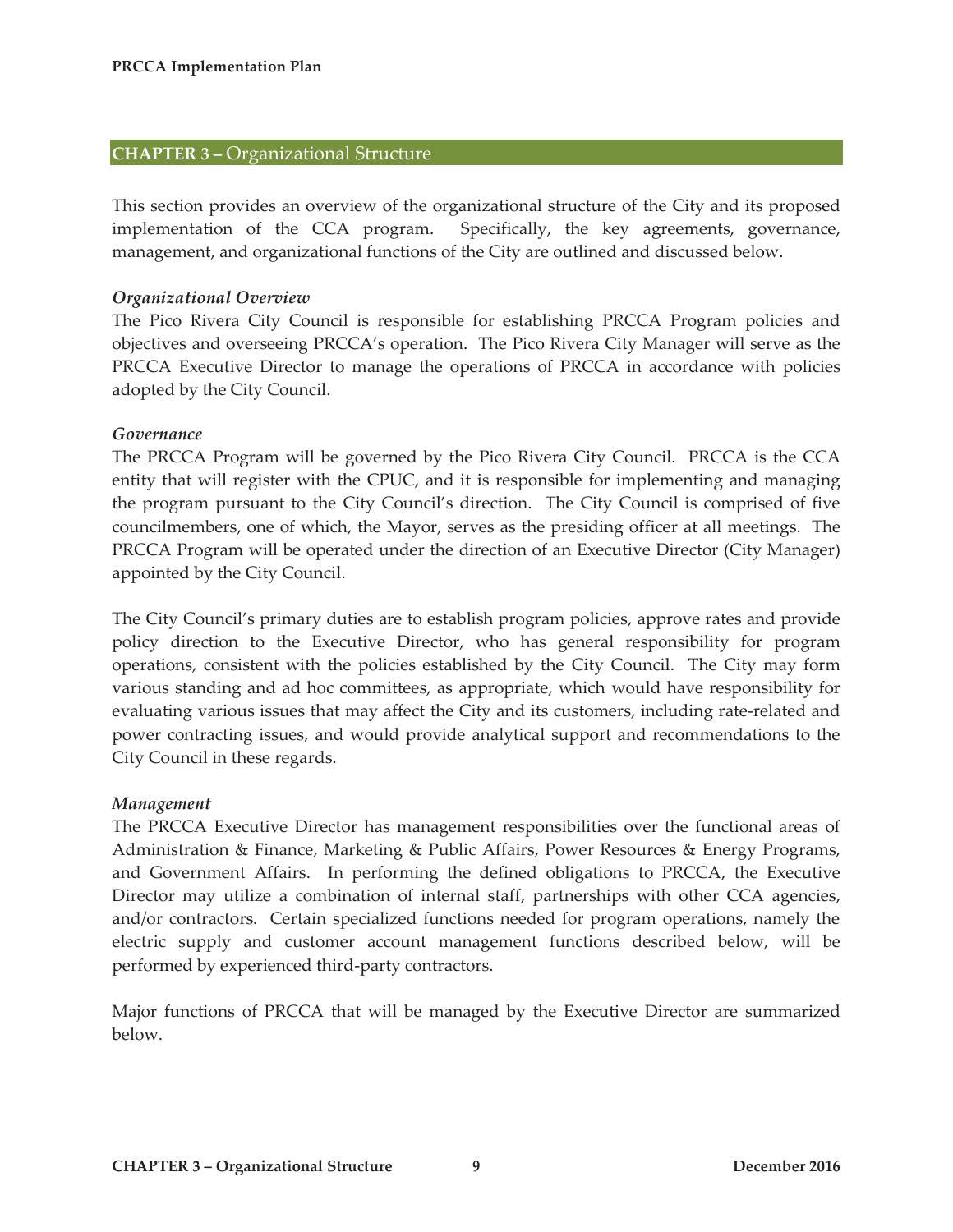# *Administration*

PRCCA's Executive Director will be responsible for managing the organization's human resources and administrative functions and will coordinate with the City Council, as necessary, with regard to these functions. The functional area of administration will include oversight of employee hiring and termination, compensation and benefits management, identification and procurement of requisite office space and various other issues.

# *Finance*

The Executive Director is also responsible for managing the financial affairs of PRCCA, including the development of an annual budget, revenue requirement and rates; managing and maintaining cash flow requirements; arranging potential bridge loans as necessary; and other financial tools.

Revenues via rates and other funding sources (such as a rate stabilization fund, when necessary) must, at a minimum, meet the annual budgetary revenue requirement, including recovery of all expenses and any reserves or coverage requirements set forth in bond covenants or other agreements. The City will have the flexibility to consider rate adjustments within certain ranges, administer a standardized set of electric rates, and may offer optional rates to encourage policy goals such as economic development or low income subsidy programs, provided that the overall revenue requirement is achieved.

PRCCA may also offer customized pricing options such as dynamic pricing or contract-based pricing for energy intensive customers to help these customers gain greater control over their energy costs. This would provide such customers – mostly larger energy users within the commercial sector – with greater rate-related flexibility than is currently available.

In conjunction with the City's Finance Department, PRCCA's finance function will be responsible for preparing the annual budget, arranging financing necessary for any capital projects, preparing financial reports, managing required audits and ensuring sufficient cash flow for successful operation of the PRCCA Program. The finance function will play an important role in risk management by monitoring the credit of energy suppliers so that credit risk is properly understood and mitigated. In the event that changes in a supplier's financial condition and/or credit rating are identified, the City will be able to take appropriate action, as would be provided for in the electric supply agreement(s).

# *Marketing & Public Affairs*

The marketing and public affairs functions include general program marketing and communications as well as direct customer interface ranging from management of key account relationships to call center and billing operations. The City will conduct program marketing to raise consumer awareness of the PRCCA Program and to establish the PRCCA "brand" in the minds of the public, with the goal of retaining and attracting as many customers as possible into the PRCCA Program. Communications will also be directed at key policy-makers at the state and local level, community business and opinion leaders, and the media.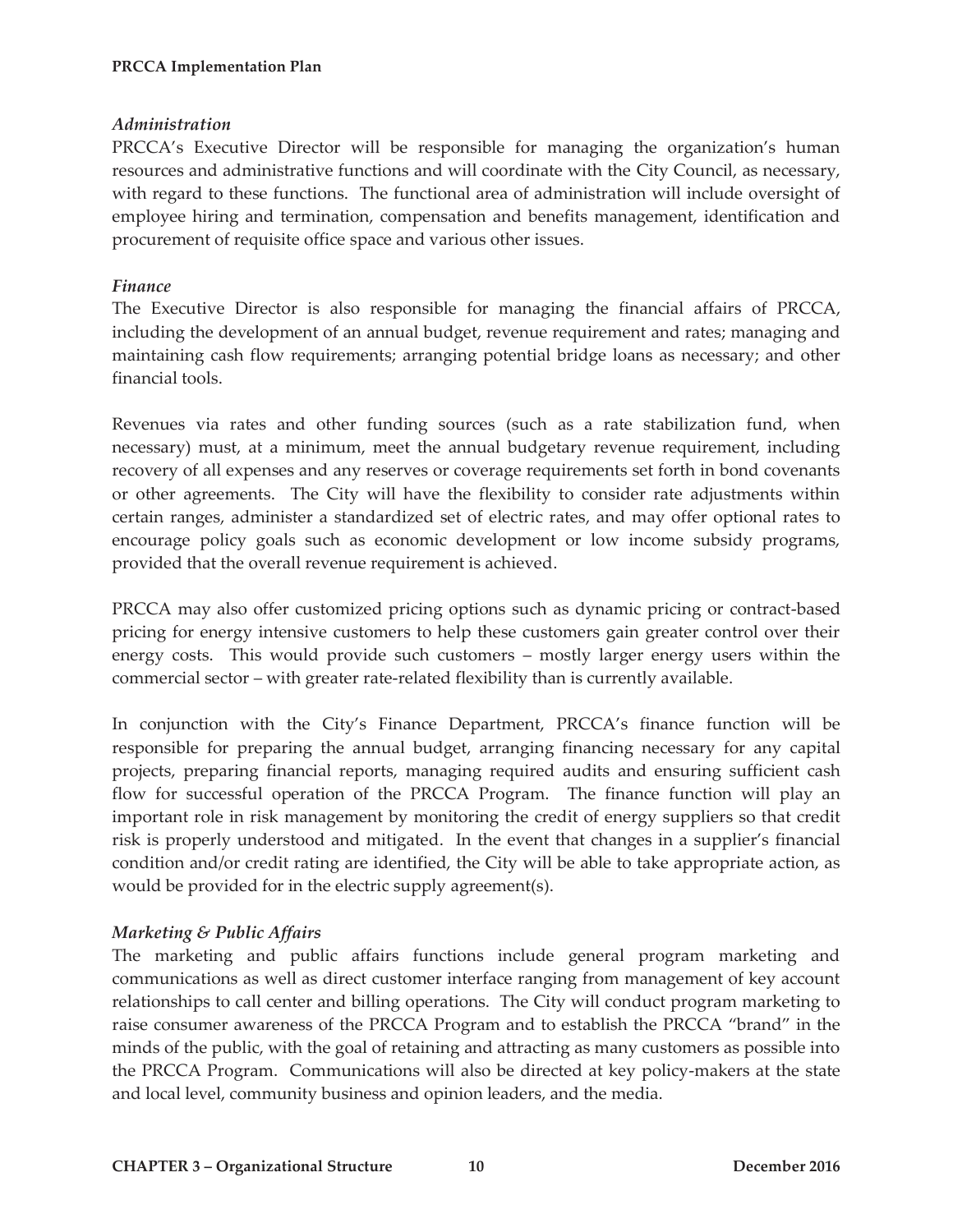In addition to general program communications and marketing, a significant focus on customer service, particularly representation for key accounts, will enhance the City's ability to differentiate itself as a highly customer-focused organization that is responsive to the needs of the community. City will also establish a customer call center designed to field customer inquiries and routine interaction with customer accounts.

The customer service function also encompasses management of customer data. Customer data management services include retail settlements/billing-related activities and management of a customer database. This function processes customer service requests and administers customer enrollments and departures from the PRCCA Program, maintaining a current database of enrolled customers. This function coordinates the issuance of monthly bills through the distribution utility's billing process and tracks customer payments. Activities include the electronic exchange of usage, billing, and payments data with the distribution utility and the City, tracking of customer payments and accounts receivable, issuance of late payment and/or service termination notices (which would return affected customers to bundled service), and administration of customer deposits in accordance with credit policies of the City.

The customer data management services function also manages billing-related communications with customers, customer call centers, and routine customer notices. The City intends to contract with a third party, who has demonstrated the necessary experience and administers an appropriate customer information system to perform the customer account and billing services functions.

#### *Power Resources & Energy Programs*

Pico Rivera must plan for meeting the electricity needs of its customers utilizing resources consistent with its policy goals and objectives as well as applicable legislative and/or regulatory mandates. The City's long-term resource plans (addressing the 10-20 year planning horizon) will comply with California Law and other pertinent requirements of California regulatory bodies. The City may develop and administer complementary energy programs that may be offered to PRCCA customers, including green pricing, energy efficiency, net energy metering and various other programs that may be identified to support the overarching goals and objectives of the City.

The City will develop integrated resource plans that meet program supply objectives and balance cost, risk and environmental considerations. Such integrated resource plans will also conform to applicable requirements imposed by the State of California. Integrated resource planning efforts of the City will make use of demand side energy efficiency, distributed generation and demand response programs as well as traditional supply options, which rely on structured wholesale transactions to meet customer energy requirements. Integrated resource plans will be updated and adopted by the City Council on an annual basis.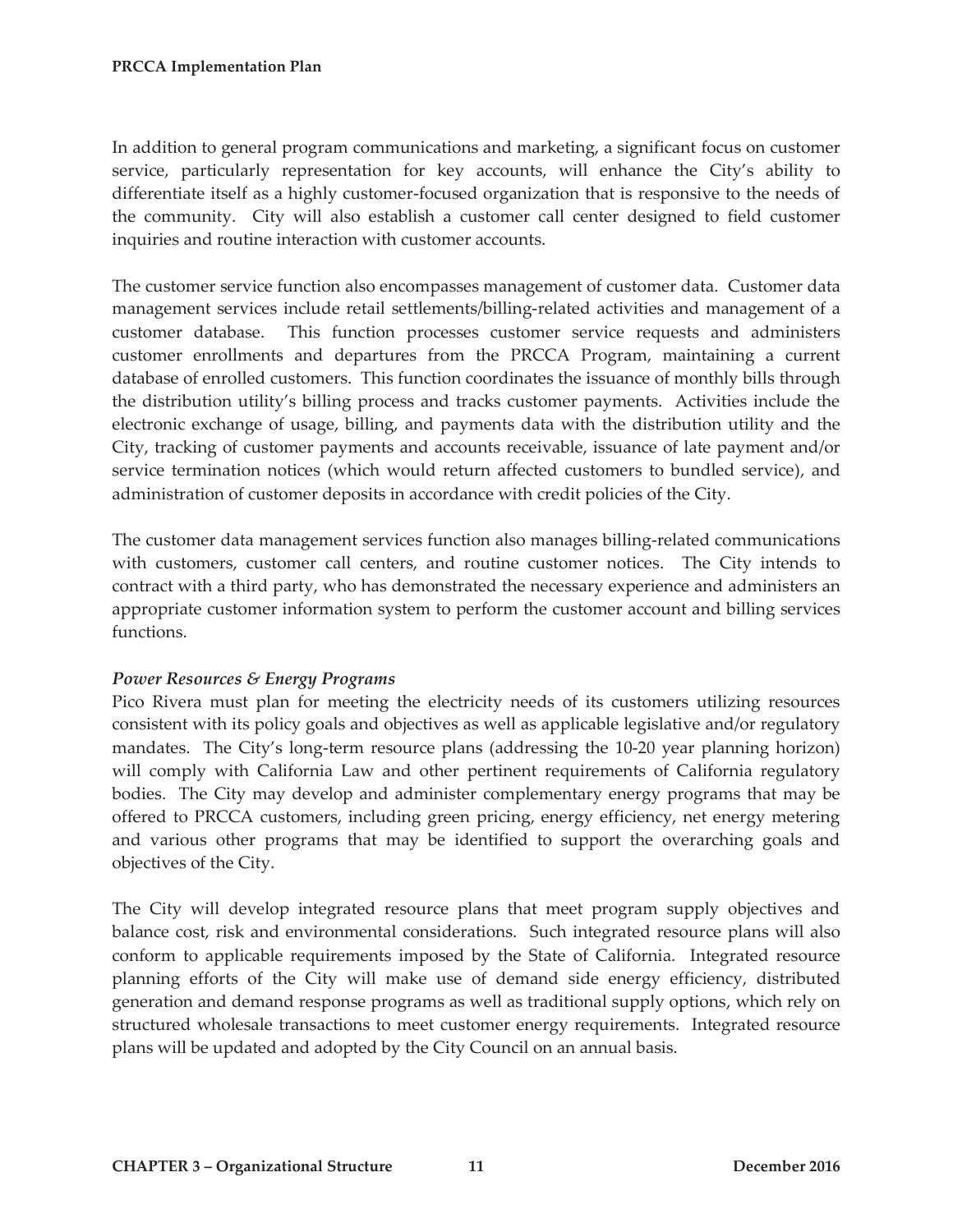# **Electric Supply Operations**

Electric supply operations encompass the activities necessary for wholesale procurement of electricity to serve end use customers. These highly specialized activities include the following:

- ¾ *Electricity Procurement* assemble a portfolio of electricity resources to supply the electric needs of Program customers.
- ¾ *Risk Management* application of standard industry techniques to reduce exposure to the volatility of energy and credit markets and insulate customer rates from sudden changes in wholesale market prices.
- ¾ *Load Forecasting* develop load forecasts, both long-term for resource planning, shortterm for the electricity purchases, and sales needed to maintain a balance between hourly resources and loads.
- ¾ *Scheduling Coordination* scheduling and settling electric supply transactions with the California Independent System Operator ("CAISO").

The City will initially contract with one or more experienced and financially sound third party energy services providers to perform most of the electric supply operations for the PRCCA Program. These requirements include the procurement of energy, capacity and ancillary services, scheduling coordinator services, short-term load forecasting and day-ahead and realtime electricity trading.

# *Governmental Affairs & Legal Support*

The PRCCA Program will require ongoing regulatory and legislative representation to manage various regulatory compliance filings related to resource plans, resource adequacy, compliance with California's Renewables Portfolio Standard ("RPS"), and overall representation on issues that will impact the City and PRCCA customers. The City will maintain an active role at the CPUC, the California Energy Commission, the California Independent System Operator, the California legislature and, as necessary, the Federal Energy Regulatory Commission.

The City may retain outside legal services, as necessary, to administer PRCCA, review contracts, and provide overall legal support related to activities of the PRCCA Program.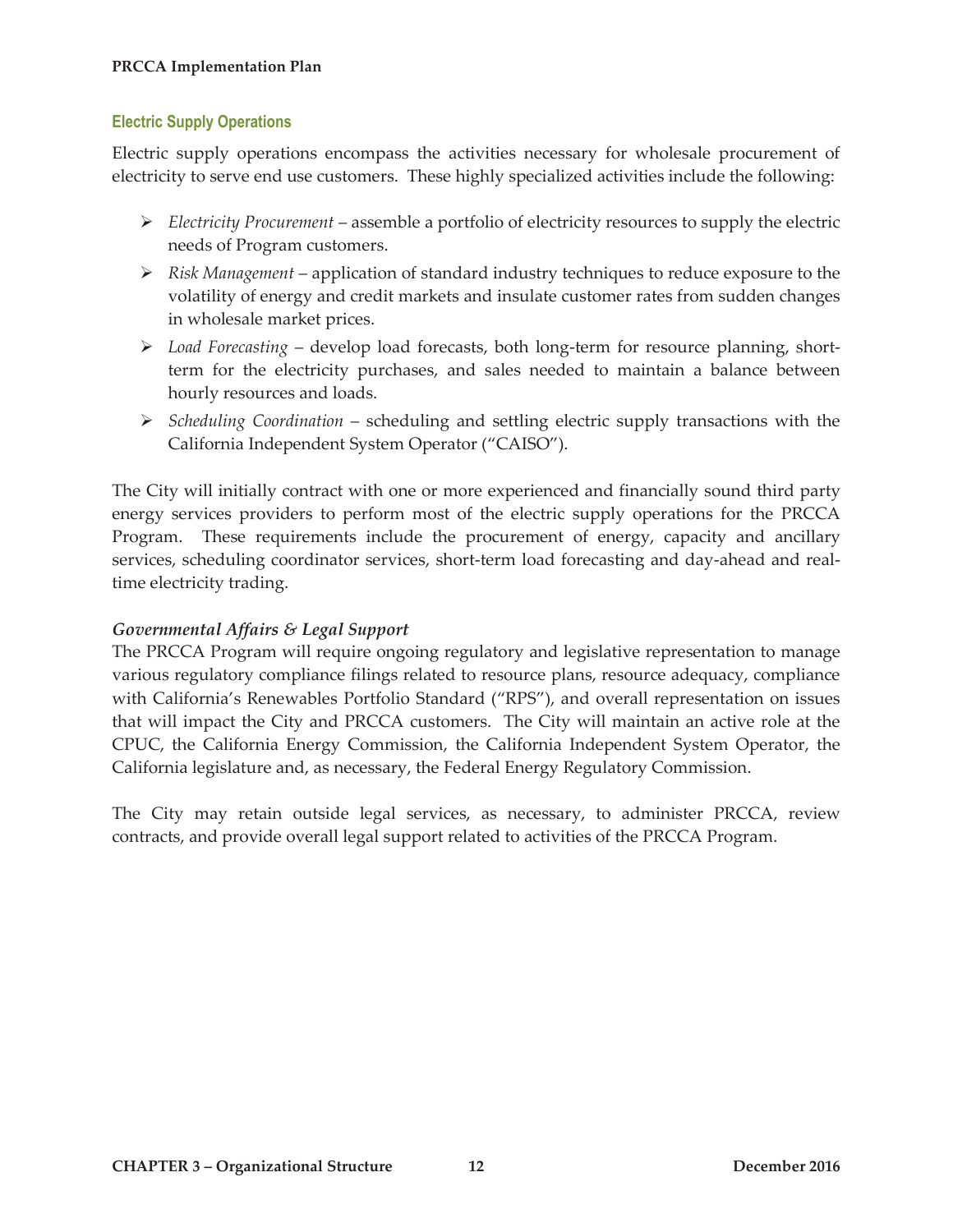#### **CHAPTER 4 –** Startup Plan & Funding

This Chapter presents the City's plans for the start-up period, including necessary expenses and capital outlays. As described in the previous Chapter, Pico Rivera may utilize a mix of internal staff, partnerships with other CCA agencies, and contractors in its CCA Program implementation and operation.

#### *Startup Activities*

The initial program startup activities include the following:

- $\triangleright$  Hire staff and/or contractors to manage implementation
- ¾ Identify qualified suppliers (of requisite energy products and related services) and negotiate supplier contracts
	- Electric supplier and scheduling coordinator
	- Data management provider (if separate from energy supply)
- $\triangleright$  Define and execute communications plan
	- Customer research/information gathering
	- Media campaign
	- Key customer/stakeholder outreach
	- Informational materials and customer notices
	- Customer call center
- ¾ Post CCA bond and complete requisite registration requirements
- $\triangleright$  Pay utility service initiation, notification and switching fees
- $\triangleright$  Perform customer notification, opt-out and transfers
- $\triangleright$  Conduct load forecasting
- $\triangleright$  Establish rates
- $\triangleright$  Legal and regulatory support
- $\triangleright$  Financial management and reporting

Other costs related to starting up the PRCCA Program will be the responsibility of the PRCCA Program's contractors (and are assumed to be covered by any fees/charges imposed by such contractors). These may include capital requirements needed for collateral/credit support for electric supply expenses, customer information system costs, electronic data exchange system costs, call center costs, and billing administration/settlements systems costs.

#### *Staffing and Contract Services*

Personnel in the form of City staff, partnerships, or contractors will be utilized as needed to match workloads involved in forming PRCCA, managing contracts, and initiating customer outreach/marketing during the pre-operations period. During the startup period, minimal personnel requirements would include an Executive Director, legal support, and other personnel needed to support regulatory, procurement, finance, legal, and communications activities.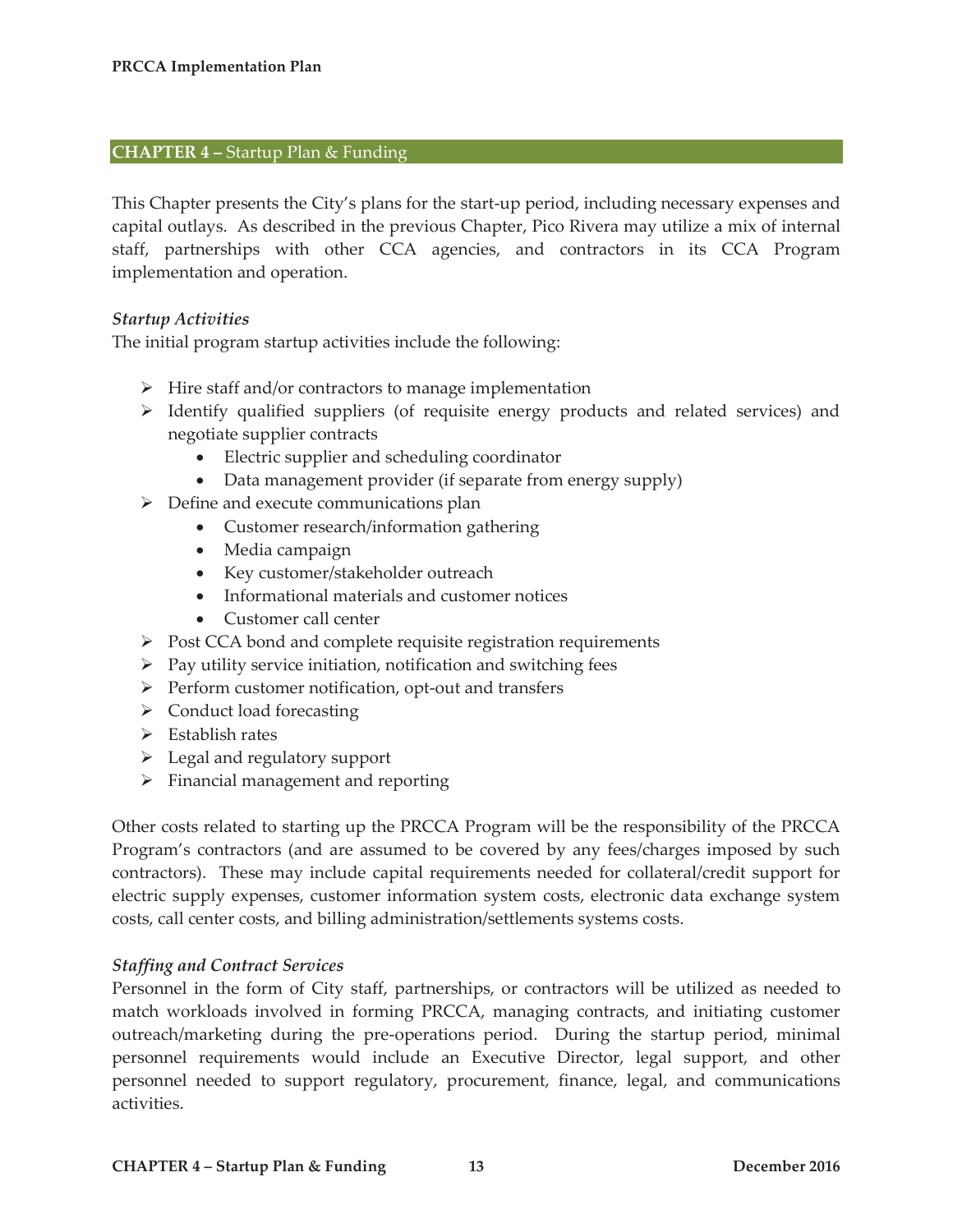For budgetary purposes, it is assumed that three full-time equivalents (staff or contracted professional services) supporting the above listed activities would be engaged during the initial start-up period. This support may come from using existing city staff, or some combination of new staff, existing staff, partnerships or contractors. Following this period, additional staff and/or contractors may be retained, as needed, to support the rollout of additional value-added services (e.g., efficiency projects) and local generation projects and programs.

# *Capital Requirements*

The start-up of the CCA Program will require capital for three major functions: (1) staffing and contractor costs; (2) deposits and reserves; and (3) operating cash flow. Based on the City's anticipated start-up activities and implementation schedule, a total need of \$1.6 million has been identified to support the aforementioned functions. Out of the \$1.6 million in capital requirements, \$685 thousand is related to the implementation/startup efforts (i.e., rate setting, power procurement and contract negotiations, marketing and communications, regulatory compliance, CPUC bond, SCE security deposit, etc.) in order to serve customers by July 2017. The remaining \$915k is the "float" required for PRCCA to pay its monthly bills before the program generates enough internal cash to self-fund its working capital needs. The finance plan in Chapter 7 provides additional detail regarding the City's expected capital requirements and general Program finances.

Related to the City's initial capital requirement, this amount is expected to cover staffing and contractor costs during startup and pre-startup activities, including direct costs related to public relations support, technical support, and customer communications. Requisite deposits and operating reserves are also reflected in the initial capital requirement, including the following items: 1) operating reserves to address anticipated cash flow variations (as well as operating reserve deposits that will likely be required by the City's power supplier(s)); 2) requisite deposit with the CAISO prior to commencing market operations<sup>2</sup>; 3) CCA bond (posted with the CPUC); and 4) SCE service fee deposit.

Operating revenues from sales of electricity will be remitted to the City beginning approximately sixty days after the initial customer enrollments. This lag is due to the distribution utility's standard meter reading cycle of 30 days and a 30-day payment/collections cycle. The City will need working capital to support electricity procurement and costs related to program management, which is included in the City's initial \$1.6 million capital requirement.

# *Financing Plan*

 $\overline{a}$ 

The City's initial capital requirement will be provided via terms of a loan from the City's General Fund; subsumed in the initial capital requirement is the City's estimated initial start-up funding. For all amounts borrowed from the General Fund, the City will make repayments (including any interest, as applicable) over an assumed 5-year term, commencing in January

<sup>2</sup> The City may not be required to make a deposit with the CAISO depending upon CAISO's review of the City's financial position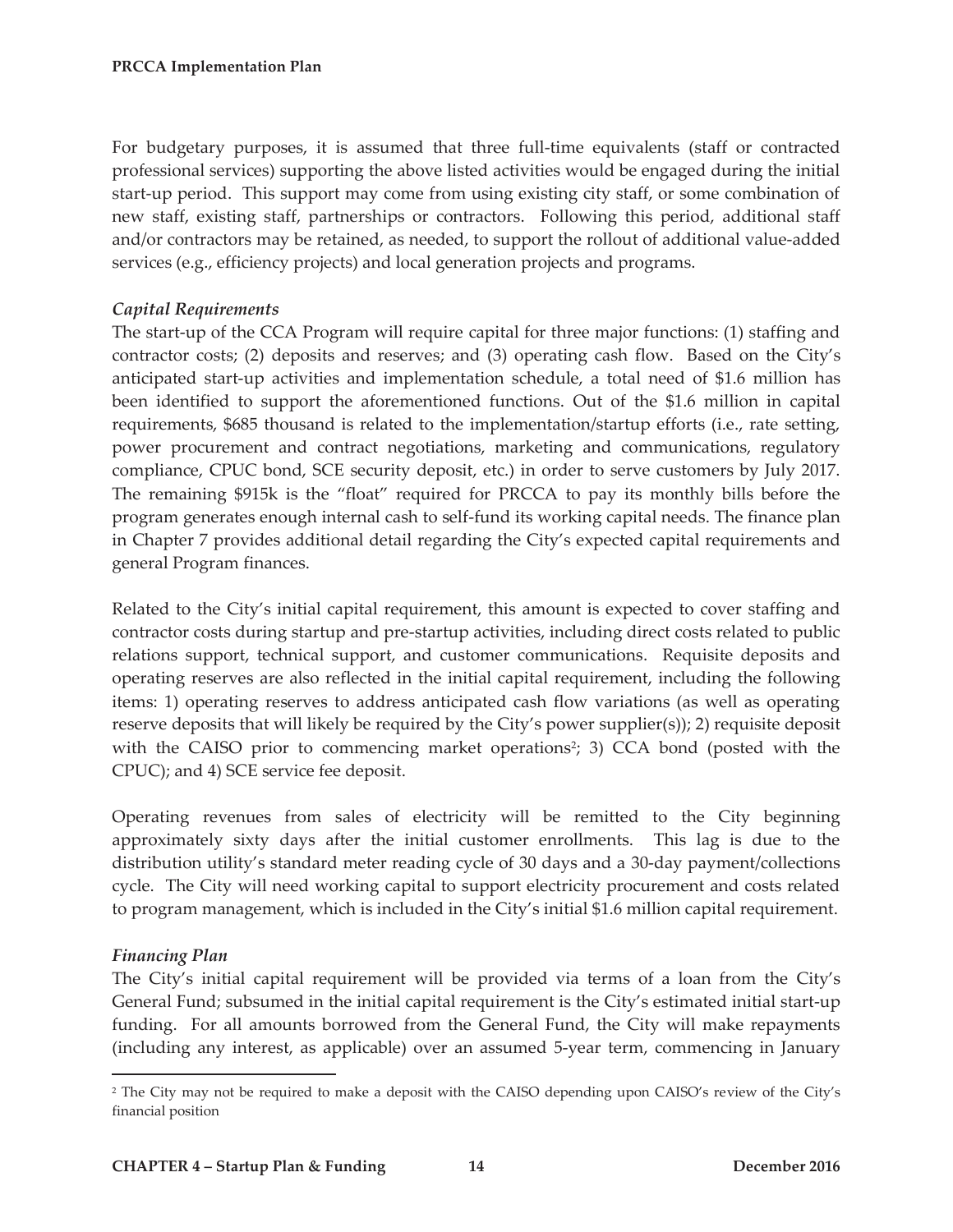2018. Pico Rivera will recover the principal and interest costs associated with the start-up funding via retail generation rates charged to PRCCA customers. It is anticipated that the startup costs will be fully recovered through such customer generation rates within the first several years of operations.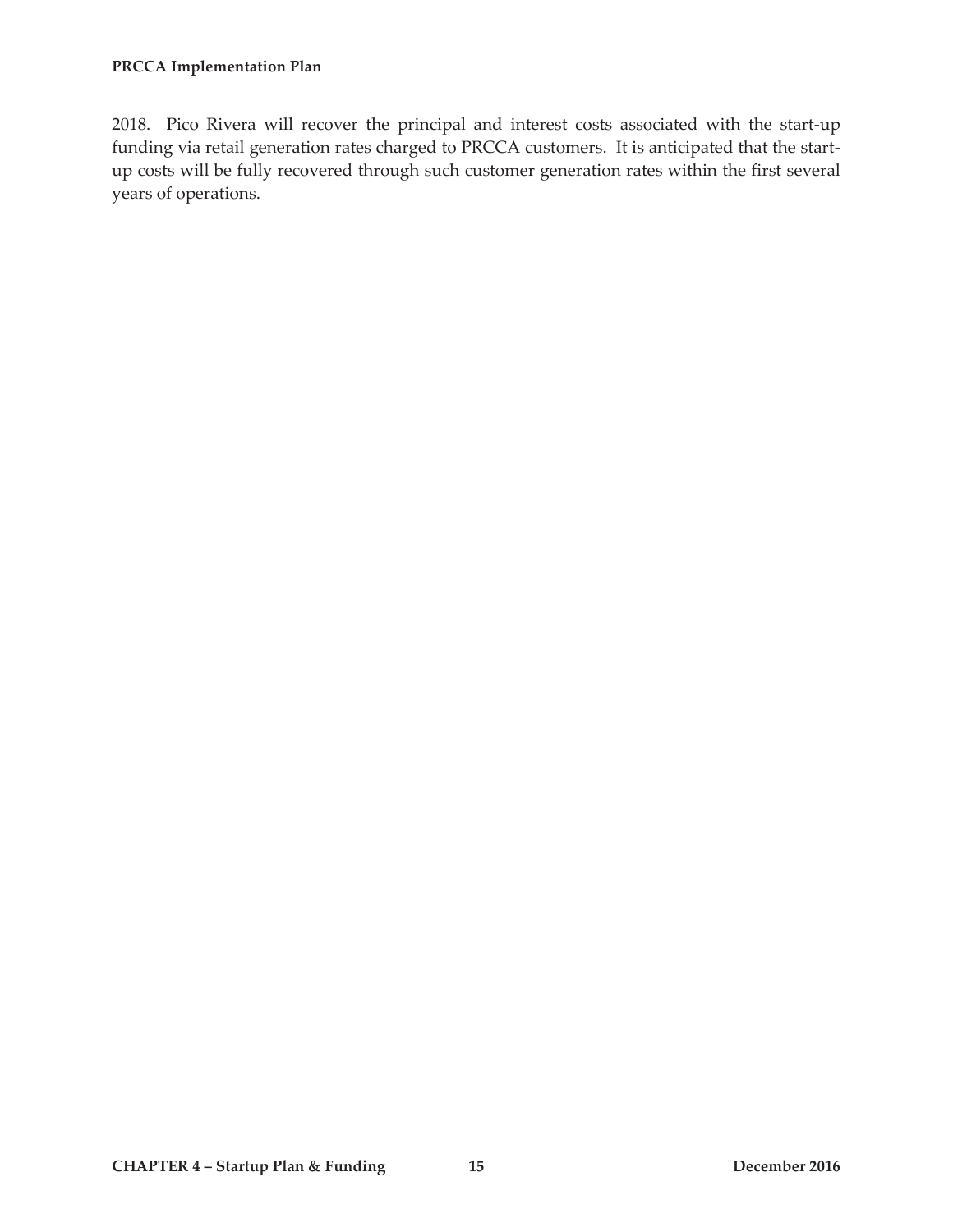#### **CHAPTER 5 – Program Phase-In**

Pico Rivera will roll out its service offering to all eligible customers over the course of just one phase. Given that there are only about 18,100 eligible customer accounts within the City's boundaries, a one phase roll-out is reasonable and the most efficient way for PRCCA to serve customers beginning July 2017. This approach also provides the City with the ability to initiate its program with sufficient economic scale.

The City may also evaluate other phase-in options based on then-current market conditions, statutory requirements and regulatory considerations as well as other factors potentially affecting the integration of additional customer accounts.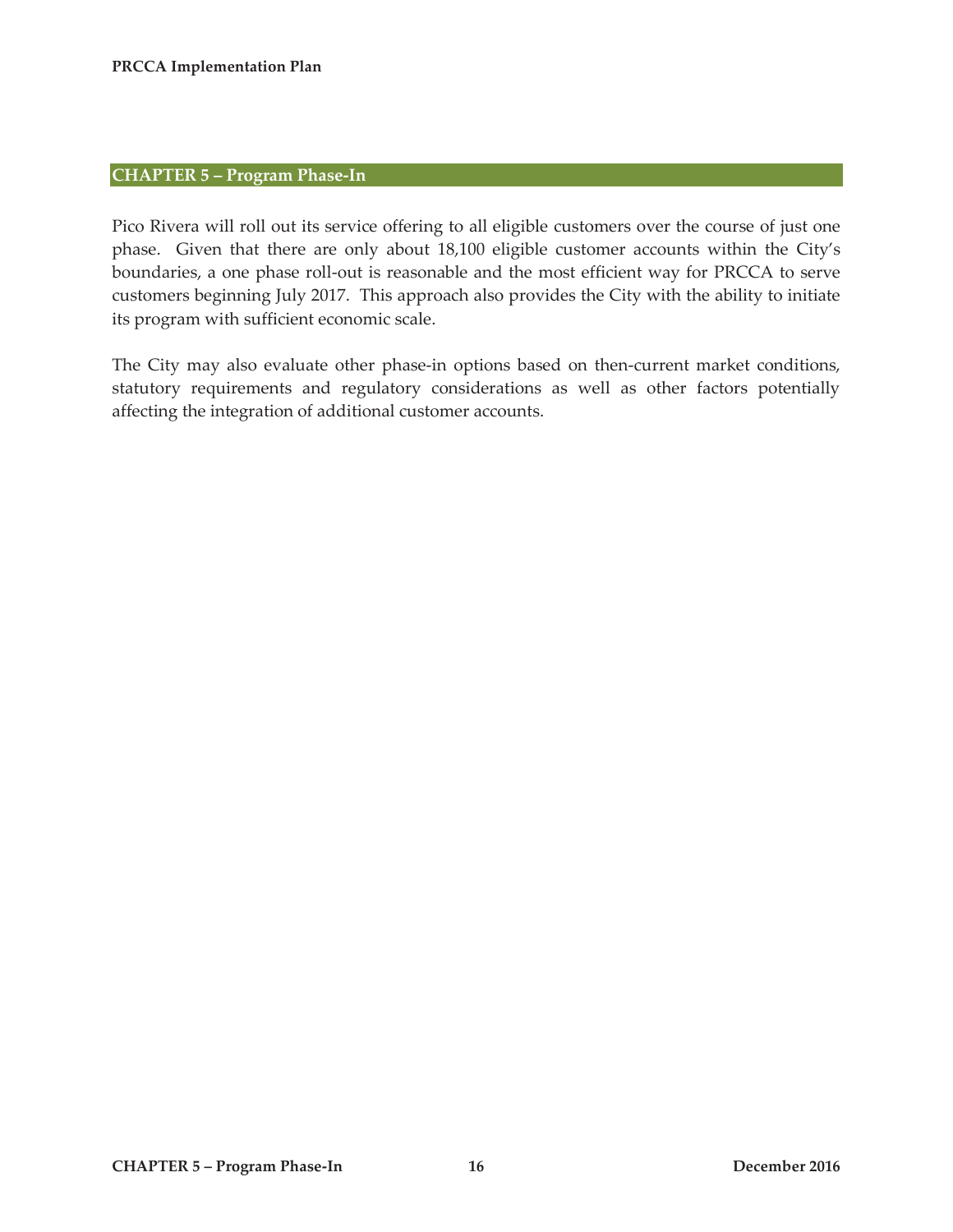#### **CHAPTER 6 - Load Forecast & Resource Plan**

#### *Introduction*

This Chapter describes the planned mix of electric resources that will meet the energy demands of PRCCA customers using a diversified portfolio of electricity supplies. Several overarching policies govern the resource plan and the ensuing resource procurement activities that will be conducted in accordance with the plan. These key polices are as follows:

- The City will manage a diverse resource portfolio to increase control over energy costs and maintain competitive and stable electric rates.
- The City will benefit the area's economy through investment in local infrastructure, projects and energy programs.

The plan described in this section would accomplish the following:

- $\triangleright$  Procure energy through one or more contracts with experienced, financially stable energy suppliers sufficient to offer two distinct generation rate tariffs: 1) a voluntary renewable energy product with a renewable content greater than the prevailing Renewable Portfolio Standards (RPS) mandate, offered to PRCCA customers on a price premium basis relative to the PRCCA default retail option; and 2) a default PRCCA service option that includes a proportion of renewable energy that at a minimum meets California's prevailing renewable energy procurement mandate.
- $\triangleright$  To the extent that the City is successful in applying for administration of public funding to support locally administered efficiency programs, it will attempt to reduce net electricity purchases within the region.
- $\triangleright$  Encourage distributed renewable generation in the local area through the offering of a net energy metering tariff.

The City will comply with regulatory rules applicable to California load serving entities. The City will arrange for the scheduling of sufficient electric supplies to meet the demands of its customers. Pico Rivera will adhere to capacity reserve requirements established by the CPUC and the CAISO designed to address uncertainty in load forecasts and potential supply disruptions caused by generator outages and/or transmission contingencies. These rules also ensure that physical generation capacity is in place to serve the City's customers, even if there were a need for the PRCCA Program to cease operations and return customers to SCE. In addition, the City will be responsible for ensuring that its resource mix contains sufficient production from renewable energy resources needed to comply with the statewide RPS mandate (33 percent renewable energy by 2020, increasing to 50 percent by 2030). The resource plan will meet or exceed all of the applicable regulatory requirements related to resource adequacy and the RPS.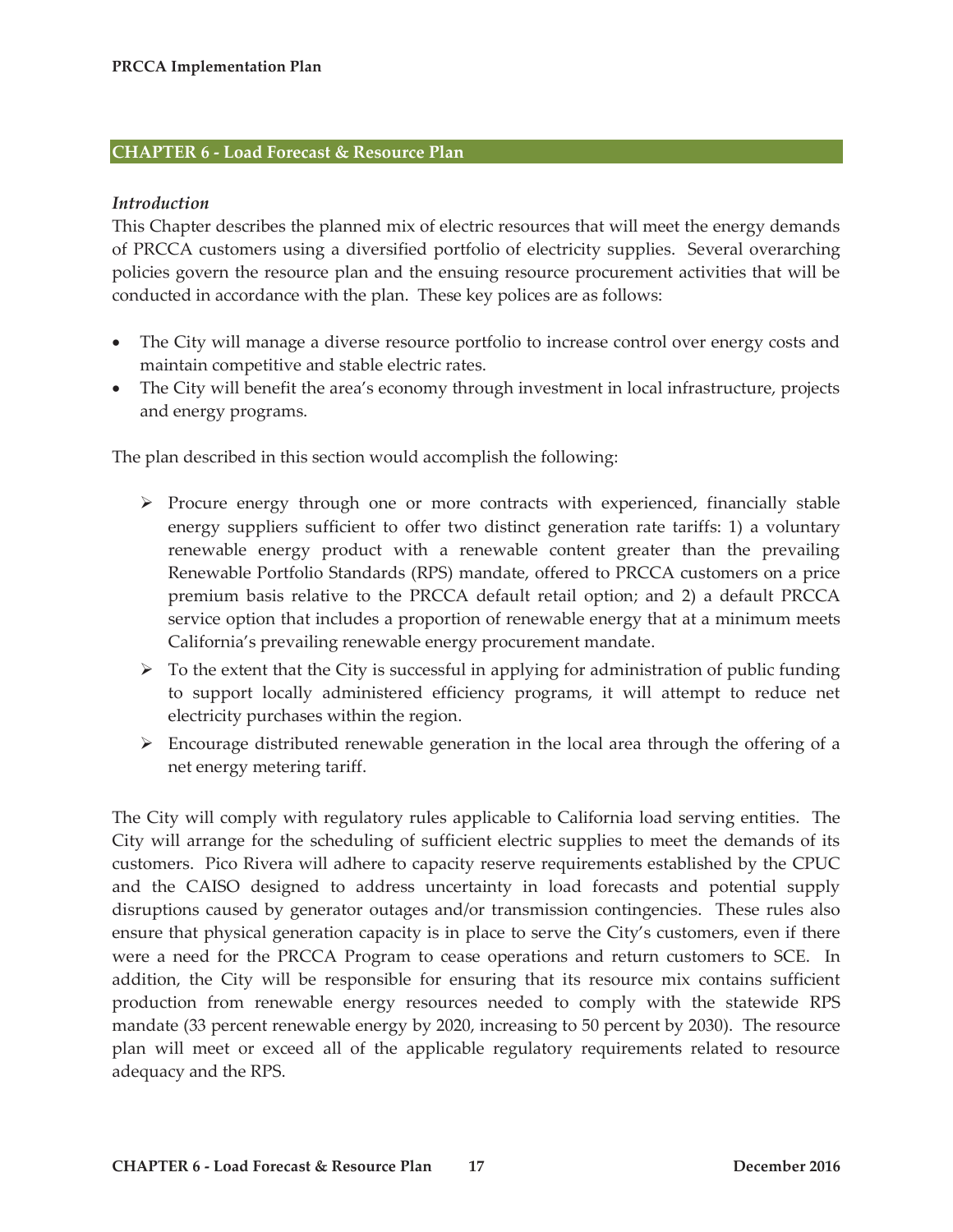#### *Resource Plan Overview*

To meet the aforementioned objectives and satisfy the applicable regulatory requirements pertaining to the City's status as a California load serving entity, Pico Rivera's resource plan includes a diverse mix of power purchases, renewable energy, and potentially, new energy efficiency programs, demand response, and distributed generation. A diversified resource plan minimizes risk and volatility that can occur from over-reliance on a single resource type or fuel source, and thus increases the likelihood of rate stability. The planned power supply is initially comprised of power purchases from third party electric suppliers and, in the longer-term, may include renewable generation assets owned and/or controlled by the City.

Once the PRCCA Program demonstrates it can operate successfully, Pico Rivera may begin evaluating opportunities for investment in renewable generating assets, subject to then-current market conditions, statutory requirements and regulatory considerations. Any renewable generation owned by the City or controlled under long-term power purchase agreement with a proven public power developer, could provide a portion of Pico Rivera's electricity requirements on a cost-of-service basis. Depending upon market conditions and, importantly, the applicability of tax incentives for renewable energy development, electricity purchased under a cost-of-service arrangement can be more cost-effective than purchasing renewable energy from third party developers, which will allow the PRCCA Program to pass on cost savings to its customers through competitive generation rates. Any investment decisions will be made following thorough environmental reviews and in consultation with qualified financial and legal advisors.

As an alternative to direct investment, Pico Rivera may consider partnering with an experienced public power developer and could enter into a long-term (15-to-30 year) power purchase agreement that would support the development of new renewable generating capacity. Such an arrangement could be structured to reduce the PRCCA Program's operational risk associated with capacity ownership while providing its customers with all renewable energy generated by the facility under contract.

Pico Rivera's indicative resource plan for the years 2017 through 2026 is summarized in the following table. Note that PRCCA's projections reflect a portfolio mix of renewable energy compliant with the annual RPS requirement and all other supply coming in the form of conventional resources or CAISO system power.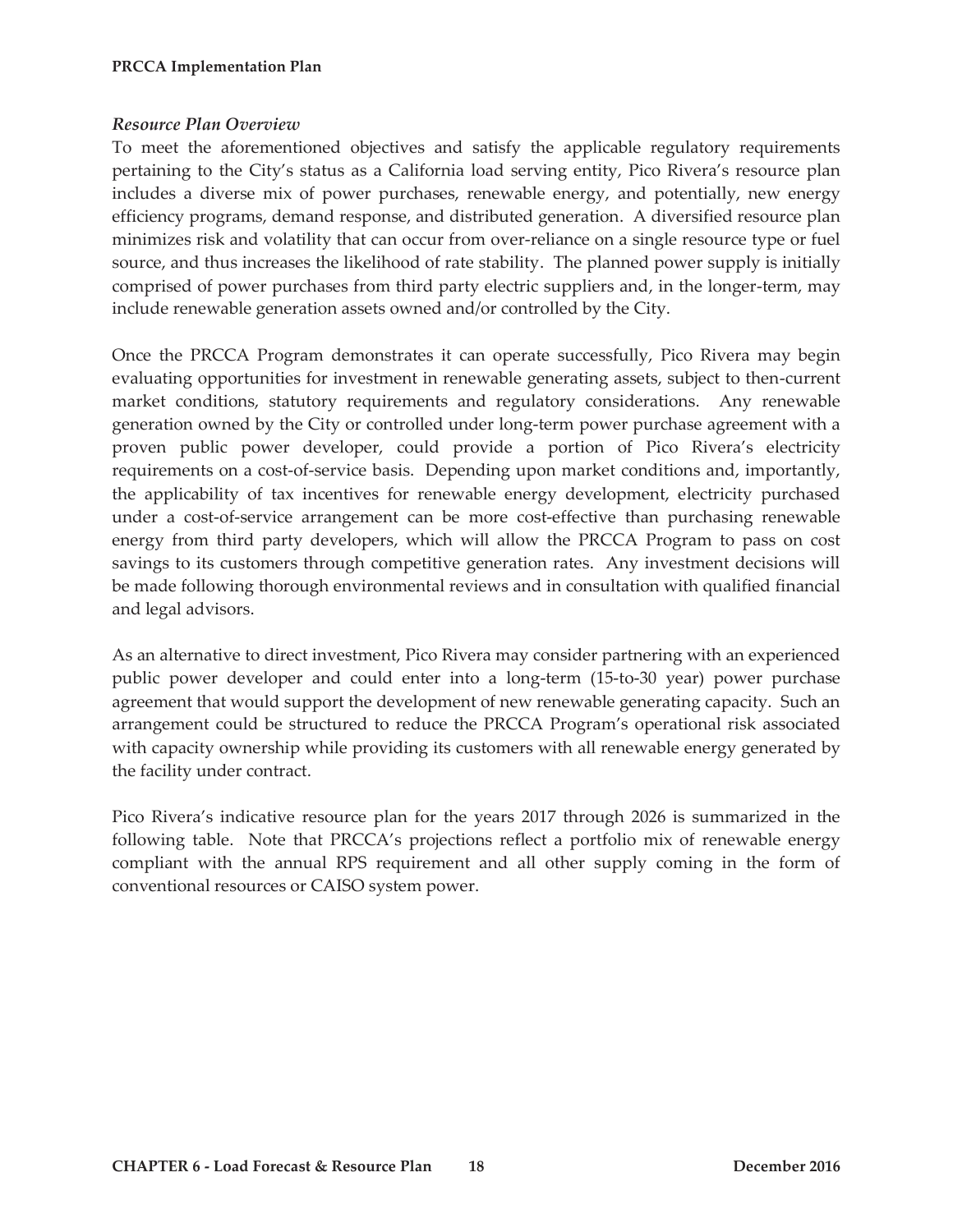| <b>City of Pico Rivera</b><br>Proposed Resource Plan<br>(GWH)<br>2017 to 2026 |                  |              |              |              |              |                  |          |              |              |              |  |  |
|-------------------------------------------------------------------------------|------------------|--------------|--------------|--------------|--------------|------------------|----------|--------------|--------------|--------------|--|--|
|                                                                               | 2017             | 2018         | 2019         | 2020         | 2021         | 2022             | 2023     | 2024         | 2025         | 2026         |  |  |
| Pico Rivera Demand (GWh)                                                      |                  |              |              |              |              |                  |          |              |              |              |  |  |
| Retail Demand                                                                 | $-119$           | $-216$       | $-217$       | $-218$       | $-219$       | $-220$           | $-221$   | $-222$       | $-223$       | $-224$       |  |  |
| Losses and UFE                                                                | $-6.29$          | $-11.42$     | $-11.48$     | $-11.54$     | $-11.60$     | $-11.66$         | $-11.71$ | $-11.77$     | $-11.83$     | $-11.89$     |  |  |
| <b>Total Demand</b>                                                           | $-125$           | $-227$       | $-228$       | $-229$       | $-230$       | $-232$           | $-233$   | $-234$       | $-235$       | $-236$       |  |  |
| Pico Rivera Supply (GWh)                                                      |                  |              |              |              |              |                  |          |              |              |              |  |  |
| Renewable Resources                                                           |                  |              |              |              |              |                  |          |              |              |              |  |  |
| <b>Total Renewable Resources</b>                                              | 32               | 63           | 67           | 72           | 76           | 80               | 84       | 88           | 93           | 97           |  |  |
| Conventional Resources                                                        |                  |              |              |              |              |                  |          |              |              |              |  |  |
| <b>Total Conventional Resources</b>                                           | 93               | 164          | 161          | 157          | 154          | 152              | 149      | 145          | 142          | 139          |  |  |
| <b>Total Supply</b>                                                           | 125              | 227          | 228          | 229          | 230          | 232              | 233      | 234          | 235          | 236          |  |  |
| <b>Energy Open Position (GWh)</b>                                             | $\boldsymbol{0}$ | $\mathbf{0}$ | $\mathbf{0}$ | $\mathbf{0}$ | $\mathbf{0}$ | $\boldsymbol{0}$ | $\bf{0}$ | $\mathbf{0}$ | $\mathbf{0}$ | $\mathbf{0}$ |  |  |

#### *Supply Requirements*

The starting point for Pico Rivera's resource plan is a projection of participating customers and associated electric consumption. Projected electric consumption is evaluated on an hourly basis, and matched with resources best suited to serving the aggregate of hourly demands or the program's "load profile." The electric sales forecast and load profile will be affected by Pico Rivera's plan to introduce the PRCCA Program to customers in one single phase and the degree to which customers choose to remain with SCE during the customer enrollment and opt-out period. The City's rollout plan and assumptions regarding customer participation rates are discussed below.

#### *Customer Participation Rates*

Customers will be automatically enrolled in the PRCCA Program unless they opt-out during the customer notification process conducted during the 60-day period prior to enrollment and continuing through the 60-day period following commencement of service. The City anticipates an overall customer participation rate of approximately 90 percent of eligible SCE bundled service customers, based on reported opt-out rates for the Marin Clean Energy, Sonoma Clean Power, Lancaster Choice Energy, CleanPowerSF, and Peninsula Clean Energy Authority CCA programs. It is assumed that customers taking direct access service from a competitive electricity provider will continue to remain with their current supplier.

The participation rate is not expected to vary significantly among customer classes, in part because the City will offer two distinct rate tariffs that will address the needs of cost-sensitive customers as well as the needs of both residential and business customers that prefer a highly renewable energy product. The assumed participation rates will be refined as Pico Rivera's public outreach and market research efforts continue to develop.

#### *Customer Forecast*

Once customers enroll during July 2017, they will be transferred to service by the City on their regularly scheduled meter read date over an approximately thirty-day period. Approximately 625 service accounts per day will be transferred during the first month of service. The number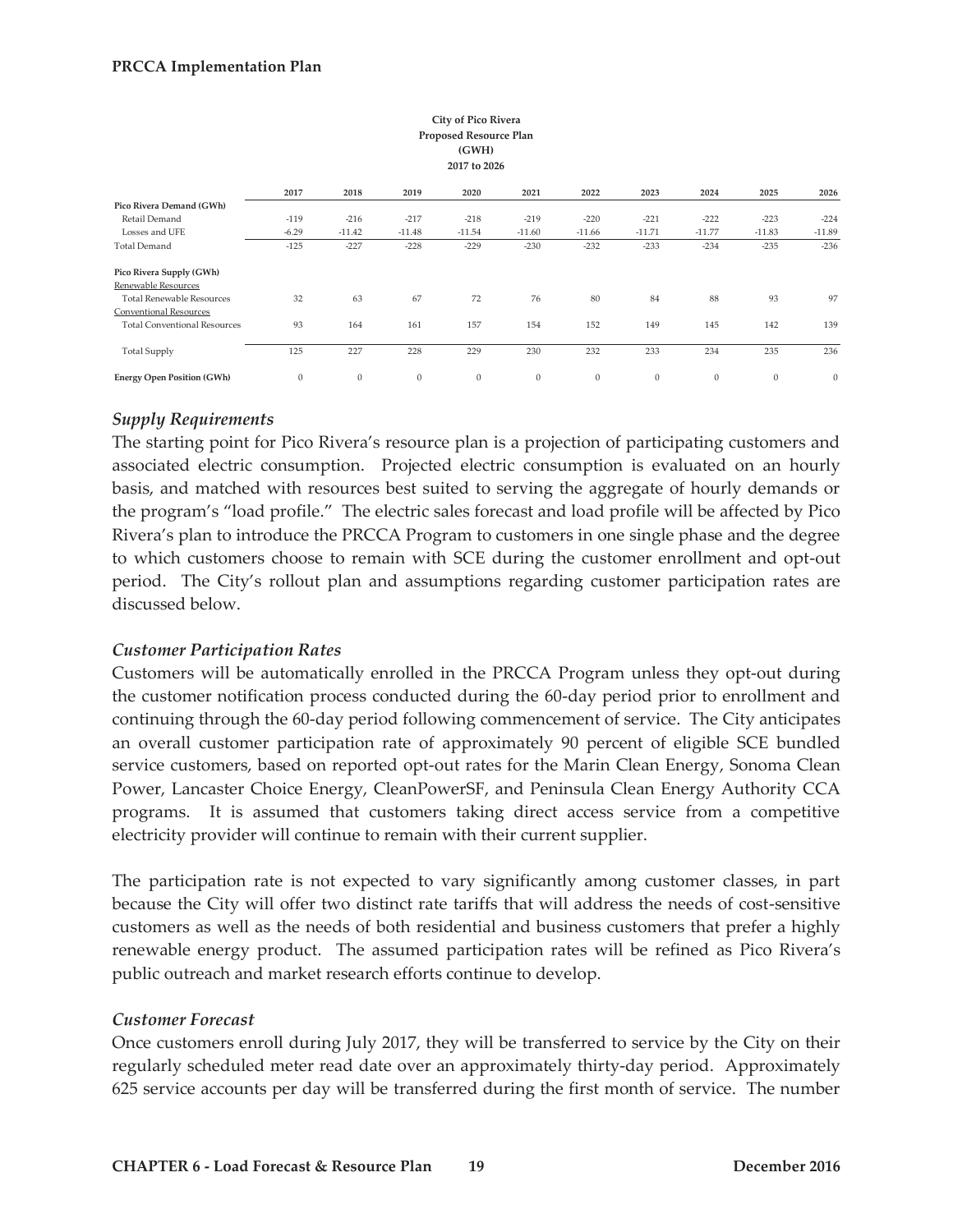of accounts anticipated to be served by Pico Rivera at the end of July 2017 is shown in the table below.

# **City of Pico Rivera Enrolled Retail Service Accounts Phase-In Period (End of Month)**

|                              | $Iul-17$ |
|------------------------------|----------|
| <b>Pico Rivera Customers</b> |          |
|                              |          |
| Residential                  | 14,560   |
| Commercial                   | 1,624    |
| Industrial                   | < 1.5    |
| Street Lighting & Traffic    | 92       |
| Agricultural & Pumping       | 22       |
| Total (excluding Industrial) | 16,298   |

The City assumes that customer growth will generally offset customer attrition (opt-outs) over time, resulting in a relatively stable customer base (0.5% annual growth) over the noted planning horizon. While the successful operating track record of California CCA programs continues to grow, there is a relatively short history with regard to CCA operations, which makes it difficult to anticipate the actual levels of customer participation within the PRCCA Program. The City believes that its assumptions regarding the offsetting effects of growth and attrition are reasonable in consideration of the historical customer growth within the City and the potential for continuing customer opt-outs following mandatory customer notification periods. The forecast of service accounts (customers) served by Pico Rivera for each of the next ten years is shown in the following table:

| <b>City of Pico Rivera</b><br><b>Retail Service Accounts (End of Year)</b><br>2017 to 2026 |        |        |        |        |        |        |        |        |        |        |  |
|--------------------------------------------------------------------------------------------|--------|--------|--------|--------|--------|--------|--------|--------|--------|--------|--|
|                                                                                            | 2017   | 2018   | 2019   | 2020   | 2021   | 2022   | 2023   | 2024   | 2025   | 2026   |  |
| <b>Pico Rivera Customers</b>                                                               |        |        |        |        |        |        |        |        |        |        |  |
| Residential                                                                                | 14,560 | 14,633 | 14,706 | 14,780 | 14,854 | 14,928 | 15,003 | 15,078 | 15,153 | 15,229 |  |
| Commercial                                                                                 | 1,624  | 1,632  | 1,640  | 1,648  | 1,657  | 1,665  | 1,673  | 1,682  | 1,690  | 1,699  |  |
| Industrial                                                                                 | <15    | <15    | <15    | <15    | <15    | <15    | <15    | <15    | <15    | <15    |  |
| Street Lighting & Traffic                                                                  | 92     | 92     | 93     | 93     | 94     | 94     | 95     | 95     | 96     | 96     |  |
| Agricultural & Pumping                                                                     | 22     | 22     | 22     | 22     | 22     | 23     | 23     | 23     | 23     | 23     |  |
| Total (excluding Industrial)                                                               | 16,298 | 16,380 | 16,462 | 16,544 | 16,627 | 16,710 | 16,793 | 16,877 | 16,962 | 17,046 |  |

#### *Sales Forecast*

The City's forecast of kWh sales reflects the rollout and customer enrollment schedule shown above. Annual energy requirements are shown below.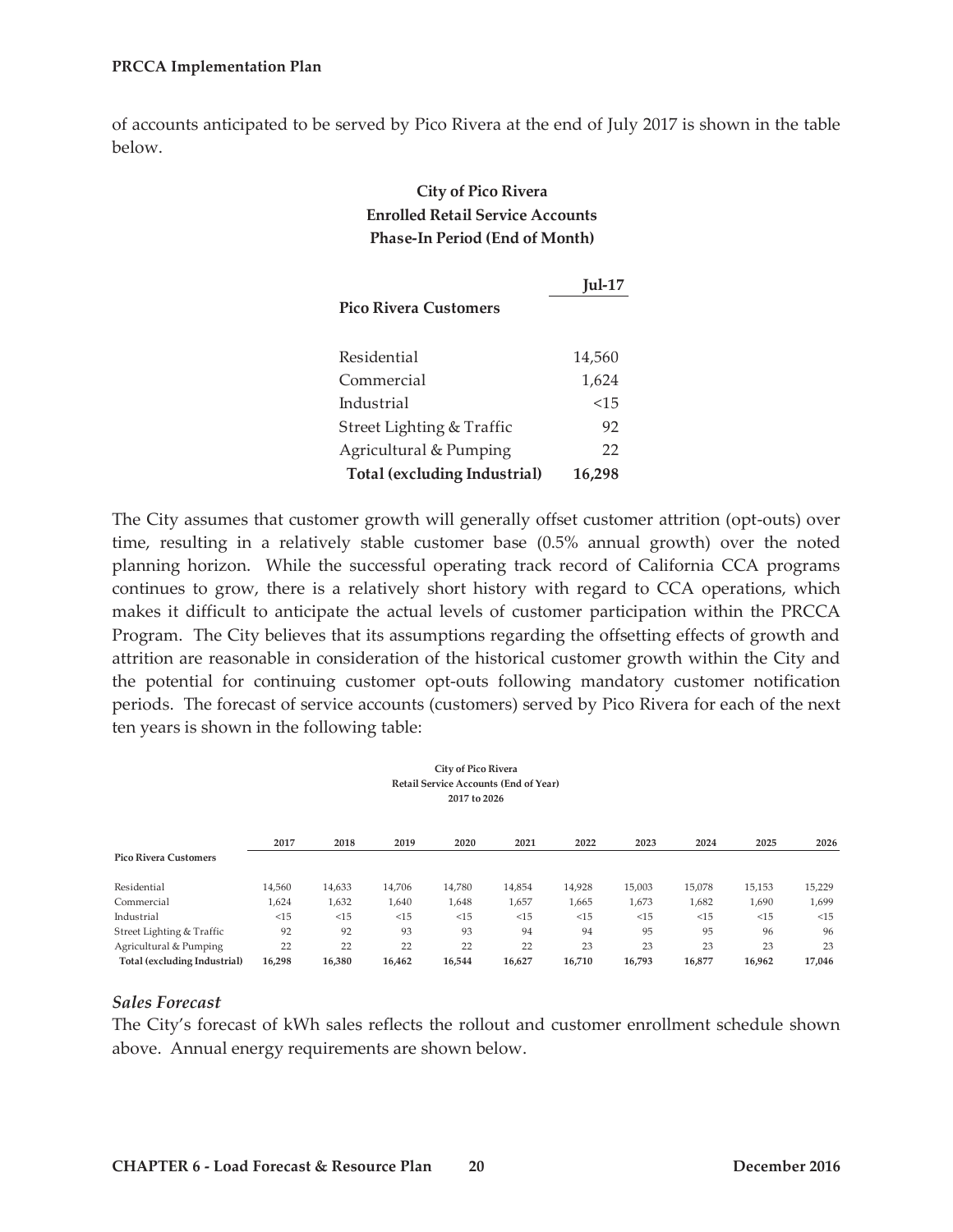|                                       |      |      | <b>City of Pico Rivera</b><br><b>Energy Requirements</b><br>(GWH)<br>2017 to 2026 |      |      |      |      |      |      |      |
|---------------------------------------|------|------|-----------------------------------------------------------------------------------|------|------|------|------|------|------|------|
|                                       | 2017 | 2018 | 2019                                                                              | 2020 | 2021 | 2022 | 2023 | 2024 | 2025 | 2026 |
| Pico Rivera Energy Requirements (GWh) |      |      |                                                                                   |      |      |      |      |      |      |      |
| Retail Demand                         | 119  | 216  | 217                                                                               | 218  | 219  | 220  | 221  | 222  | 223  | 224  |
| Losses and UFE                        | 6    | 11   | 11                                                                                | 12   | 12   | 12   | 12   | 12   | 12   | 12   |
| <b>Total Load Requirement</b>         | 125  | 227  | 228                                                                               | 229  | 230  | 232  | 233  | 234  | 235  | 236  |

### *Capacity Requirements*

The CPUC's resource adequacy standards applicable to the PRCCA Program require a demonstration one year in advance that the City has secured physical capacity for 90 percent of its projected peak loads for each of the five months May through September, plus a minimum 15 percent reserve margin. On a month-ahead basis, Pico Rivera must demonstrate 100 percent of the peak load plus a minimum 15 percent reserve margin.

A portion of the City's capacity requirements must be procured locally, from the LA Basin area and Big Creek/Ventura as defined by the CAISO. The City would be required to demonstrate its local capacity requirement for each month of the following calendar year. The local capacity requirement is a percentage of the total (SCE service area) local capacity requirements adopted by the CPUC based on Pico Rivera's forecasted peak load. Pico Rivera must demonstrate compliance or request a waiver from the CPUC requirement as provided for in cases where local capacity is not available.

The City is also required to demonstrate that a specified portion of its capacity meets certain operational flexibility requirements under the CPUC and CAISO's flexible resource adequacy framework.

The estimated forward resource adequacy requirements for 2017 through 2019 are shown in the following tables<sup>3</sup>:

 $\overline{a}$ 

<sup>&</sup>lt;sup>3</sup> The figures shown in the table are estimates. Pico Rivera's resource adequacy requirements will be subject to modification due to application of certain coincidence adjustments and resource allocations relating to utility demand response and energy efficiency programs, as well as generation capacity allocated through the Cost Allocation Mechanism. These adjustments are addressed through the CPUC's resource adequacy compliance process.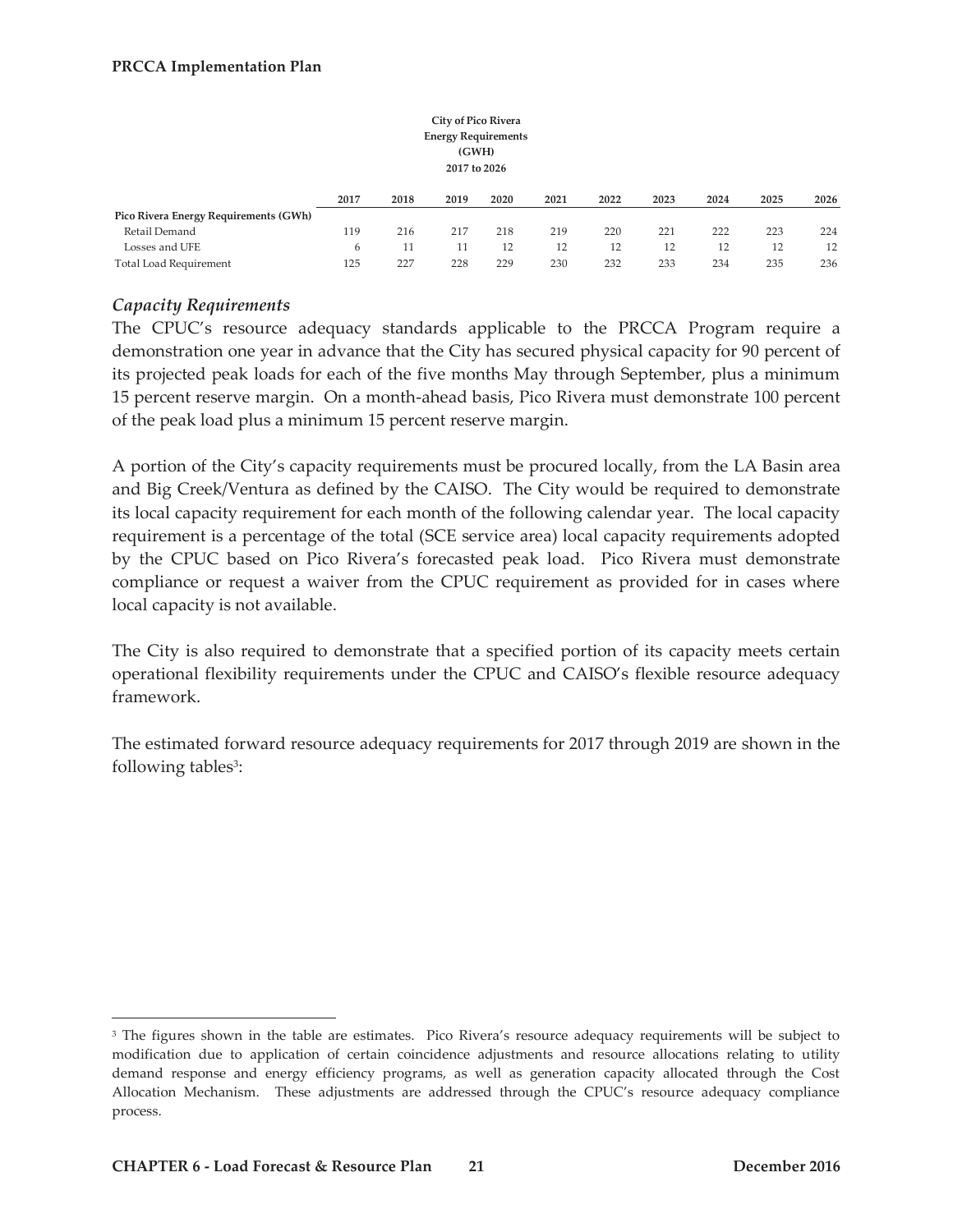| <b>City of Pico Rivera</b>                       |
|--------------------------------------------------|
| <b>Forward Capacity and Reserve Requirements</b> |
| (MW)                                             |
| 2017 to 2019                                     |

| Month     | 2017 | 2018 | 2019 |
|-----------|------|------|------|
| January   |      | 38   | 38   |
| February  |      | 38   | 38   |
| March     |      | 35   | 35   |
| April     |      | 37   | 37   |
| May       |      | 40   | 40   |
| June      |      | 43   | 44   |
| July      | 49   | 49   | 49   |
| August    | 52   | 52   | 52   |
| September | 64   | 64   | 65   |
| October   | 57   | 57   | 58   |
| November  | 44   | 44   | 45   |
| December  | 38   | 38   | 38   |

Pico Rivera's plan ensures that sufficient reserves will be procured to meet its peak load at all times. The projected PRCCA annual capacity requirements are shown in the following table:

| <b>City of Pico Rivera</b><br><b>Capacity Requirements</b><br>(MW)<br>2017 to 2026 |      |      |      |      |      |      |      |      |      |      |  |
|------------------------------------------------------------------------------------|------|------|------|------|------|------|------|------|------|------|--|
|                                                                                    | 2017 | 2018 | 2019 | 2020 | 2021 | 2022 | 2023 | 2024 | 2025 | 2026 |  |
| Demand (MW)                                                                        |      |      |      |      |      |      |      |      |      |      |  |
| Retail Demand                                                                      | 53   | 53   | 53   | 54   | 54   | 54   | 54   | 55   | 55   | 55   |  |
| Losses and UFE                                                                     | 3    | 3    | 3    | 3    | 3    | 3    | 3    | 3    | 3    | 3    |  |
| Total Net Peak Demand                                                              | 56   | 56   | 56   | 57   | 57   | 57   | 57   | 58   | 58   | 58   |  |
| Reserve Requirement (%)                                                            | 15%  | 15%  | 15%  | 15%  | 15%  | 15%  | 15%  | 15%  | 15%  | 15%  |  |
| Capacity Reserve Requirement                                                       | 8    | 8    | 8    | 8    | 9    | 9    | 9    | 9    | 9    | 9    |  |
| Capacity Requirement Including Reserve                                             | 64   | 64   | 65   | 65   | 65   | 66   | 66   | 66   | 67   | 67   |  |

Local capacity requirements are a function of the SCE area resource adequacy requirements and Pico Rivera's projected peak demand. The City will need to work with the CPUC's Energy Division and staff at the California Energy Commission to obtain the data necessary to calculate its monthly local capacity requirement. A preliminary estimate of the City's annual local capacity requirement for the ten-year planning period ranges from 8-9 MW as shown in the following table: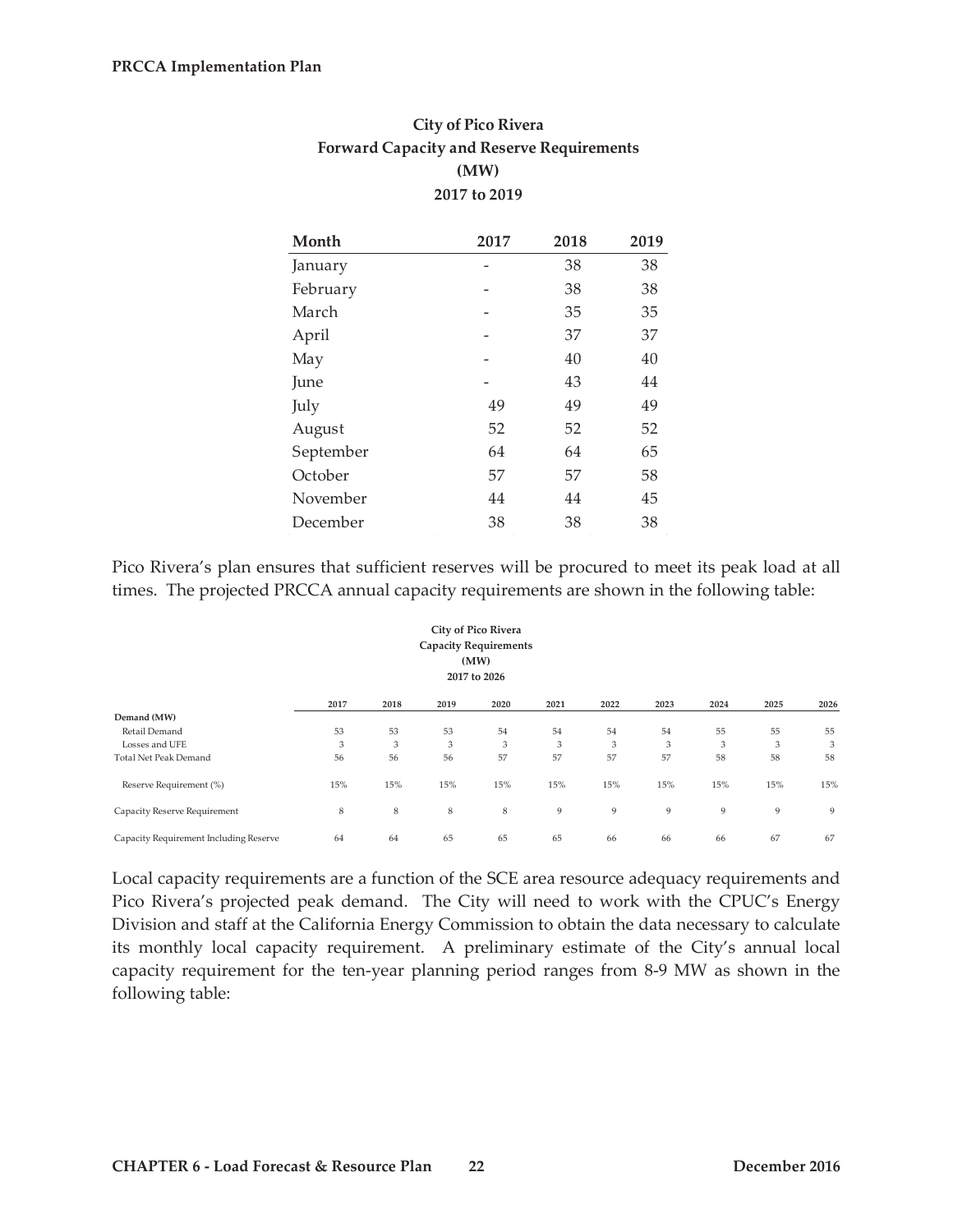| City of Pico Rivera<br><b>Local Capacity Requirements</b><br>(MW)<br>2017 to 2026 |                |               |                |                |                |                |        |                |                |      |  |
|-----------------------------------------------------------------------------------|----------------|---------------|----------------|----------------|----------------|----------------|--------|----------------|----------------|------|--|
|                                                                                   | 2017           | 2018          | 2019           | 2020           | 2021           | 2022           | 2023   | 2024           | 2025           | 2026 |  |
| Pico Rivera Peak (MW)                                                             | 56             | 56            | 56             | 57             | 57             | 57             | 57     | 58             | 58             | 58   |  |
| Local Capacity Requirement (% of Peak)                                            | 15%            | 15%           | 15%            | 15%            | 15%            | 15%            | 15%    | 15%            | 15%            | 15%  |  |
| Big Creek / Ventura Area Share of Local Capacity Requirment (%)                   | 24%            | 24%           | 24%            | 24%            | 24%            | 24%            | 24%    | 24%            | 24%            | 24%  |  |
| LA Basin Area Share of Local Capacity Requirment (%)                              | 76%            | 76%           | 76%            | 76%            | 76%            | 76%            | 76%    | 76%            | 76%            | 76%  |  |
| Pico Rivera Local Capacity Requirement Big Creek / Ventura (MW)                   | $\overline{2}$ | $\mathcal{L}$ | $\overline{2}$ | $\overline{2}$ | $\overline{2}$ | $\overline{2}$ | $\sim$ | 2              | $\overline{2}$ | 2    |  |
| Pico Rivera Local Capacity Requirement LA Basin (MW)                              | 6              | 6             | 6              | 6              | 6              |                |        | $\overline{ }$ |                |      |  |
| Pico Rivera Local Capacity Requirement, Total (MW)                                | 8              | 8             | 8              | 8              | 9              | 9              | 9      | 9              | 9              | 9    |  |

The CPUC assigns local capacity requirements during the year prior to the compliance period; thereafter, the CPUC provides local capacity requirement true-ups for the second half of each compliance year.

The City will coordinate with SCE and appropriate state agencies to manage the transition of responsibility for resource adequacy from SCE to Pico Rivera during CCA program phase-in. For system resource adequacy requirements, the City will make month-ahead showings for each month that the City plans to serve load, and load migration issues would be addressed through the CPUC's approved procedures. Pico Rivera will work with the California Energy Commission and CPUC prior to commencing service to customers to ensure it meets its local and system resource adequacy obligations through its agreement(s) with its chosen electric supplier(s).

#### *Renewables Portfolio Standards Energy Requirements*

#### **Basic RPS Requirements**

As a CCA, the City will be required by law and ensuing CPUC regulations to procure a certain minimum percentage of its retail electricity sales from qualified renewable energy resources. For purposes of determining Pico Rivera's renewable energy requirements, many of the same standards for RPS compliance that are applicable to the distribution utilities will apply to PRCCA.

California's RPS program is currently undergoing reform. On October 7, 2015, Governor Brown signed Senate Bill 350 ("SB 350"; De Leon and Leno), the Clean Energy and Pollution Reduction Act of 2015, which increased California's RPS procurement target from 33 percent by 2020 to 50 percent by 2030 amongst other clean-energy initiatives. Many details related to SB 350 implementation will be developed over time with oversight by designated regulatory agencies. However, it is reasonable to assume that interim annual renewable energy procurement targets will be imposed on CCAs and other retail electricity sellers to facilitate progress towards the 50 percent procurement mandate. For planning purposes, the City has assumed straight-line annual increases (1.7 percent per year) to the RPS procurement target beginning in 2021, as the state advances on the 50 percent RPS. The City will also adopt an integrated resource plan in compliance with SB 350. Pico Rivera understands that various details related to this planning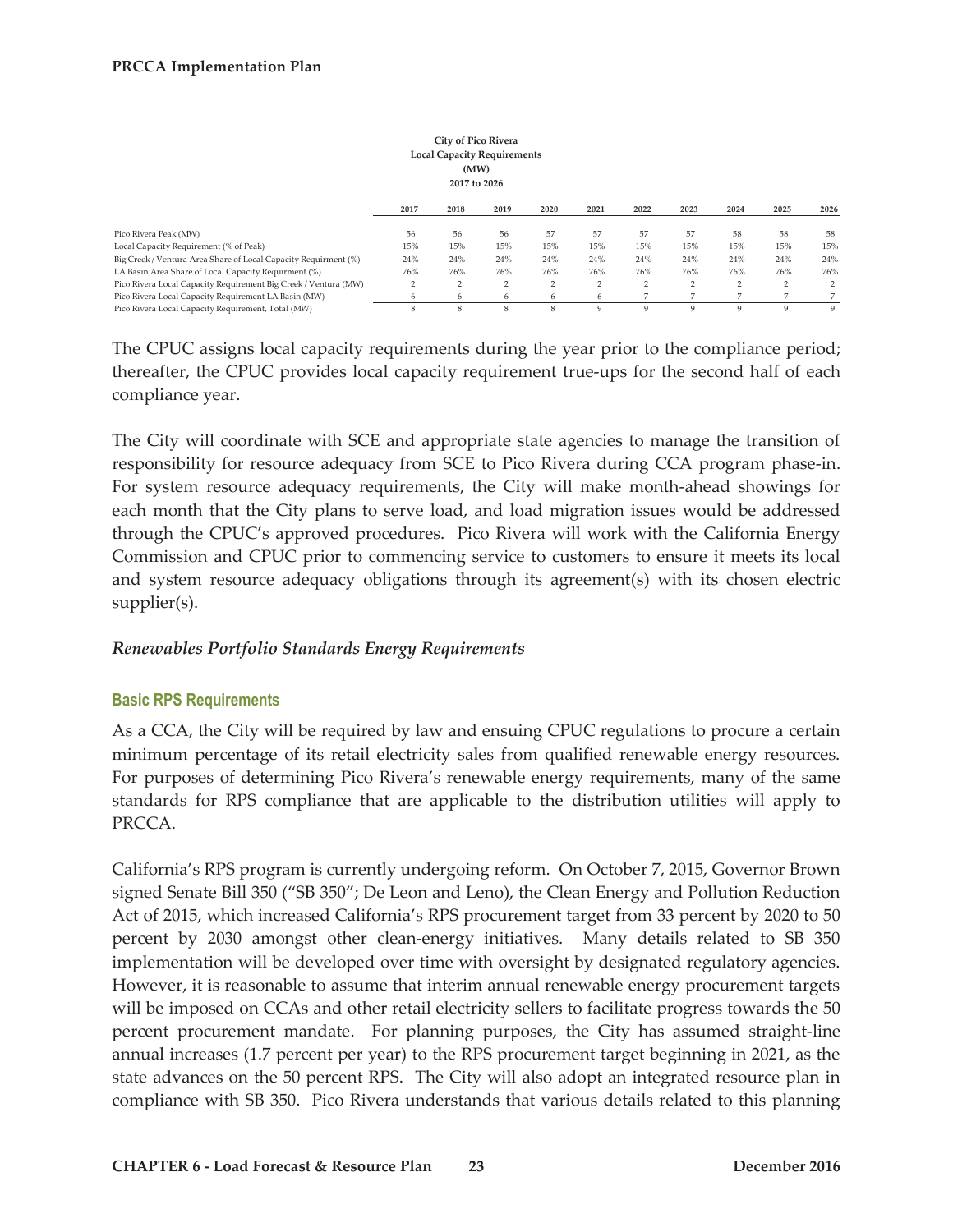requirement have yet to be developed, and Pico Rivera intends to monitor and participate, as appropriate, in pertinent proceedings to promote the preparation and submittal of a responsive planning document. Furthermore, the City will ensure that all long-term renewable energy contracting requirements, as imposed by SB 350, will be satisfied through appropriate transactions with qualified suppliers and will also reflect this intent in ongoing resource planning and procurement efforts.

#### **Pico Rivera's Renewables Portfolio Standards Requirement**

The City's annual RPS procurement requirements, as specified under California's RPS program, are shown in the table below.

| <b>City of Pico Rivera</b><br><b>RPS</b> Requirements<br>(MWH)<br>2017 to 2026 |         |         |         |         |         |         |         |         |         |         |  |  |
|--------------------------------------------------------------------------------|---------|---------|---------|---------|---------|---------|---------|---------|---------|---------|--|--|
|                                                                                | 2017    | 2018    | 2019    | 2020    | 2021    | 2022    | 2023    | 2024    | 2025    | 2026    |  |  |
| <b>Retail Sales</b>                                                            | 118,684 | 215,565 | 216,643 | 217,726 | 218,815 | 219,909 | 221,008 | 222,114 | 223,224 | 224,340 |  |  |
| Annual Procurement Target                                                      | 32,045  | 62,514  | 67,159  | 71,850  | 75,929  | 80,047  | 84,204  | 88,401  | 92,638  | 96,915  |  |  |
| % of Current Year Retail Sales*                                                | 27%     | 29%     | 31%     | 33%     | 35%     | 36%     | 38%     | 40%     | 42%     | 43%     |  |  |

\*Note: Specific details related to SB 350 implementation have yet to be identified. For purposes of this table, the City assumed a straight-line increase from California's 33 percent RPS procurement mandate in 2020 to California's new, 50 percent RPS procurement mandate in 2030.

#### *Purchased Power*

Power purchased from power marketers, public agencies, generators, and/or utilities will be a significant source of supply during the first several years of PRCCA Program operation. Pico Rivera will initially contract to obtain all of its electricity from one or more third party electric providers under one or more power supply agreements, and the supplier(s) will be responsible for procuring the specified resource mix, including the City's desired quantities of renewable energy, to provide a stable and cost-effective resource portfolio for the PRCCA Program.

#### *Renewable Resources*

The City will initially secure necessary renewable power supply from its third party electric supplier(s). Pico Rivera may supplement the renewable energy provided under the initial power supply contract(s) with direct purchases of renewable energy from renewable energy facilities or from renewable generation developed and owned by the City. At this point in time, it is not possible to predict what projects might be proposed in response to future renewable energy solicitations administered by Pico Rivera, unsolicited proposals or discussions with other agencies. Renewable projects that are located virtually anywhere in the Western Interconnection can be considered as long as the electricity is deliverable to the CAISO control area, as required to meet the Commission's RPS rules and any additional guidelines ultimately adopted by the City. The costs of transmission access and the risk of transmission congestion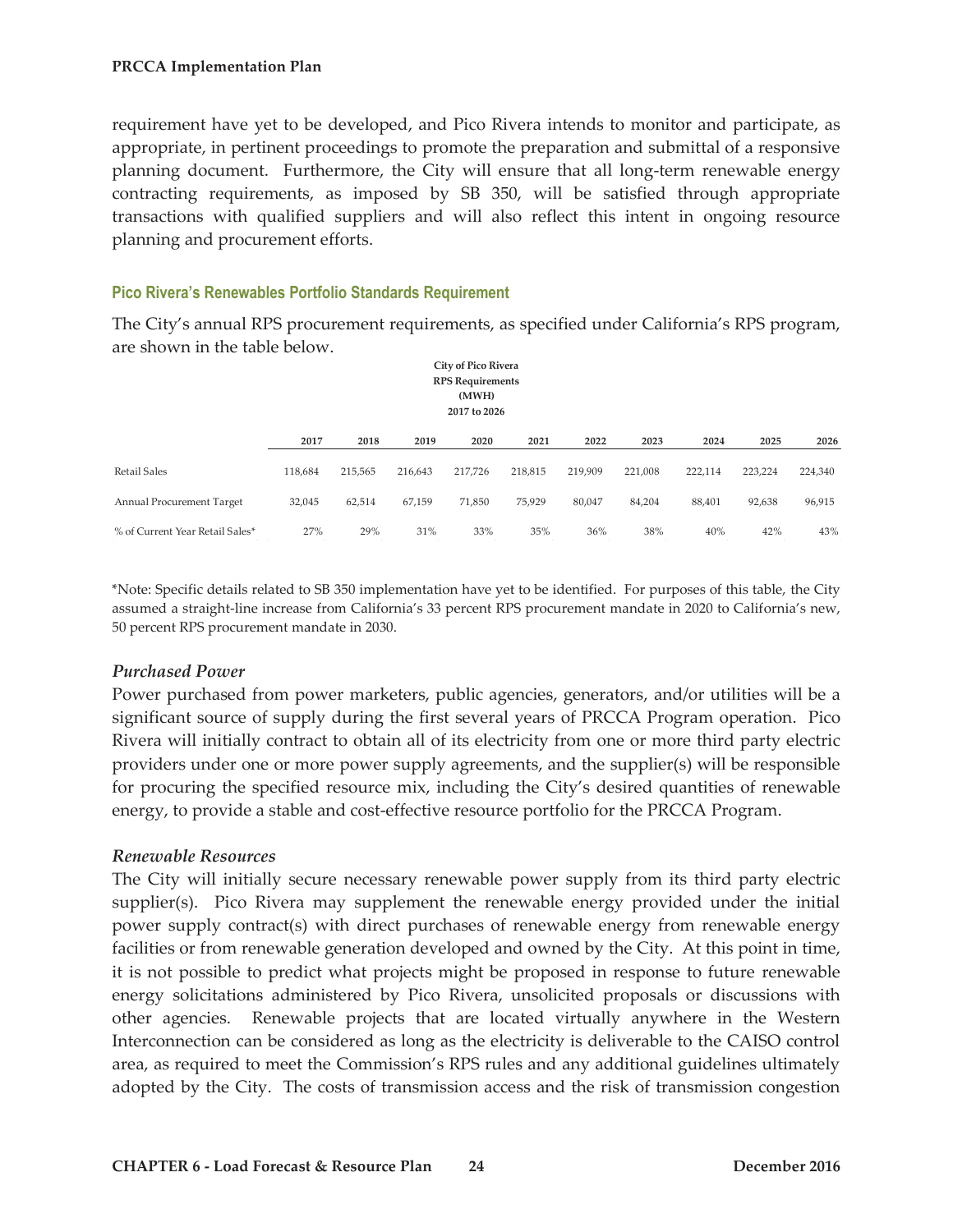costs would need to be considered in the bid evaluation process if the delivery point is outside of the City's load zone, as defined by the CAISO.

#### *Energy Efficiency*

PRCCA's energy efficiency goals will reflect a commitment to increasing energy efficiency within the City, expanding beyond the savings achieved by SCE's programs. To promote the achievement of this goal, PRCCA plans to complete the CPUC application process for third party administration of energy efficiency programs and use of funds collected through the existing public benefits surcharges paid by PRCCA customers. To the extent that PRCCA is successful in this application process, receiving funding to administer additional energy efficiency programs within the region, it will seek to maximize end-use customer energy efficiency by facilitating customer participation in existing utility programs as well as by forming new programs that will displace PRCCA's need for traditional electric procurement activities. Additional details related to PRCCA's energy efficiency plan will be developed once PRCCA Program phase-in is underway.

With regard to PRCCA's anticipated energy efficiency savings, a reasonable baseline assumption for efficiency savings related to the demand-side portion of the PRCCA resource plan is steady growth towards 0.5 percent of PRCCA's projected energy sales by 2024. These savings would be in addition to the savings achieved by SCE administered programs.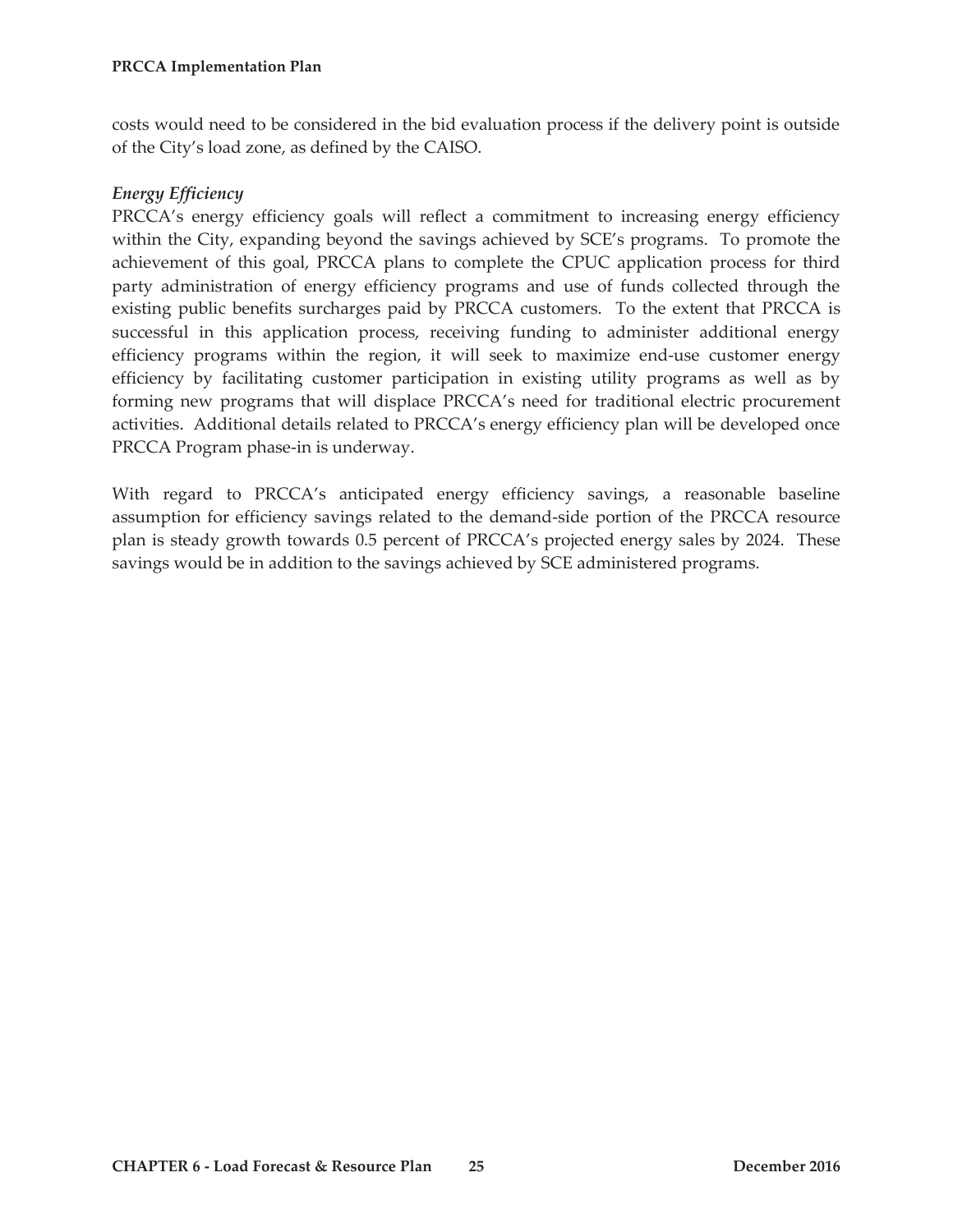#### **CHAPTER 7 –** Financial Plan

This Chapter examines the monthly cash flows expected during the startup and customer phase-in period of the PRCCA Program and identifies the anticipated financing requirements. It includes estimates of program startup costs, including necessary expenses and capital outlays. It also describes the requirements for working capital and long-term financing for the potential investment in renewable generation, consistent with the resource plan contained in Chapter 6.

#### *Description of Cash Flow Analysis*

The City's cash flow analysis estimates the level of capital that will be required during the startup and phase-in period. The analysis focuses on the PRCCA Program's monthly costs and revenues and specifically accounts for the phased enrollment of PRCCA Program customers described in Chapter 5.

#### *Cost of CCA Program Operations*

The first category of the cash flow analysis is the Cost of CCA Program Operations. To estimate the overall costs associated with CCA Program Operations, the following components were taken into consideration:

- ¾ Electricity Procurement;
- ¾ Ancillary Service Requirements;
- $\triangleright$  Exit Fees:
- ¾ Staffing and Professional Services;
- $\triangleright$  Data Management Costs;
- ¾ Administrative Overhead;
- $\triangleright$  Billing Costs;
- ¾ Scheduling Coordination;
- ¾ Grid Management and other CAISO Charges;
- ¾ CCA Bond and Security Deposit;
- ¾ Pre-Startup Cost Reimbursement; and
- $\triangleright$  Debt Service.

#### *Revenues from CCA Program Operations*

The cash flow analysis also provides estimates for revenues generated from CCA operations or from electricity sales to customers. In determining the level of revenues, the analysis assumes the customer phase-in schedule described herein, and assumes that Pico Rivera charges a standard, default electricity tariff similar to the generation rates of SCE for each customer class and an optional renewable energy tariff (with a renewable energy content that exceeds the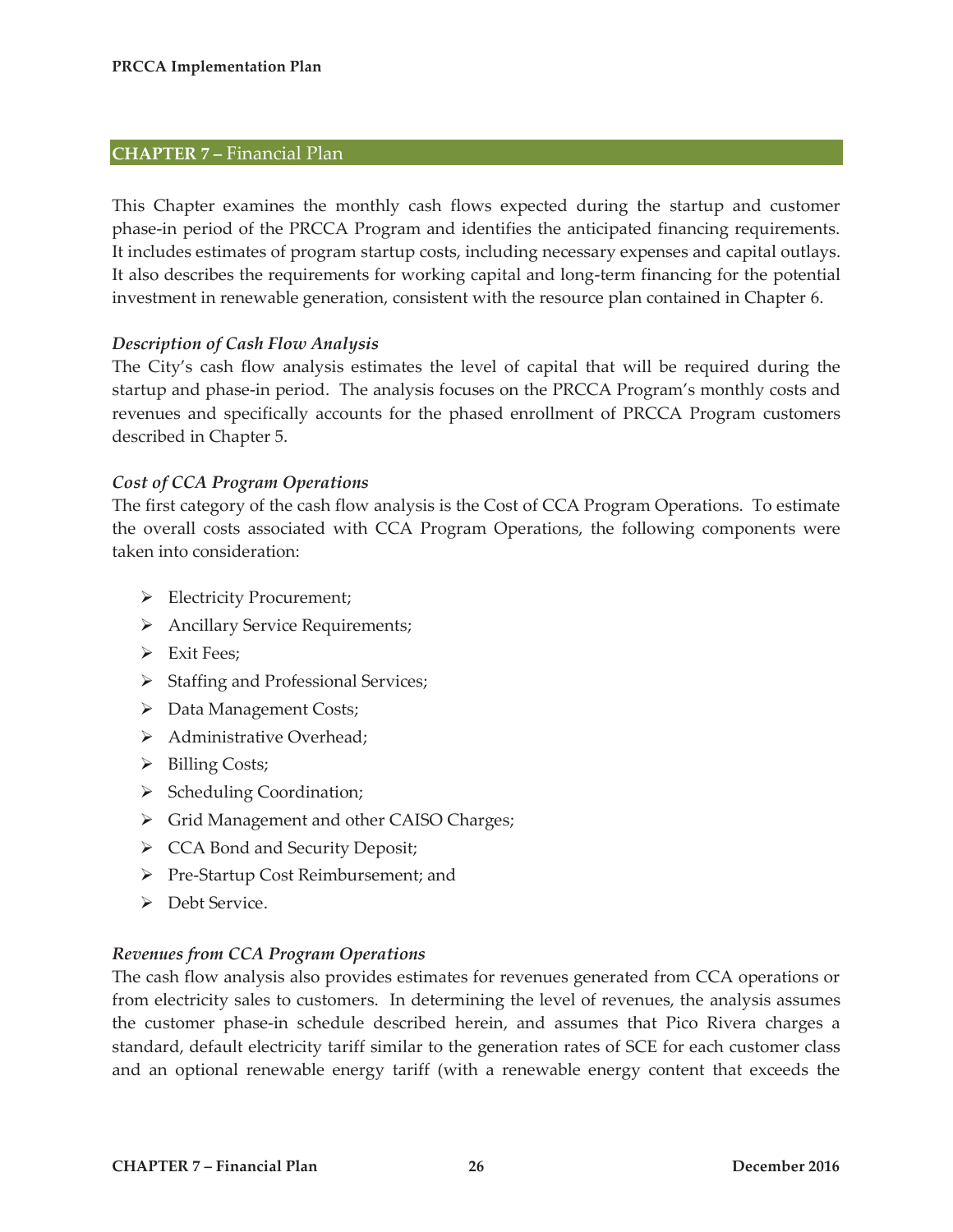PRCCA default retail option) at a premium reflective of incremental renewable power costs. More detail on PRCCA Program rates can be found in Chapter 8.

# *Cash Flow Analysis Results*

The results of the cash flow analysis provide an estimate of the level of capital required for the City to move through the CCA startup and phase-in periods. This estimated level of capital is determined by examining the monthly cumulative net cash flows (revenues from CCA operations minus cost of CCA operations) based on assumptions for payment of costs or other cash requirements (e.g., deposits) by Pico Rivera, along with estimates for when customer payments will be received. This identifies, on a monthly basis, what level of cash flow is available in terms of a surplus or deficit.

The cash flow analysis identifies funding requirements in recognition of the potential lag between revenues received and payments made during the phase-in period. The estimated financing requirements for the startup and phase-in period, including working capital needs associated with the customer enrollments, was determined to be \$1.6 million. Out of the \$1.6 million in capital requirements, \$685,000 is related to the implementation/startup efforts (i.e., rate setting, power procurement and contract negotiations, marketing and communications, regulatory compliance, CPUC bond, SCE security deposit, etc.) in order to serve customers by July 2017. The other \$915,000 is the "float" required for PRCCA to pay its monthly bills before the program generates enough internal cash to self-fund its working capital needs. Working capital requirements peak soon after enrollment of all PRCCA customers in July 2017.

# *CCA Program Implementation Pro Forma*

In addition to developing a cash flow analysis that estimates the level of working capital required to move Pico Rivera through full CCA phase-in, a summary pro forma analysis that evaluates the financial performance of the CCA program during the phase-in period is shown below. The difference between the cash flow analysis and the CCA pro forma analysis is that the pro forma analysis does not include a lag associated with payment streams. In essence, costs and revenues are reflected in the month in which service is provided. All other items, such as costs associated with CCA Program operations and rates charged to customers remain the same. Cash provided by financing activities are not shown in the pro forma analysis, although payments for loan repayments to the General Fund are included as a cost item.

The results of the pro forma analysis are shown in the following tables. In particular, the summary of CCA program startup and phase-in addresses projected PRCCA Program operations for the period beginning January 20174 through December 2026**5**. The City has also included a summary of Program reserves, which are expected to accrue over this same period.

 $\overline{a}$ 

<sup>4</sup> The results of the pro forma analysis are broken out by Pico Rivera's fiscal year, which spans July to June; therefore, the financial results for FYE 2017 are only inclusive of the second half of FYE 2017 (January through June 2017); all other fiscal years span a twelve month period.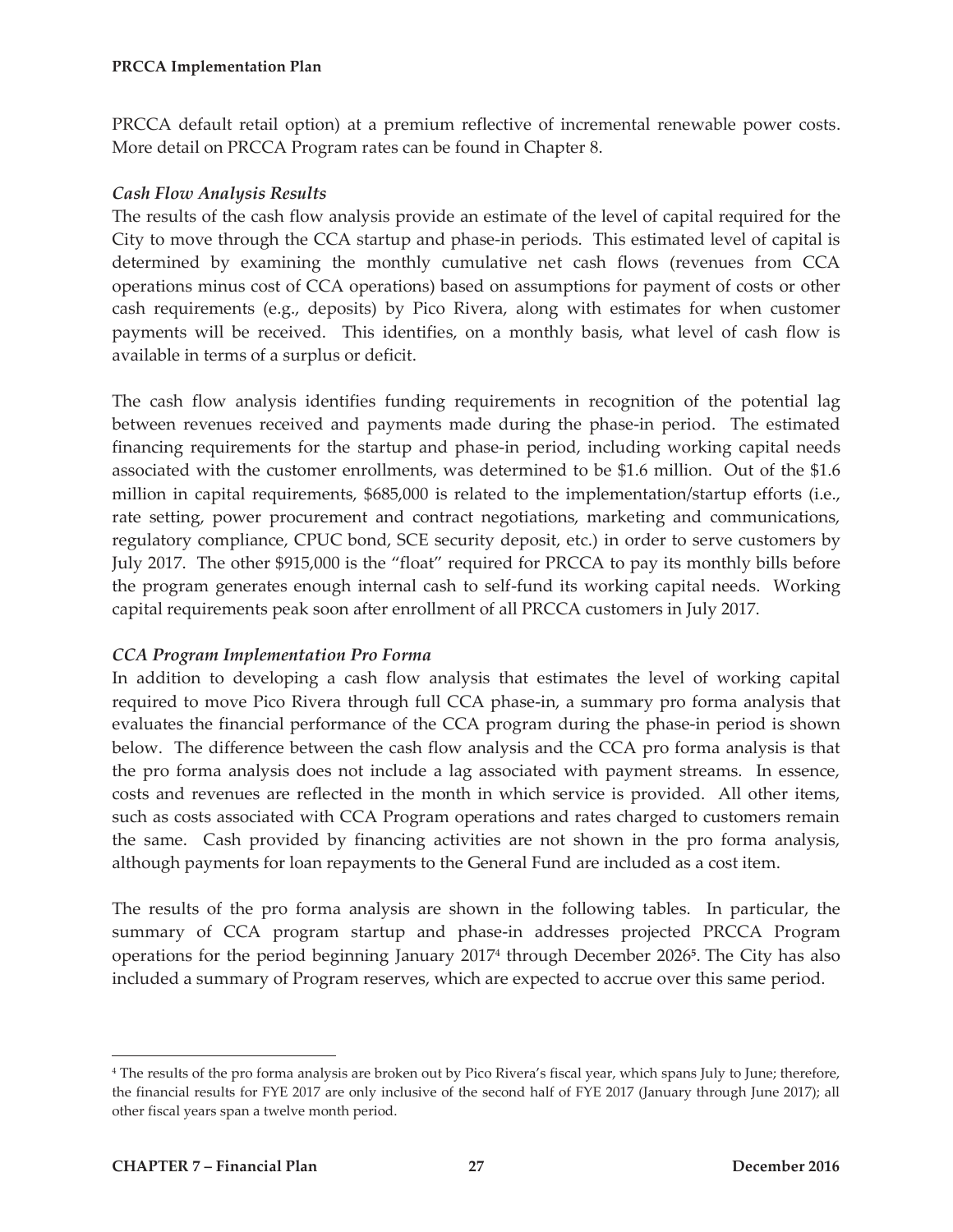|                                         |                 |                 |                 |                 | Summary of CCA Program Startup and Phase-In |                 |                 |                 |                 |                 |              |
|-----------------------------------------|-----------------|-----------------|-----------------|-----------------|---------------------------------------------|-----------------|-----------------|-----------------|-----------------|-----------------|--------------|
|                                         |                 |                 |                 |                 | (January 2017 through December 2026)        |                 |                 |                 |                 |                 |              |
| <b>CATEGORY</b>                         | <b>FYE 2017</b> | <b>FYE 2018</b> | <b>FYE 2019</b> | <b>FYE 2020</b> | <b>FYE 2021</b>                             | <b>FYE 2022</b> | <b>FYE 2023</b> | <b>FYE 2024</b> | <b>FYE 2025</b> | <b>FYE 2026</b> | <b>TOTAL</b> |
|                                         |                 |                 |                 |                 |                                             |                 |                 |                 |                 |                 |              |
| I. REVENUES FROM OPERATIONS (\$)        |                 |                 |                 |                 |                                             |                 |                 |                 |                 |                 |              |
| ELECTRIC SALES REVENUE                  | $\sim$          | 12,579,280      | 13.021.441      | 13.479.145      | 13.952.937                                  | 14,443,383      | 14.951.068      | 15,476,598      | 16.020.600      | 16,583,724      | 130,508,174  |
| LESS UNCOLLECTIBLE ACCOUNTS             | $\sim$          | 58,398          | 58,491          | 61,304          | 64,088                                      | 66,388          | 68,775          | 71,252          | 73,824          | 76,492          | 599,012      |
| <b>TOTAL REVENUES</b>                   | $\sim$          | 12,520,881      | 12,962,950      | 13,417,840      | 13,888,849                                  | 14,376,995      | 14,882,293      | 15,405,345      | 15,946,776      | 16,507,232      | 129,909,163  |
| II. COST OF OPERATIONS (\$)             |                 |                 |                 |                 |                                             |                 |                 |                 |                 |                 |              |
| (A) OPERATIONS AND ADMINISTRATIVE (O&A) |                 |                 |                 |                 |                                             |                 |                 |                 |                 |                 |              |
| STAFFING & PROFESSIONAL SERVICES        | 319.514         | 1.205.585       | 1,241,753       | 1,279,006       | 1,317,376                                   | 1,356,897       | 1,397,604       | 1,439,532       | 1,482,718       | 1,527,200       | 12,567,184   |
| <b>MARKETING</b>                        | 222,472         | 229.146         | 236,021         | 243.101         | 250,394                                     | 257.906         | 265,643         | 273,612         | 281,821         | 290,275         | 2,550,392    |
| DATA MANAGEMENT SERVICES                |                 | 244,593         | 245,835         | 247.050         | 248,280                                     | 249,510         | 250,740         | 251,985         | 253,230         | 254,475         | 2,245,698    |
| <b>IOU FEES (INCLUDING BILLING)</b>     |                 | 99.829          | 39.440          | 39,586          | 39,734                                      | 39.881          | 40,029          | 40,178          | 40,328          | 40,477          | 419,481      |
| OTHER ADMINISTRATIVE & GENERAL          | 30,000          | 30,900          | 31.827          | 32,782          | 33.765                                      | 34.778          | 35.822          | 36.896          | 38,003          | 39,143          | 343,916      |
| <b>SUBTOTAL O&amp;A</b>                 | 571,986         | 1,810,053       | 1,794,876       | 1,841,525       | 1,889,549                                   | 1,938,972       | 1,989,837       | 2,042,204       | 2,096,100       | 2,151,570       | 18,126,672   |
| (B) COST OF ENERGY                      | $\sim$          | 9,869,582       | 9,903,363       | 10.419.368      | 10.927.959                                  | 11,338,594      | 11.765.165      | 12,208,288      | 12,668,602      | 13.146.773      | 102,247,695  |
| (C) OPERATING RESERVE                   |                 | 377,378         | 390,643         | 404,374         | 418,588                                     | 433,301         | 448,532         | 464,298         | 480,618         | 497,512         | 3,915,245    |
| TOTAL COST AND OPERATING RESERVE        | 571,986         | 12,057,013      | 12,088,882      | 12,665,267      | 13,236,096                                  | 13,710,868      | 14,203,535      | 14,714,790      | 15,245,320      | 15,795,855      | 106,162,940  |
| CCA PROGRAM SURPLUS/(DEFICIT)           | (571.986)       | 463.868         | 874.068         | 752,573         | 652.753                                     | 666.127         | 678.758         | 690,555         | 701.456         | 711,378         | 5,619,551    |

| City of Pico Rivera                         |
|---------------------------------------------|
| Summary of CCA Program Startup and Phase-In |
| (January 2017 through December 2026)        |
|                                             |

|                                         |           |                          |                          | City of Pico Rivera<br><b>Reserves Summary</b> |           |           |           |           |                          |           |              |
|-----------------------------------------|-----------|--------------------------|--------------------------|------------------------------------------------|-----------|-----------|-----------|-----------|--------------------------|-----------|--------------|
| (January 2017 through December 2026)    |           |                          |                          |                                                |           |           |           |           |                          |           |              |
| <b>CATEGORY</b>                         | 2017      | 2018                     | 2019                     | 2020                                           | 2021      | 2022      | 2023      | 2024      | 2025                     | 2026      | <b>TOTAL</b> |
| . RESERVE ADDITIONS                     |           |                          |                          |                                                |           |           |           |           |                          |           |              |
| (A) OPERATING RESERVE CONTRIBUTION      |           | 377,378                  | 390,643                  | 404,374                                        | 418,588   | 433,301   | 448,532   | 464,298   | 480,618                  | 497,512   | 3,915,245    |
| (B) CASH FROM FINANCING                 | L600.000  | $\overline{\phantom{a}}$ | $\overline{\phantom{a}}$ | $\sim$                                         | $\sim$    |           |           | ۰         |                          |           | 1,600,000    |
| SUBTOTAL RESERVE ADDITIONS              | 1,600,000 | 377,378                  | 390,643                  | 404,374                                        | 418,588   | 433,301   | 448,532   | 464,298   | 480,618                  | 497,512   | 3,915,245    |
| II. RESERVE SUBTRACTIONS                |           |                          |                          |                                                |           |           |           |           |                          |           |              |
| (A) TOTAL FINANCING REPAYMENT           | $\sim$    | 24.750                   | 301.870                  | 311.051                                        | 320,512   | 330,261   | 311,556   |           |                          |           | 1,600,000    |
| (B) INTEREST PAYMENTS                   |           | 4,000                    | 43,129                   | 33,948                                         | 24,487    | 14,738    | 4,693     | ۰         | $\sim$                   |           | 124,994      |
| SUBTOTAL RESERVE SUBTRACTIONS           |           | 28,750                   | 344,999                  | 344,999                                        | 344,999   | 344,999   | 316,249   | ۰         | $\overline{\phantom{a}}$ | $\sim$    | 1,724,994    |
| III. RATE STABILIZATION RESERVE BALANCE | 1,600,000 | 1,948,628                | 1,994,273                | 2,053,648                                      | 2,127,238 | 2,215,540 | 2,347,823 | 2,812,121 | 3,292,739                | 3,790,251 |              |

The surpluses achieved during the phase-in period serve to build PRCCA's net financial position and credit profile and to provide operating reserves for the City in the event that operating costs (such as power purchase costs) exceed collected revenues for short periods of time.

#### *PRCCA Financings*

It is anticipated that a loan from the City's General Fund will be necessary to support PRCCA Program implementation. Subsequent capital requirements will be self-funded from the City's accrued PRCCA generated financial reserves. The anticipated financing approach is described below.

 <sup>5</sup> Costs projected for staffing & professional services and other administrative & general relate to energy procurement, administration of energy efficiency and other local programs, generation development, customer service, marketing, accounting, finance, legal and regulatory activities necessary for program operation.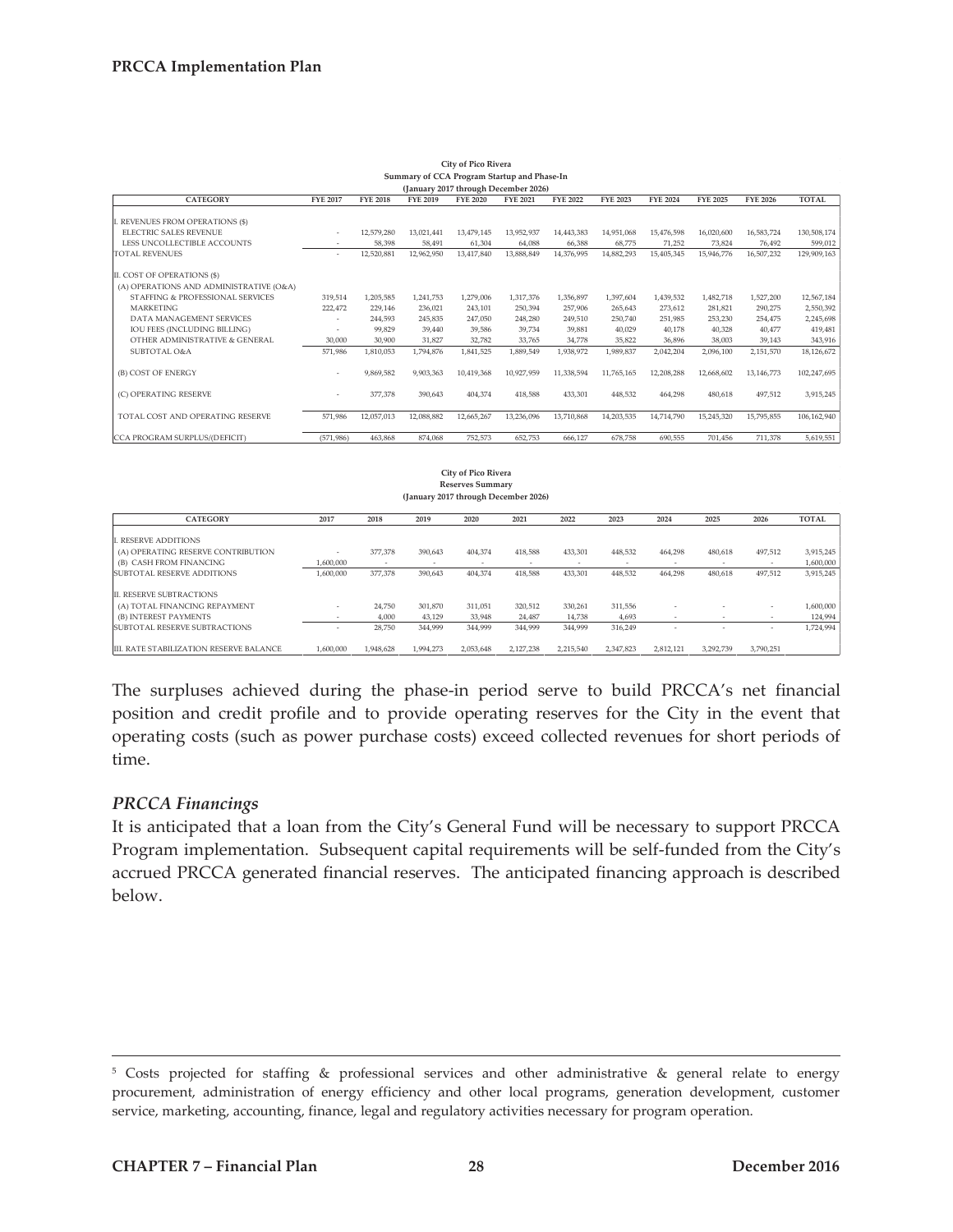# *CCA Program Start-up and Working Capital*

As previously discussed, the anticipated start-up and working capital requirements for the PRCCA Program are estimated at \$1.6 million. This amount is dependent upon the electric load served by the City, actual energy prices, payment terms established with the third-party supplier, and program rates. This figure would be refined during the startup period, as these variables become known. Once the PRCCA Program is up and running, these costs would be recovered from customers through retail rates.

It is assumed that this financing will be primarily secured via one or more term loans from the City's General Fund. Requisite financing would need to be arranged no later than the first quarter of 2017.

#### *Renewable Resource Project Financing*

Pico Rivera may consider project financings for renewable resources, likely local wind, solar, and biomass projects. These financings would only occur after a sustained period of successful PRCCA Program operation and after appropriate project opportunities are identified and subjected to appropriate environmental review.

In the event that such financing occurs, funds would include any short-term financing for the renewable resource project development costs, and would likely extend over a 20 to 30-year term. The security for such bonds would be the revenue from sales to the retail customers of Pico Rivera.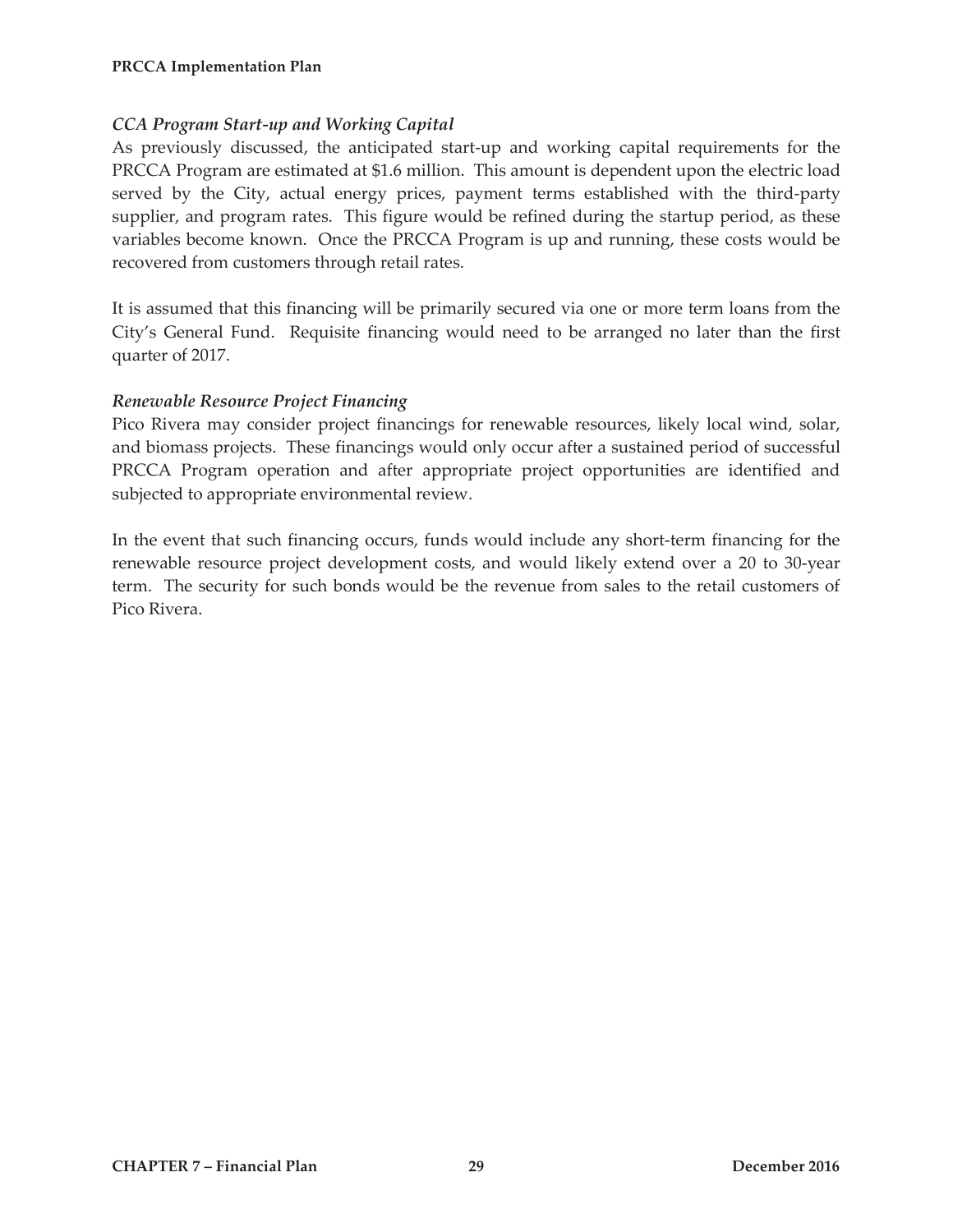#### **CHAPTER 8 –** Rate Setting, Program Terms and Conditions

#### *Introduction*

This Chapter describes the initial policies proposed for Pico Rivera in setting its rates for electric aggregation services. These include policies regarding rate design, rate objectives, and provision for due process in setting Program rates. Program rates are ultimately approved by the Pico Rivera City Council. The City would retain authority to modify program policies from time to time at its discretion.

#### *Rate Policies*

The City will establish rates sufficient to recover all costs related to operation of the PRCCA Program, including any reserves that may be required as a condition of financing and other discretionary reserve funds that may be approved by Pico Rivera. As a general policy, rates will be uniform for all similarly situated customers enrolled in the PRCCA Program throughout the City.

The primary objectives of the rate setting plan are to set rates that achieve the following:

- $\triangleright$  Rate competitive tariff option (default service offering), including a proportionate quantity of renewable energy in excess of California's prevailing renewable energy procurement mandate;
- ¾ Voluntary renewable energy supply option (renewable content greater than the PRCCA default retail service offering));
- $\triangleright$  Rate stability;
- $\triangleright$  Equity among customers in each tariff;
- $\triangleright$  Customer understanding; and
- $\triangleright$  Revenue sufficiency.

Each of these objectives is described below.

#### *Rate Competitiveness*

The primary goal is to offer competitive rates for electric services that the City would provide to participating customers. For participants in the PRCCA standard Tariff, the goal would be for PRCCA Program rates to be initially one to five percent below, subject to actual energy product pricing and decisions of the City Council, similar generation rates offered by SCE. For participants in the PRCCA Program's voluntary renewable energy Tariff, the goal would be to offer the lowest possible customer rates with an incremental monthly cost premium reflective of the actual cost of additional renewable energy supply required to serve such customers. Based on current estimates, the anticipated cost premium for the PRCCA Program's voluntary renewable supply option would be one to five percent relative to the default PRCCA tariff.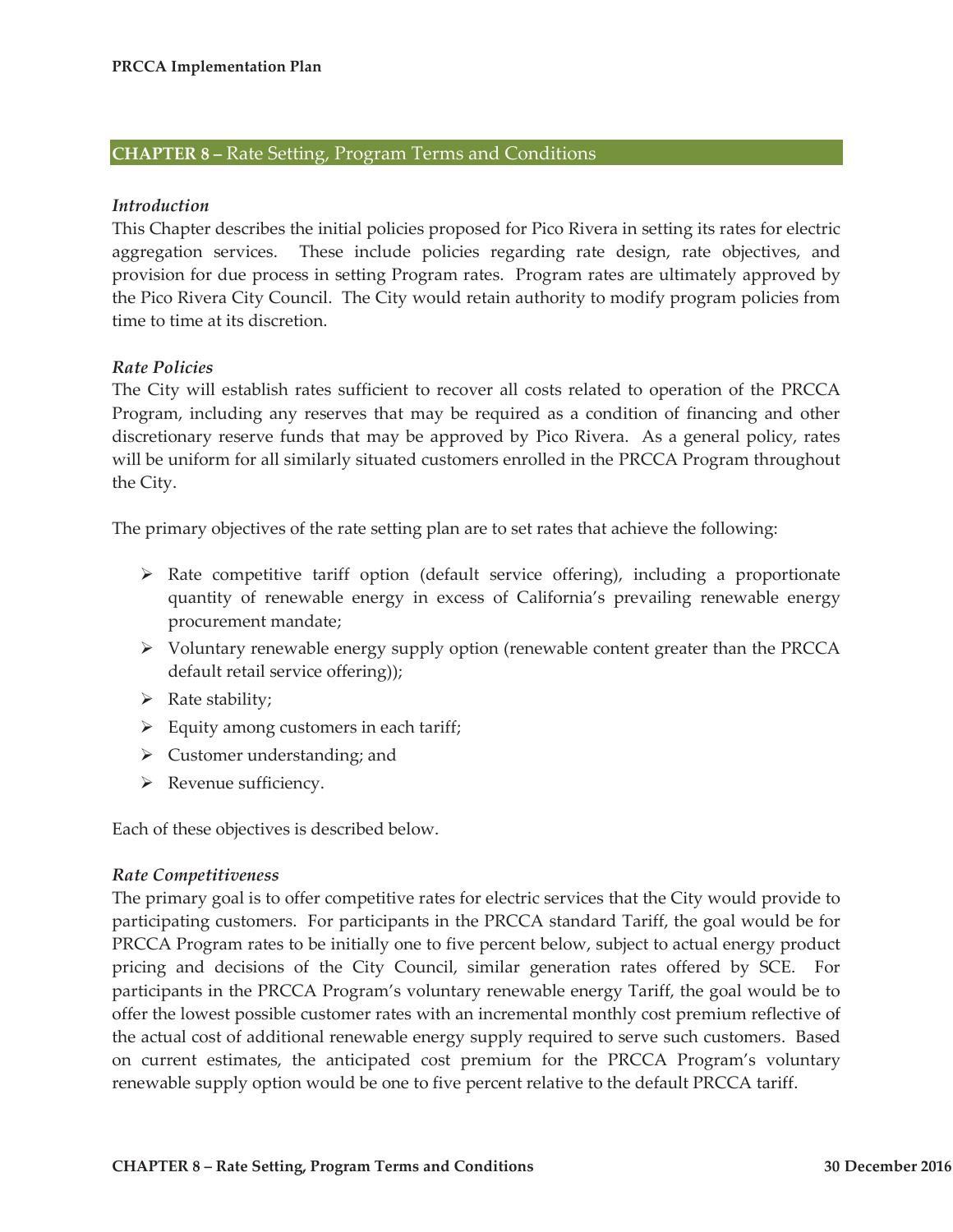Competitive rates will be critical to attracting and retaining key customers. In order for the City to be successful, the combination of price and value must be perceived as superior when compared to the bundled utility service alternative. As planned, the value provided by the PRCCA Program will include a community focus and local investment and control.

As previously discussed, the PRCCA Program will increase renewable energy supply to program customers, relative to the incumbent utility, by offering two distinct rate tariffs. The default tariff for PRCCA Program customers will be the standard Tariff, which will increase renewable energy supply while maintaining generation rates that are generally comparable to SCE's. The initial renewable energy content provided under PRCCA's standard Tariff will at a minimum meet California's prevailing renewable energy procurement mandate. The City will also offer its customers a voluntary renewable energy Tariff, which will supply participating customers with renewable energy above the minimum RPS mandate and potentially up to 100 percent, at rates that reflect PRCCA's cost for procuring related energy supplies.

Participating qualified low- or fixed-income households, such as those currently enrolled in the California Alternate Rates for Energy ("CARE") program, will be automatically enrolled in the standard Tariff and will continue to receive related discounts on monthly electricity bills through SCE.

# *Rate Stability*

The City will offer stable rates by hedging its supply costs over multiple time horizons and by including renewable energy supplies that exhibit stable costs. Rate stability considerations may prevent PRCCA Program rates from directly tracking similar rates offered by the distribution utility, SCE, and may result in differences from the general rate-related targets initially established for the PRCCA Program. Pico Rivera plans to offer the most competitive rates possible after all Program operating costs are recovered and reserve targets are achieved.

#### *Equity among Customer Classes*

Initial rates of the PRCCA Program will be set based on cost-of-service considerations with reference to the rates customers would otherwise pay to SCE. Rate differences among customer classes will reflect the rates charged by the local distribution utility as well as differences in the costs of providing service to each class. Rate benefits may also vary among customers within the major customer class categories, depending upon the specific rate designs adopted by the City.

#### *Customer Understanding*

The goal of customer understanding involves rate designs that are relatively straightforward so that customers can readily understand how their bills are calculated. This not only minimizes customer confusion and dissatisfaction but will also result in fewer billing inquiries to the PRCCA Program's customer service call center. Customer understanding also requires rate structures to reflect rational rate design principles (i.e., there should not be differences in rates that are not justified by costs or by other policies such as providing incentives for conservation).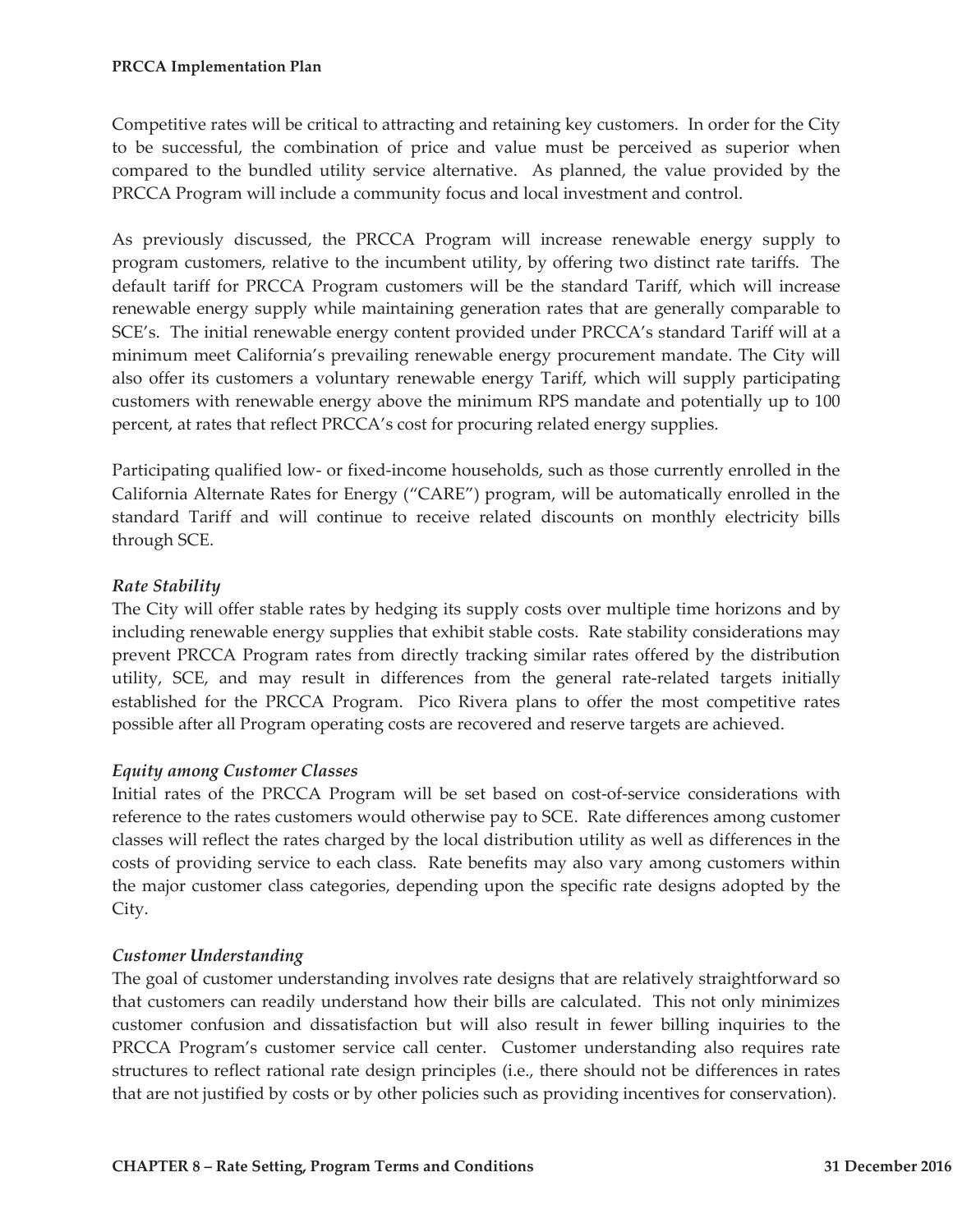#### *Revenue Sufficiency*

PRCCA Program rates must collect sufficient revenue from participating customers to fully fund the annual PRCCA operating budget. Rates will be set to collect the adopted budget based on a forecast of electric sales for the budget year. Rates will be adjusted as necessary to maintain the ability to fully recover all costs of the PRCCA Program, subject to the disclosure and due process policies described later in this chapter. To ensure rate stability, funds available in the City's rate stabilization reserve may be used from time to time to augment operating revenues.

# *Rate Design*

The City will generally match the rate structures from the utilities' standard rates to avoid the possibility that customers would see significantly different bill impacts as a result of changes in rate structures that would take effect following enrollment in the PRCCA Program.

# *Custom Pricing Options*

The City may work to develop specially-tailored rate and electric service products that meet the specific load characteristics or power market risk profiles of larger commercial and industrial customers. This will allow such customers to have access to a wider range of products than is currently available under the incumbent utility and potentially reduce the cost of power for these customers. The City may provide large energy users with custom pricing options to help these customers gain greater control over their energy costs. Some examples of potential custom pricing options are rates that are based on an observable market index (e.g., CAISO prices) or fixed priced contracts of various terms.

#### *Net Energy Metering*

As planned, customers with on-site generation eligible for net metering from SCE will be offered a net energy metering rate from the City. Net energy metering allows for customers with certain qualified solar or wind distributed generation to be billed on the basis of their net energy consumption. The SCE net metering tariff ("NEM") requires the CCA to offer a net energy metering tariff in order for the customer to continue to be eligible for service on Schedule NEM. The objective is that Pico Rivera's net energy metering tariff will apply to the generation component of the bill, and the SCE net energy metering tariff will apply to the utility's portion of the bill. The City plans to pay customers for excess power produced from net energy metered generation systems in accordance with the rate designs adopted by the City.

#### *Disclosure and Due Process in Setting Rates and Allocating Costs among Participants*

Initial program rates will be adopted by Pico Rivera following the establishment of the first year's operating budget prior to initiating the customer notification process. Subsequently, the City will prepare an annual budget and corresponding customer rates. Following the commencement of service, any proposed rate adjustment will be made to the City Council and ample time will be given to affected customers to provide comment on the proposed rate changes.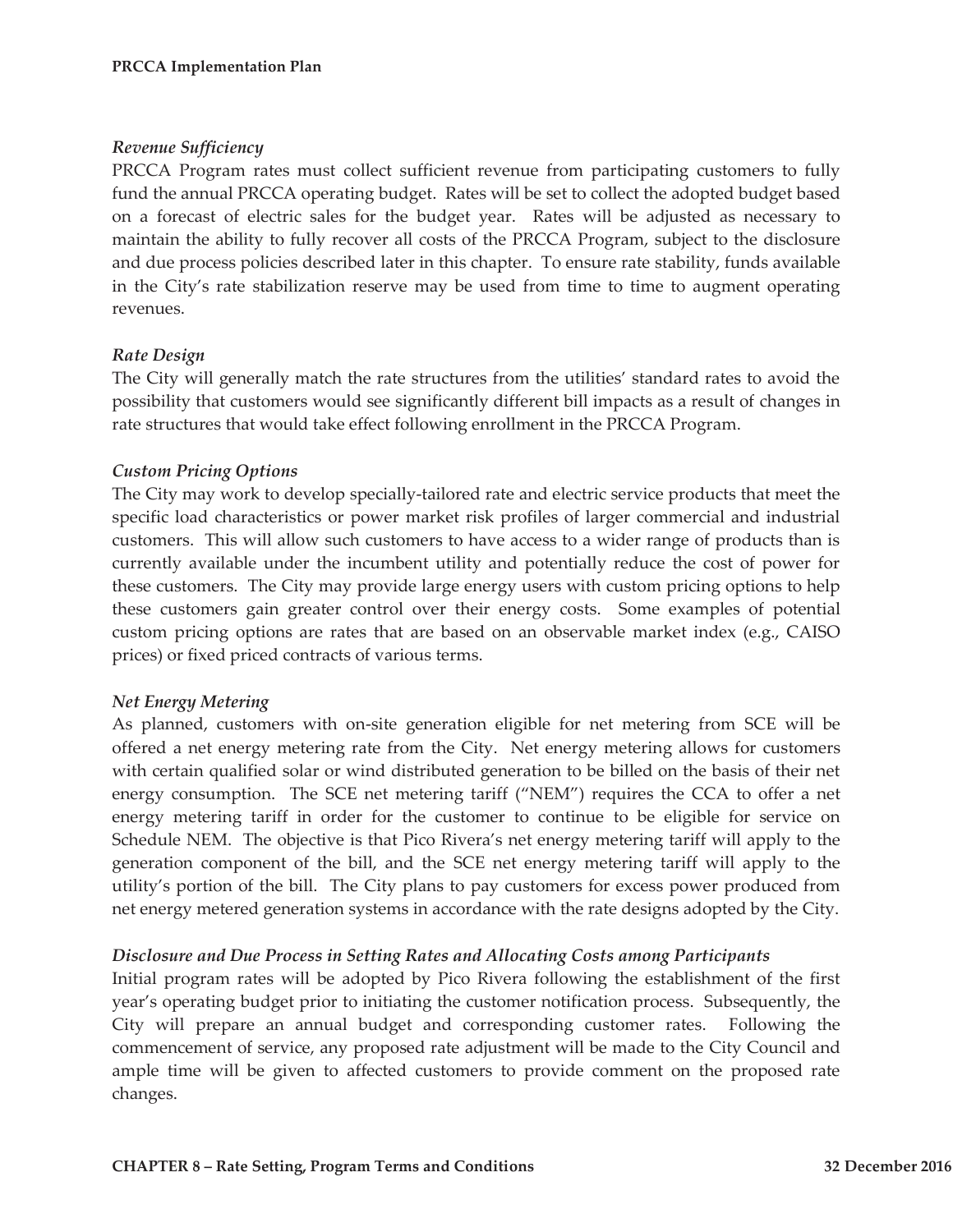After proposing a rate adjustment, the City will furnish affected customers with a notice of its intent to adjust rates, either by mailing such notices postage prepaid to affected customers, by including such notices as an insert to the regular bill for charges transmitted to affected customers, or by including a related message directly on the customer's monthly electricity bill (on the page addressing PRCCA charges). The notice will provide a summary of the proposed rate adjustment and will include a link to the PRCCA Program website where information will be posted regarding the amount of the proposed adjustment, a brief statement of the reasons for the adjustment, and the mailing address of the PRCCA Program to which any customer inquiries relative to the proposed adjustment, including a request by the customer to receive notice of the date, time, and place of any hearing on the proposed adjustment, may be directed.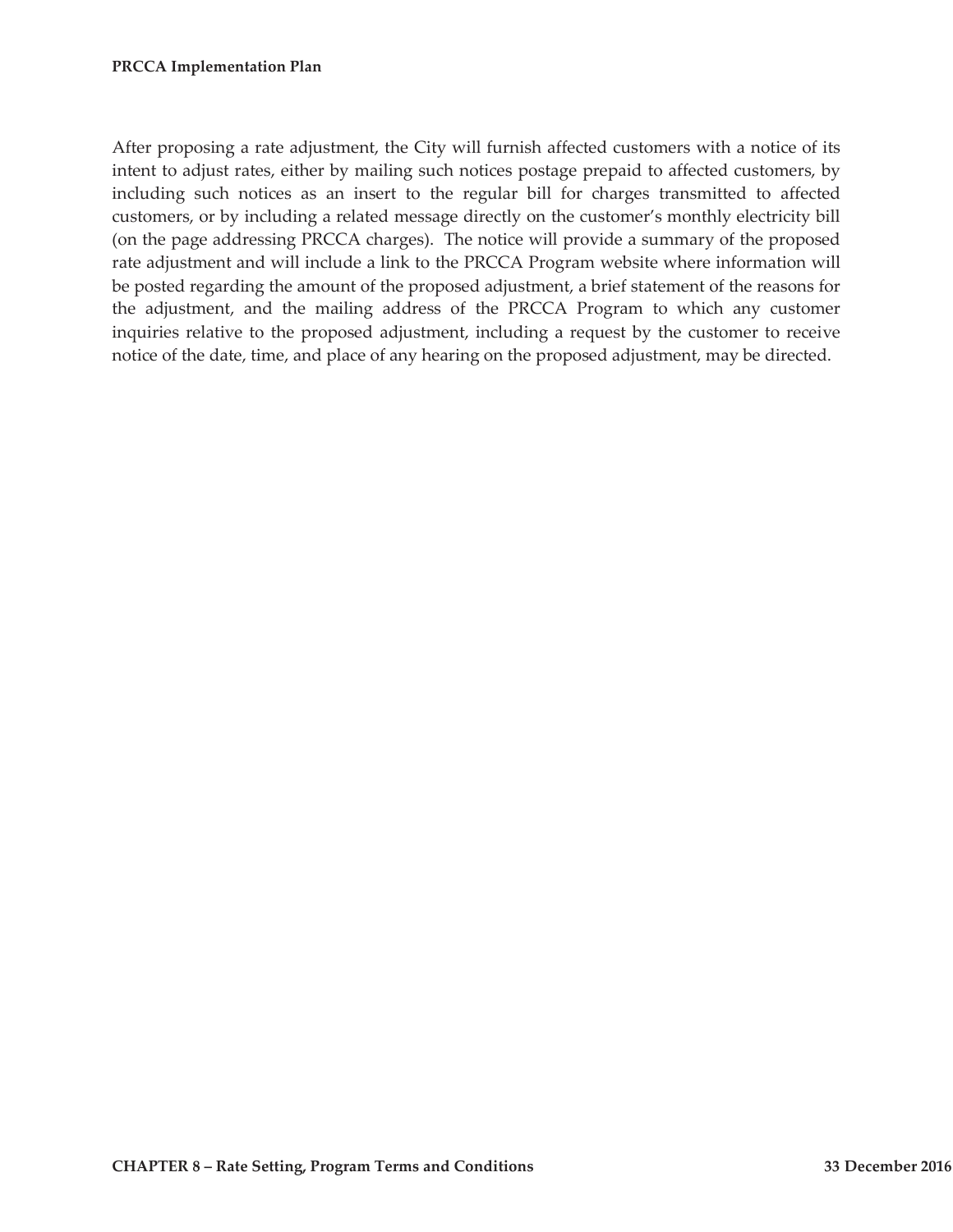#### **CHAPTER 9 –** Customer Rights and Responsibilities

This Chapter discusses customer rights, including the right to opt-out of the PRCCA Program and the right to privacy of customer usage information, as well as obligations customers undertake upon agreement to enroll in the CCA Program. All customers that do not opt out within 30 days of the fourth enrollment notice will have agreed to become full status program participants and must adhere to the obligations set forth below, as may be modified and expanded by the City Council from time to time.

By adopting this Implementation Plan, the City will have approved the customer rights and responsibilities policies contained herein to be effective at Program initiation. The City retains authority to modify program policies from time to time at its discretion.

#### *Customer Notices*

At the initiation of the customer enrollment process, four notices will be provided to customers describing the Program, informing them of their opt-out rights to remain with utility bundled generation service, and containing a simple mechanism for exercising their opt-out rights. The first notice will be mailed to customers approximately sixty days prior to the date of automatic enrollment. A second notice will be sent approximately thirty days later. The City will likely use its own mailing service for requisite enrollment notices rather than including the notices in SCE's monthly bills. This is intended to increase the likelihood that customers will read the enrollment notices, which may otherwise be ignored if included as a bill insert. Customers may opt out by notifying the City using the PRCCA Program's designated telephone-based or Internet opt-out processing service. Should customers choose to initiate an opt-out request by contacting SCE, they would be transferred to the PRCCA Program's call center to complete the opt-out request. Consistent with CPUC regulations, notices returned as undelivered mail would be treated as a failure to opt out, and the customer would be automatically enrolled.

Following automatic enrollment, at least two notices will be mailed to customers within the first two billing cycles (approximately sixty days) after PRCCA service commences. Opt-out requests made on or before the sixtieth day following start of PRCCA Program service will result in customer transfer to bundled utility service with no penalty. Such customers will be obligated to pay charges associated with the electric services provided by the City during the time the customer took service from the PRCCA Program, but will otherwise not be subject to any penalty or transfer fee from PRCCA.

Customers who establish new electric service accounts within the Program's service area will be automatically enrolled in the PRCCA Program and will have sixty days from the start of service to opt out if they so desire. Such customers will be provided with two enrollment notices within this sixty-day post enrollment period. Such customers will also receive a notice detailing the City's privacy policy regarding customer usage information. Pico Rivera will have the authority to implement entry fees for customers that initially opt out of the Program, but later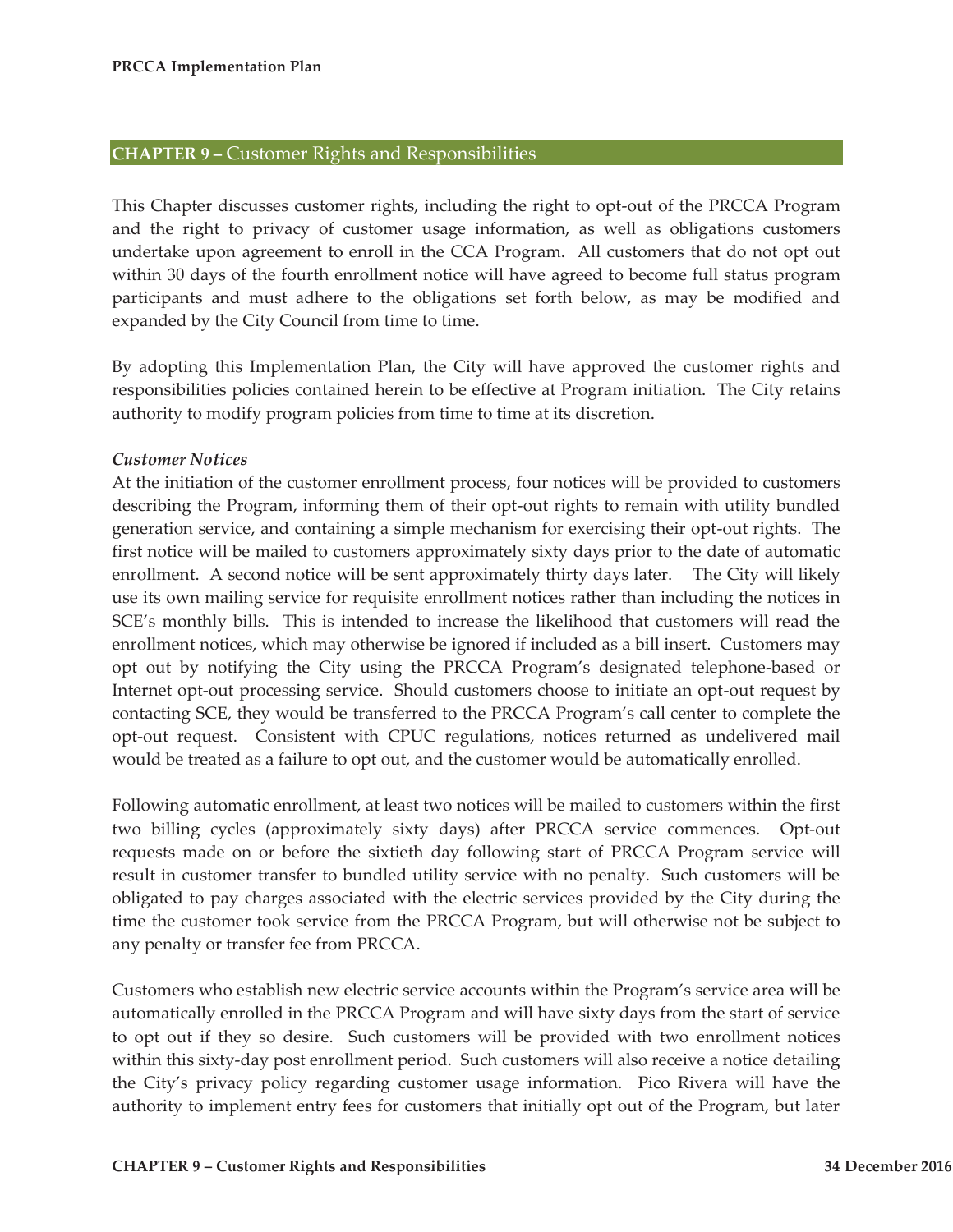decide to participate. Entry fees, if deemed necessary, would aid in resource planning by providing additional control over the PRCCA Program's customer base.

#### *Termination Fee*

Customers that are automatically enrolled in the PRCCA Program can elect to transfer back to the incumbent utility without penalty within the first two months of service. After this free optout period, customers will be allowed to terminate their participation but may be subject to payment of a Termination Fee, which Pico Rivera reserves the right to impose, if deemed necessary. Customers that relocate within the City's service territory would have PRCCA service continued at their new address. If a customer relocating to an address within the City's service territory elected to cancel CCA service, the Termination Fee could be applied. Program customers that move out of Pico Rivera's service territory would not be subject to the Termination Fee. If deemed applicable by Pico Rivera, SCE would collect the Termination Fee from returning customers as part of PRCCA's final bill to the customer.

For illustrative purposes, PRCCA's Termination Fee could vary by customer class as set forth in the table below, subject to a final determination by the City.

#### **PRCCA Program: Illustrative Schedule of Fees for Service Termination\***

| Customer Class  | Fee |
|-----------------|-----|
| Residential     | \$5 |
| Non-Residential |     |

\*Note that Pico Rivera has yet to adopt a Schedule of Fees for Service Termination. The fees reflected in this table are representative of similar charges adopted by California's operating CCA programs.

If adopted, the Termination Fee would be clearly disclosed in the four enrollment notices sent to customers during the sixty-day period before automatic enrollment and following commencement of service. The fee could also be changed prospectively by Pico Rivera subject to applicable customer noticing requirements.

Customers electing to terminate service after the initial notification period would be transferred to SCE on their next regularly scheduled meter read date if the termination notice is received a minimum of fifteen days prior to that date. Such customers would also be liable for the nominal reentry fees imposed by SCE and would be required to remain on bundled utility service for a period of one year, as described in the utility CCA tariffs.

#### *Customer Confidentiality*

Pico Rivera will establish policies covering confidentiality of customer data that are fully compliant with the required privacy protection rules for CCA customer energy usage information, as detailed within Decision 12-08-045. The City will maintain the confidentiality of individual customers' names, service addresses, billing addresses, telephone numbers, account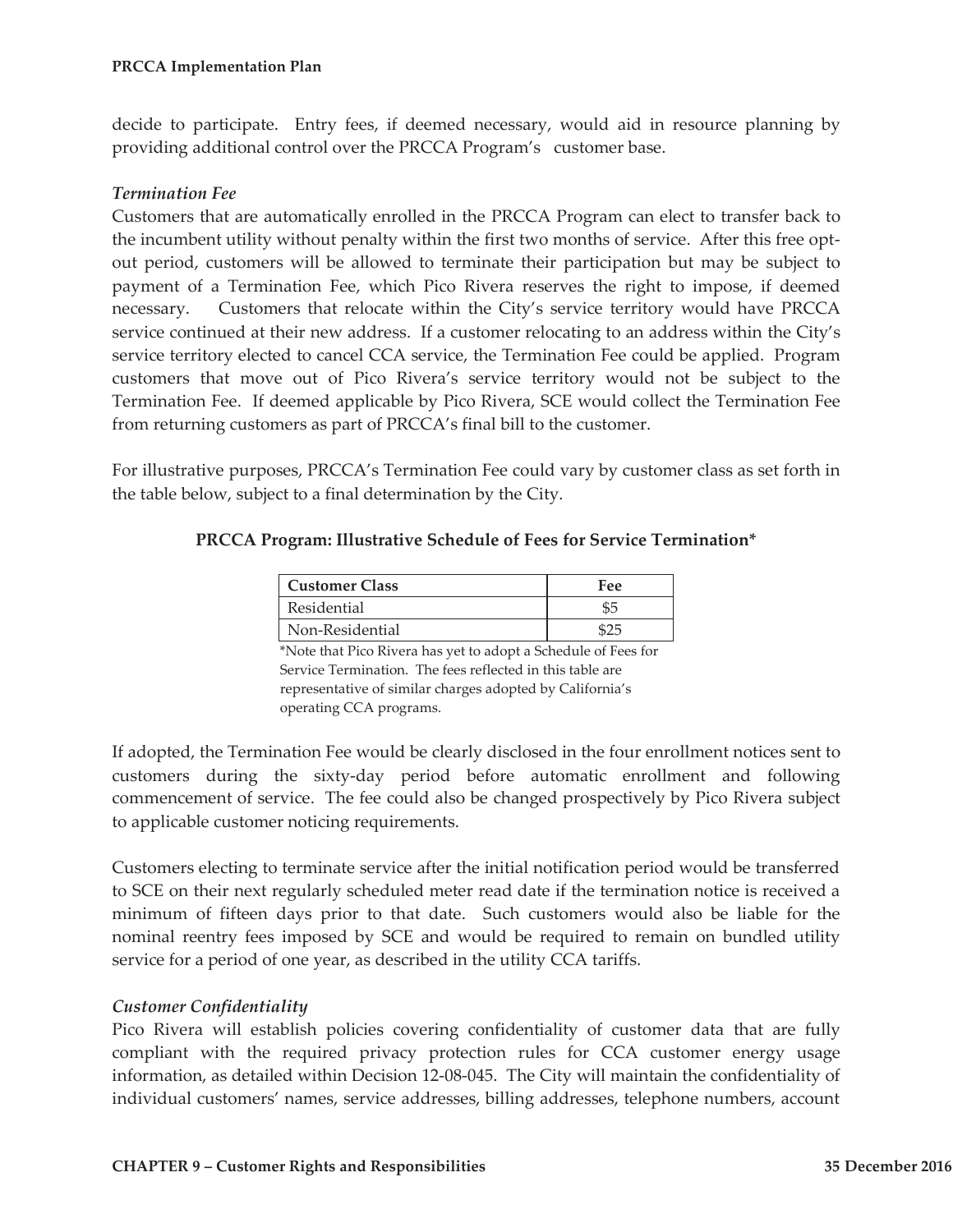numbers, and electricity consumption, except where reasonably necessary to conduct business of the PRCCA Program or to provide services to customers, including but not limited to where such disclosure is necessary to (a) comply with the law or regulations; (b) enable Pico Rivera to provide service to its customers; (c) collect unpaid bills; (d) obtain and provide credit reporting information; or (e) resolve customer disputes or inquiries. The City will not disclose customer information for telemarketing, e-mail, or direct mail solicitation. Aggregate data may be released at Pico Rivera's discretion.

#### *Responsibility for Payment*

Customers will be obligated to pay PRCCA Program charges for service provided through the date of transfer including any applicable Termination Fees. Pursuant to current CPUC regulations, the City will not be able to direct that electricity service be shut off for failure to pay PRCCA bills. However, SCE has the right to shut off electricity to customers for failure to pay electricity bills, and SCE Electric Rule 23 mandates that partial payments are to be allocated pro rata between SCE and the CCA. In most circumstances, customers would be returned to utility service for failure to pay bills in full and customer deposits (if any) would be withheld in the case of unpaid bills. SCE would attempt to collect any outstanding balance from customers in accordance with Rule 23 and the related CCA Service Agreement. The proposed process is for two late payment notices to be provided to the customer within 30 days of the original bill due date. If payment is not received within 45 days from the original due date, service would be transferred to the utility on the next regular meter read date, unless alternative payment arrangements have been made. Consistent with the CCA tariffs, Rule 23, service cannot be discontinued to a residential customer for a disputed amount if that customer has filed a complaint with the CPUC, and that customer has paid the disputed amount into an escrow account.

#### *Customer Deposits*

 $\overline{a}$ 

Under certain circumstances, PRCCA customers may be required to post a deposit equal to the estimated charges for two months of CCA service prior to obtaining service from the PRCCA Program. A deposit would be required for an applicant who previously had been a customer of SCE or PRCCA and whose electric service has been discontinued by SCE or PRCCA during the last twelve months of that prior service arrangement as a result of bill nonpayment. Such customers may be required to reestablish credit by depositing the prescribed amount. Additionally, a customer who fails to pay bills before they become past due as defined in SCE Electric Rule 11 (Discontinuance and Restoration of Service), and who further fails to pay such bills within five days after presentation of a discontinuance of service notice for nonpayment of bills, may be required to pay said bills and reestablish credit by depositing the prescribed amount. This rule will apply regardless of whether or not service has been discontinued for such nonpayment<sup>6</sup>. Failure to post deposit as required would cause the account service transfer request to be rejected, and the account would remain with SCE.

<sup>6</sup> A customer whose service is discontinued by Pico Rivera is returned to SCE generation service.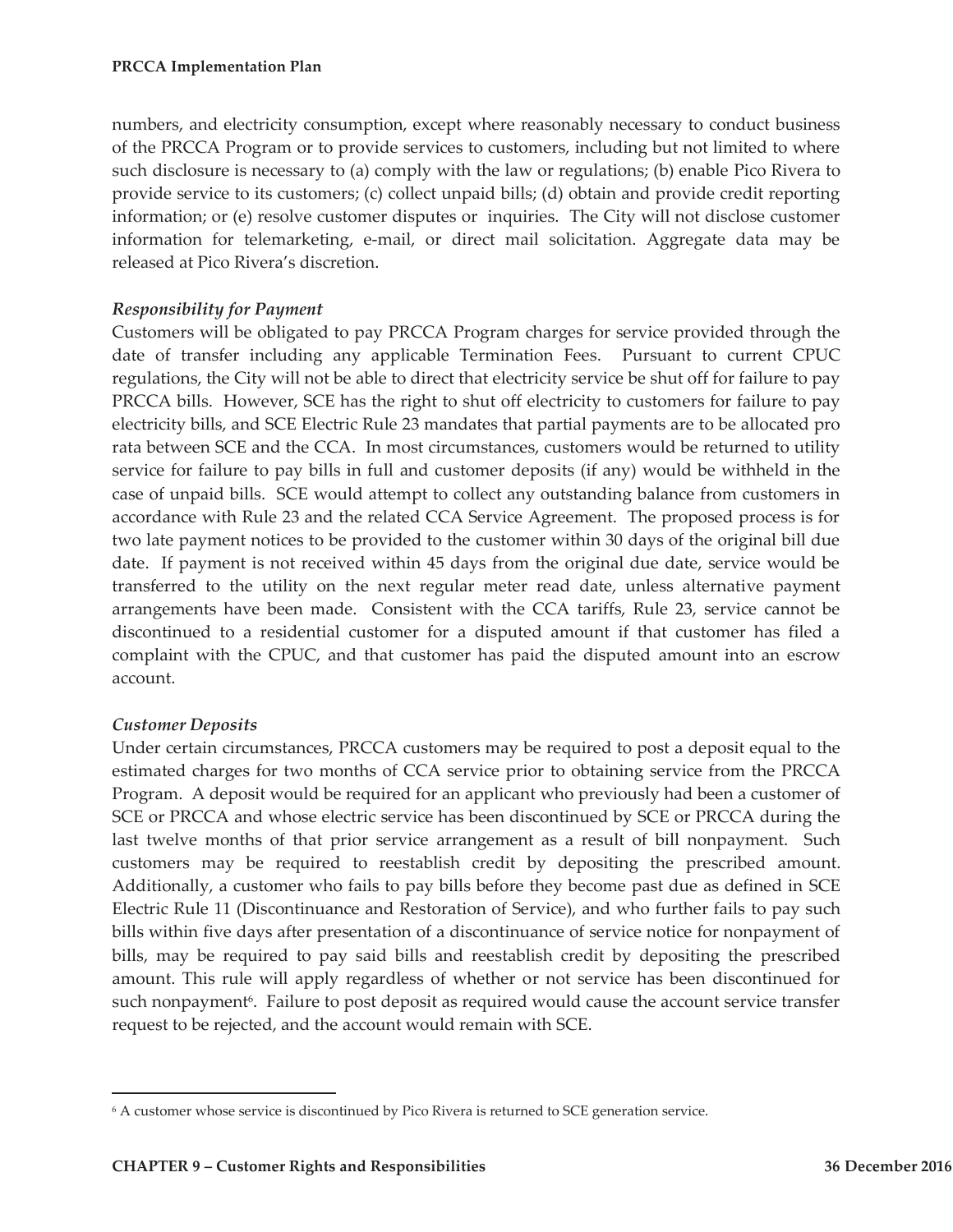# **CHAPTER 10 -** Procurement Process

#### *Introduction*

This Chapter describes Pico Rivera's initial procurement policies and the key third party service agreements by which the City will obtain operational services for the PRCCA Program. By adopting this Implementation Plan, the City will have approved the general procurement policies contained herein to be effective at Program initiation. Pico Rivera retains authority to modify Program policies from time to time at its discretion.

#### *Procurement Methods*

Pico Rivera will enter into agreements for a variety of services needed to support program development, operation and management. It is anticipated that the City will generally utilize Competitive Procurement methods for services but may also utilize Direct Procurement or Sole Source Procurement, depending on the nature of the services to be procured. Direct Procurement is the purchase of goods or services without competition when multiple sources of supply are available. Sole Source Procurement is generally to be performed only in the case of emergency or when a competitive process would be an idle act.

The City will utilize a competitive solicitation process to enter into agreements with entities providing electrical services for the program. Agreements with entities that provide professional legal or consulting services, and agreements pertaining to unique or time sensitive opportunities, may be entered into on a Direct Procurement or Sole Source basis at Pico Rivera's discretion. Authority for terminating agreements will generally mirror the authority for entering into such agreements.

#### *Key Contracts*

#### **Electric Supply Contract**

Pico Rivera will initiate service using supply contracts with one or more qualified providers to supply sufficient electric energy resources to meet PRCCA customer demand as well as applicable resource adequacy requirements, ancillary and other necessary services. It is anticipated a Request for Proposals ("RFP") for energy supply products and services including shaped conventional energy, renewable energy, resource adequacy capacity, and scheduling coordinator services will be issued in January 2017. The tentative RFP schedule and timeline is broken out below:

| Release RFP                        | January 2017  |
|------------------------------------|---------------|
| Deadline for Question Submittal    | January 2017  |
| Proposals Due                      | February 2017 |
| Notification of Short List         | February 2017 |
| <b>Short List Interviews</b>       | February 2017 |
| <b>Begin Contract Negotiations</b> | March 2017    |
| Best and Final Pricing             | April 2017    |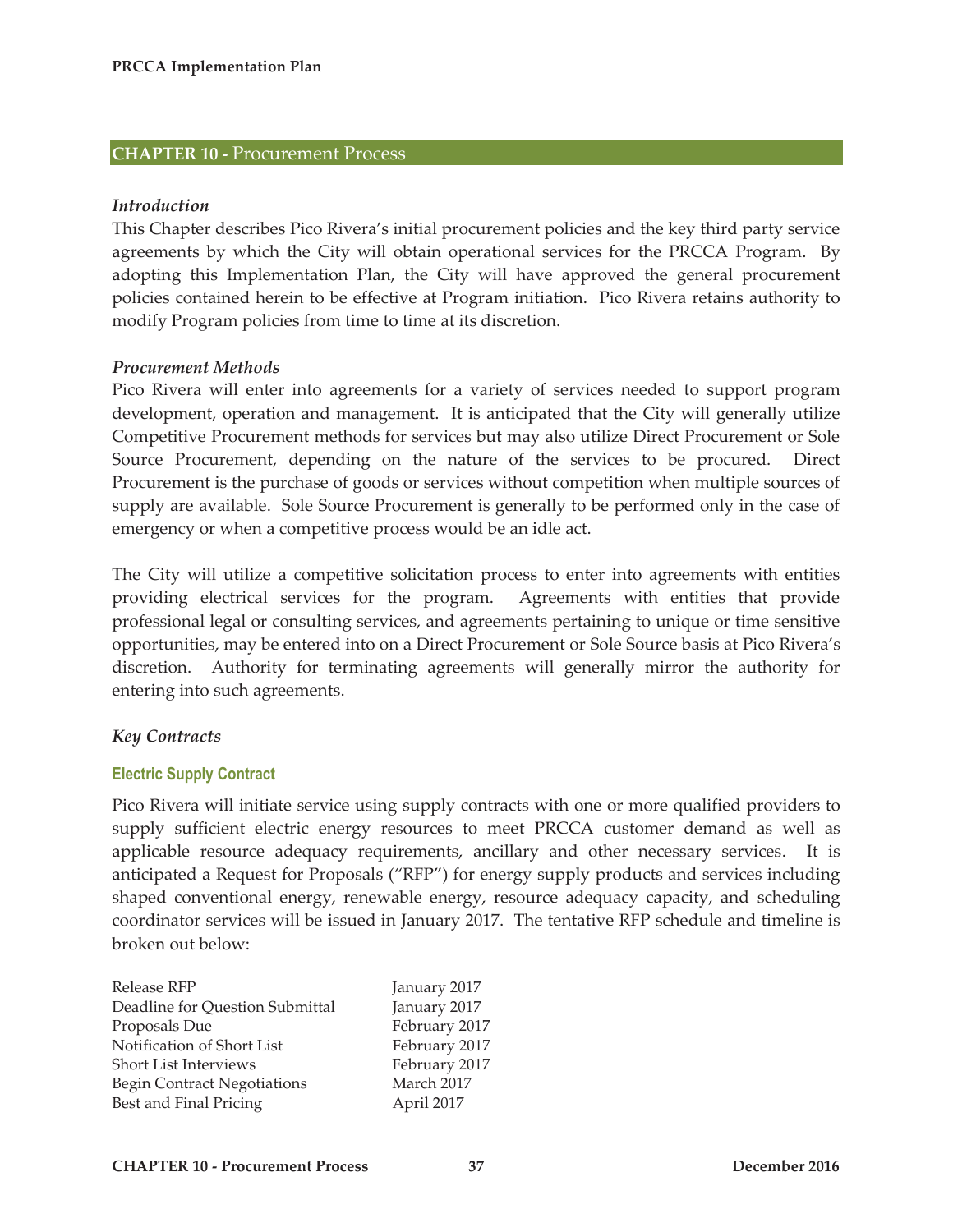#### Contract Approval and Execution April 2017

As indicated in the above RFP timeline, the City plans to receive proposals, including indicative pricing for all requested products and services, in February 2017. This would provide the City with a sufficient amount of time to evaluate the proposals, develop a short-list, conduct interviews, negotiate contracts, and execute final agreements by the beginning of the  $2<sup>nd</sup>$  quarter 2017.

The City may complete additional solicitations to supplement its energy supply and/or to replace contract volumes provided under the original contract. Pico Rivera would begin such procurement sufficiently in advance of contract expiration so that the transition from the initial supply contract occurs smoothly, avoiding dependence on market conditions existing at any single point in time.

As part of the energy supply and services RFP released in January 2017, Pico Rivera will solicit the services of a certified scheduling coordinator to schedule loads and resources to meet PRCCA customer demand. The City may designate the primary supplier to be responsible for day-to-day energy supply operations of the PRCCA Program and for managing the predominant supply risks for the term of the contract. The primary supplier may also contribute to meeting the Program's renewable energy supply goals. However, additional suppliers may be identified to supplement requisite energy supplier of the PRCCA program. Finally, the primary supplier may be responsible for ensuring Pico Rivera's compliance with all applicable resource adequacy and regulatory requirements imposed by the CPUC or FERC.

# **Data Management Contract**

A data manager will provide the retail customer services of billing and other customer account services (electronic data interchange or EDI with SCE, billing, remittance processing, and account management). Recognizing that some qualified wholesale energy suppliers do not typically conduct retail customer services whereas others (i.e., direct access providers) do, the data management contract may be separate from the electric supply contract. It is anticipated that a single contractor will be selected to perform all of the data management functions.7

The data manager is responsible for the following services:

- $\triangleright$  Data exchange with SCE;
- $\triangleright$  Technical testing;

 $\overline{a}$ 

- $\triangleright$  Customer information system;
- ¾ Customer call center;
- $\triangleright$  Billing administration/retail settlements; and
- $\triangleright$  Settlement quality meter data reporting

<sup>7</sup> The contractor providing data management may also be the same entity as the contractor supplying electricity for the program.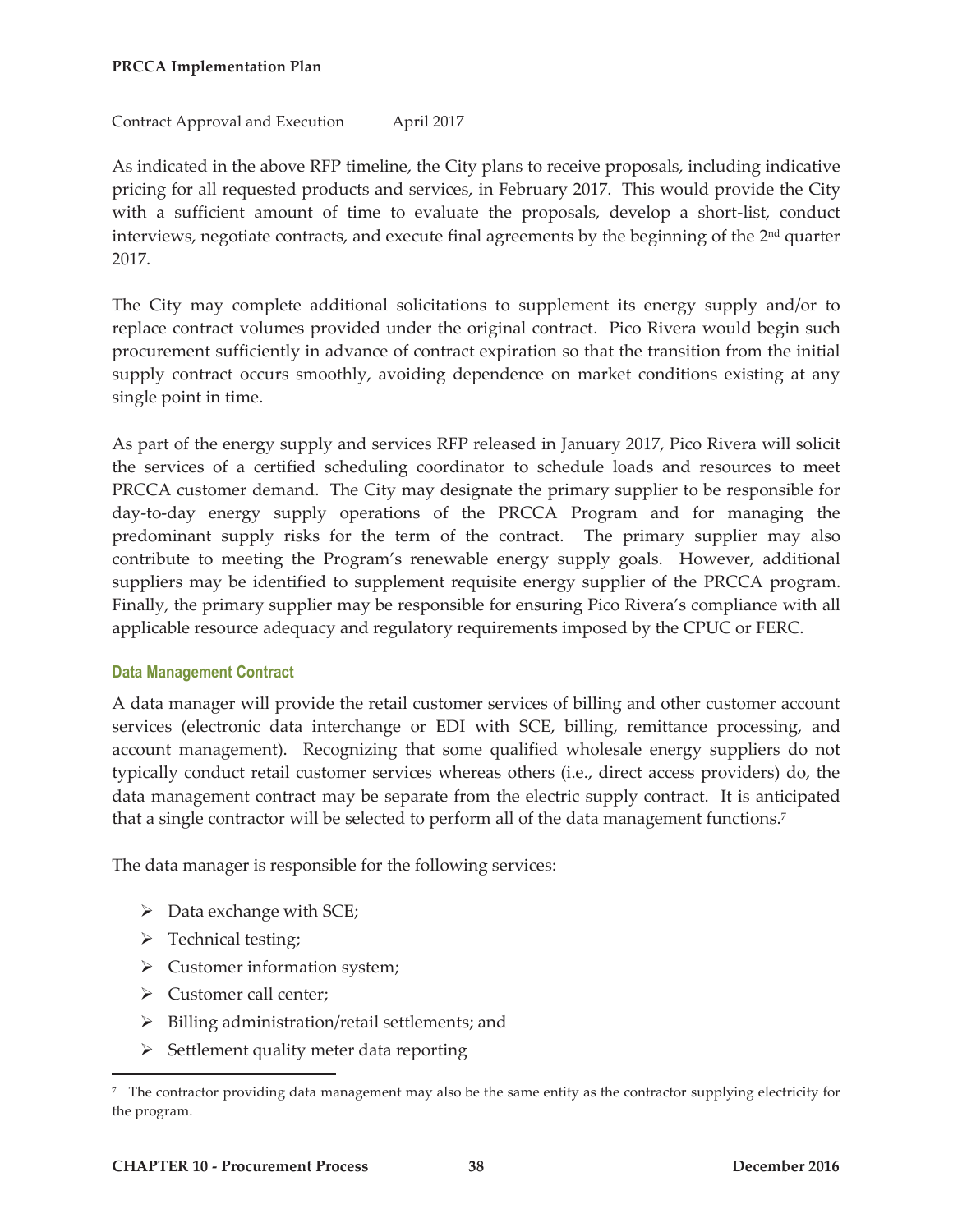$\triangleright$  Reporting and audits of utility billing.

Utilizing a third party for account services eliminates a significant expense associated with implementing a customer information system. Such systems can impose significant information technology costs and take significant time to deploy. Separation of the data management contract from the energy supply contract provides the City with greater flexibility to change energy suppliers, if desired, without facing an expensive data migration issue.

Pico Rivera is considering partnering with Lancaster Choice Energy for various components of PRCCA's operations, including data management and call center functions. Should PRCCA decide not to partner for these services, an RFP process, similar to the electric supply RFP described above, will be completed. The tentative RFP schedule and timeline is broken out below:

| Release RFP                        | January 2017  |
|------------------------------------|---------------|
| Deadline for Question Submittal    | January 2017  |
| Proposals Due                      | February 2017 |
| Notification of Short List         | February 2017 |
| <b>Short List Interviews</b>       | February 2017 |
| <b>Begin Contract Negotiations</b> | February 2017 |
| Contract Approval and Execution    | February 2017 |
|                                    |               |

The RFP timeline will allow the City to get a data manager under contract by late February 2017. Even though PRCCA will not serve customers until July 2017, the data manager will need sufficient time to setup and integrate the various data systems with Pico Rivera, SCE, and other third parties such as PRCCA's scheduling coordinator.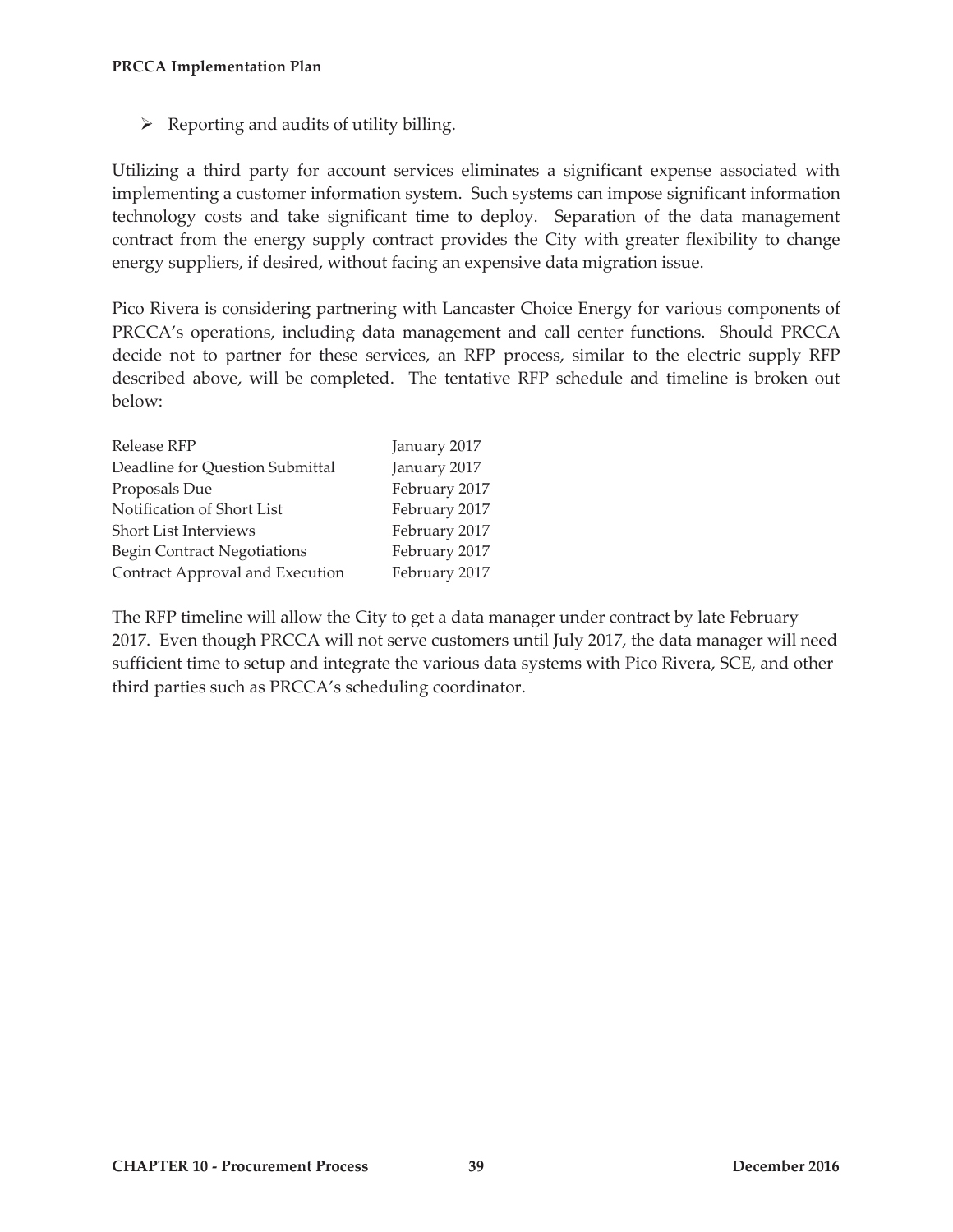#### **CHAPTER 11 – Contingency Plan for Program Termination**

#### *Introduction*

This Chapter describes the process to be followed in the case of PRCCA Program termination. By adopting the original Implementation Plan, the City will have approved the general termination process contained herein to be effective at Program initiation. In the unexpected event that the City would terminate the PRCCA Program and return its customers to SCE service, the proposed process is designed to minimize the impacts on its customers and on SCE. The proposed termination plan follows the requirements set forth in SCE's tariff Rule 23 governing service to CCAs. The City retains authority to modify program policies from time to time at its discretion.

#### *Termination by PRCCA*

Pico Rivera will offer services for the long term with no planned Program termination date. In the unanticipated event that the City decides to terminate the Program, the City Council would vote on Program termination.

After any applicable restrictions on such termination have been satisfied, notice would be provided to customers six months in advance that they will be transferred back to SCE. A second notice would be provided during the final sixty-days in advance of the transfer. The notice would describe the applicable distribution utility bundled service requirements for returning customers then in effect, such as any transitional or bundled portfolio service rules.

At least one year advance notice would be provided to SCE and the CPUC before transferring customers, and the City would coordinate the customer transfer process to minimize impacts on customers and ensure no disruption in service. Once the customer notice period is complete, customers would be transferred *en masse* on the date of their regularly scheduled meter read date.

Pico Rivera will post a bond or maintain funds held in reserve to pay for potential transaction fees charged to the Program for switching customers back to distribution utility service. Reserves would be maintained against the fees imposed for processing customer transfers (CCASRs). The Public Utilities Code requires demonstration of insurance or posting of a bond sufficient to cover reentry fees imposed on customers that are involuntarily returned to distribution utility service under certain circumstances. The cost of reentry fees are the responsibility of the energy services provider or the community choice aggregator, except in the case of a customer returned for default or because its contract has expired. The City will post financial security in the appropriate amount as part of its registration materials and will maintain the financial security in the required amount, as necessary.